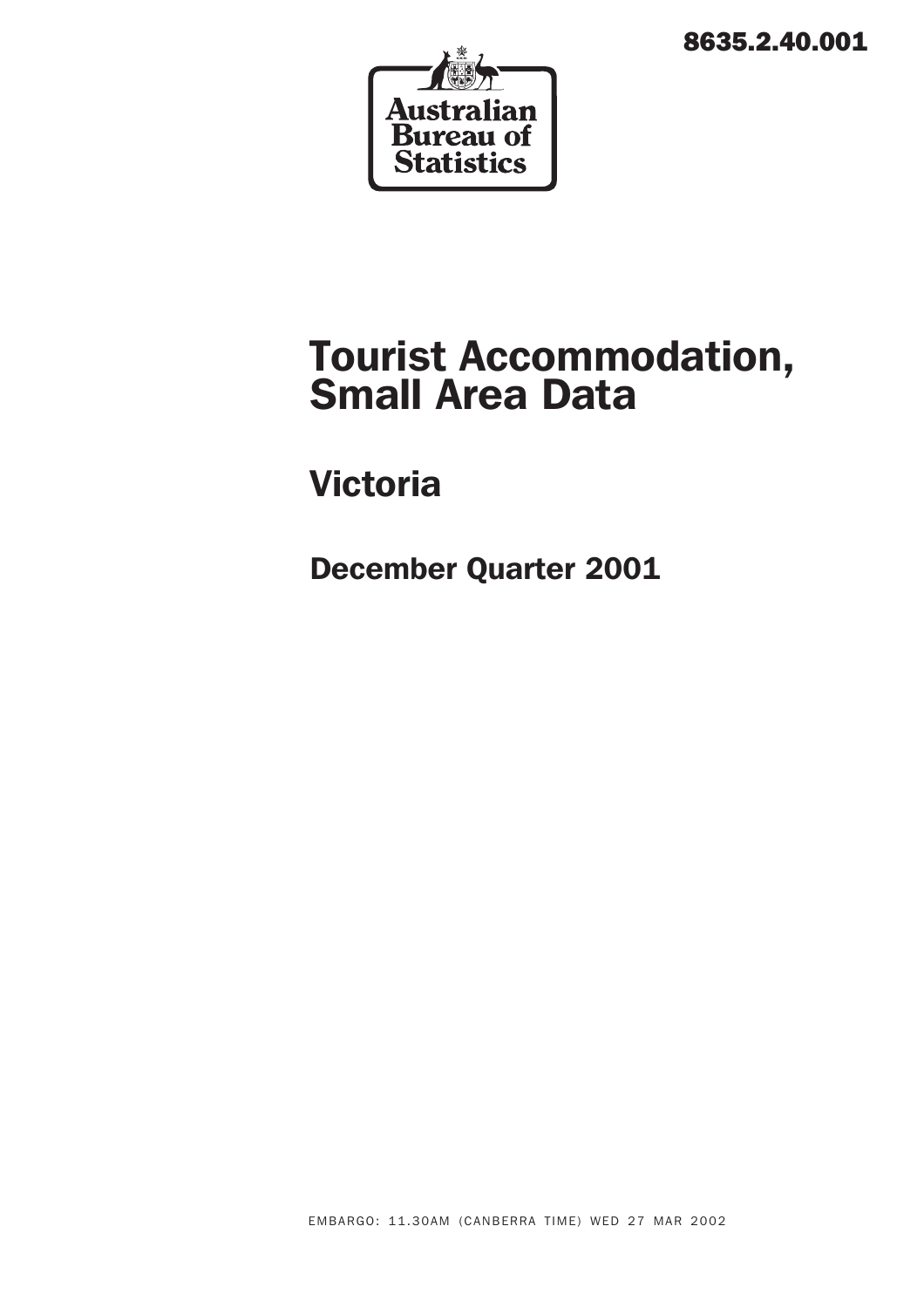## N O T E S

| FORTHCOMING ISSUES         | <b>ISSUE</b>                                                                              | RELEASE DATE                                                                            |
|----------------------------|-------------------------------------------------------------------------------------------|-----------------------------------------------------------------------------------------|
|                            | March Quarter 2002                                                                        | 21 June 2002                                                                            |
| <i><b>INTRODUCTION</b></i> | This publication contains the results of the quarterly Survey of Tourist Accommodation    |                                                                                         |
|                            | (STA). The STA includes hotels, motels, guest houses and serviced apartments with 15      |                                                                                         |
|                            | or more rooms.                                                                            |                                                                                         |
|                            |                                                                                           |                                                                                         |
| NOTE                       | For further information about these and related statistics, contact Neil McKellar-Stewart |                                                                                         |
|                            |                                                                                           | on 07 3222 6364, fax 02 6252 8041, or the National Information Service on 1300 135 070. |
|                            | For information about subscriptions to ABS products please contact ABS Subscription       |                                                                                         |
|                            | Services 1300 366 323.                                                                    |                                                                                         |

................................................................................................. ..............................................................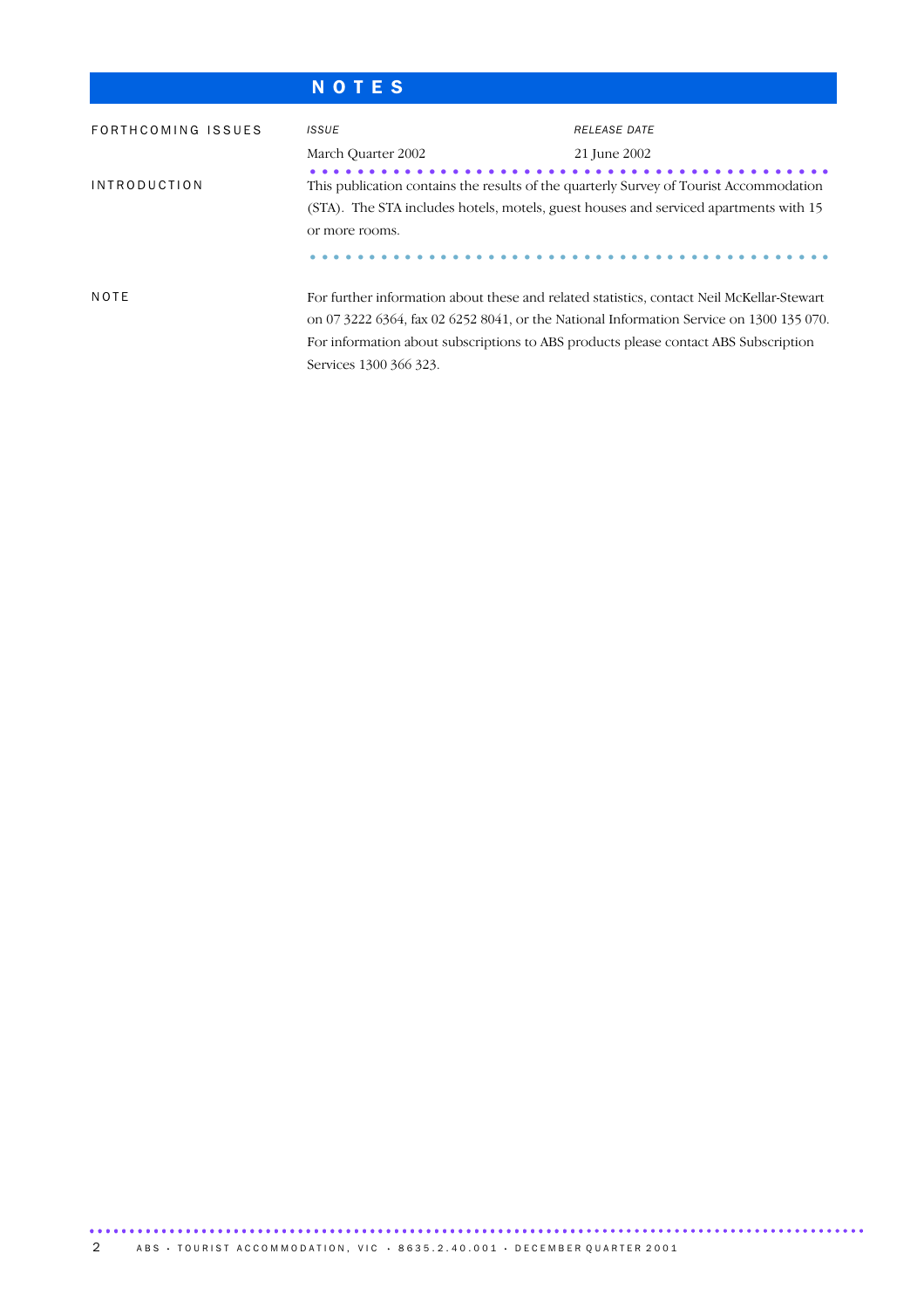### **CONTENTS**

| <b>CONTENTS</b> |  |  |  |  |  |  |  |  |  |  |  |  |  |  |  |  |  |  |  |  |  |  |  |  |  |  |  |      |  |
|-----------------|--|--|--|--|--|--|--|--|--|--|--|--|--|--|--|--|--|--|--|--|--|--|--|--|--|--|--|------|--|
|                 |  |  |  |  |  |  |  |  |  |  |  |  |  |  |  |  |  |  |  |  |  |  |  |  |  |  |  |      |  |
|                 |  |  |  |  |  |  |  |  |  |  |  |  |  |  |  |  |  |  |  |  |  |  |  |  |  |  |  | Page |  |
|                 |  |  |  |  |  |  |  |  |  |  |  |  |  |  |  |  |  |  |  |  |  |  |  |  |  |  |  |      |  |

### TABLES

| 3  | Accommodation establishments by star grading, Melbourne Tourism Region 8 |
|----|--------------------------------------------------------------------------|
| 4  |                                                                          |
| 5. | Accommodation establishments by selected small areas, December qtr 2001, |
|    |                                                                          |
|    |                                                                          |

### INFORMATION

................................................................................................. .......................................................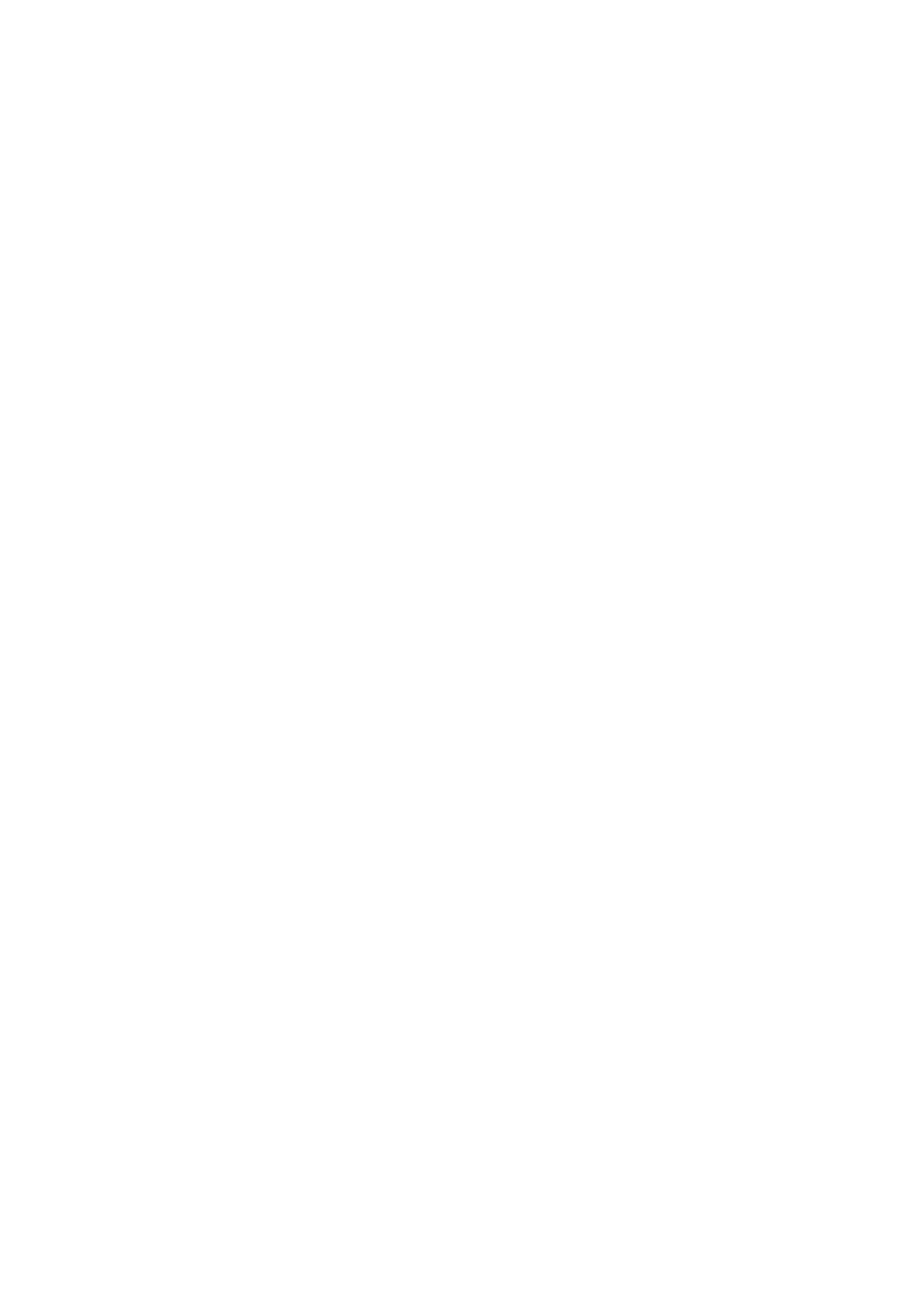|                          |            |           |          |                      | Room                            | Room                                    |         | Bed             |          | Average | Takings               |
|--------------------------|------------|-----------|----------|----------------------|---------------------------------|-----------------------------------------|---------|-----------------|----------|---------|-----------------------|
|                          | Establish- | Guest     | Bed      | Persons              | nights                          | occupancy                               |         | Guest occupancy | Guest    |         | length of from accom- |
|                          | ments      | rooms     |          | spaces employed      | occupied                        | rate                                    | nights  | rate            | arrivals | stay    | modation              |
| Period                   |            |           |          | no.                  | '000                            | %                                       | '000    | %               | '000     | days    | \$'000                |
|                          | no.        | no.       | no.      |                      |                                 |                                         |         |                 |          |         |                       |
|                          |            |           |          |                      | LICENSED HOTELS WITH FACILITIES |                                         |         |                 |          |         |                       |
| 2000                     |            |           |          |                      |                                 |                                         |         |                 |          |         |                       |
|                          |            |           |          |                      |                                 |                                         |         |                 |          | 2.2     | 103 846               |
| September quarter        | 126        | 11 371    | 27 301   | 14 269               | 674                             | 64.5                                    | 1016    | 40.5            | 468      |         |                       |
| December quarter         | 126        | 11 433    | 27 397   | 14 314               | 722                             | 68.8                                    | 1 1 0 7 | 44.1            | 522      | 2.1     | 111 763               |
|                          |            |           |          |                      |                                 |                                         |         |                 |          |         |                       |
| 2001                     |            |           |          |                      |                                 |                                         |         |                 |          |         |                       |
| March quarter            | 127        | 11 797    | 28 178   | 14 444               | 745                             | 70.3                                    | 1 1 4 6 | 45.3            | 516      | 2.2     | 124 811               |
| June quarter             | 128        | 12 165    | 28 760   | 14 659               | 683                             | 61.7                                    | 1047    | 40.0            | 512      | 2.0     | 102 671               |
| September quarter        | 129        | 12 2 3 9  | 28 730   | 14 630               | 716                             | 63.6                                    | 1 1 0 4 | 41.8            | 541      | 2.0     | 110 292               |
| December quarter         | 130        | 12 4 24   | 29 393   | 14 189               | 747                             | 65.5                                    | 1 1 6 4 | 43.2            | 523      | 2.2     | 112 766               |
|                          |            |           |          |                      |                                 |                                         |         |                 |          |         |                       |
| Year ended December 2000 |            | $\ddotsc$ |          | $\ddot{\phantom{a}}$ | 2 7 3 9                         | 67.2                                    | 4 1 2 6 | 42.1            | 1906     | 2.2     | 410 244               |
| Year ended December 2001 |            |           |          |                      | 2891                            | 65.2                                    | 4 4 6 2 | 42.6            | 2 0 9 2  | 2.1     | 450 539               |
|                          |            |           |          |                      |                                 |                                         |         |                 |          |         |                       |
|                          |            |           |          |                      |                                 | MOTELS AND GUEST HOUSES WITH FACILITIES |         |                 |          |         |                       |
| 2000                     |            |           |          |                      |                                 |                                         |         |                 |          |         |                       |
| September quarter        | 500        | 15 655    | 45 7 7 8 | 5895                 | 670                             | 46.6                                    | 1 1 6 4 | 27.7            | 665      | 1.7     | 64 951                |
| December quarter         | 498        | 15 589    | 45 294   | 5776                 | 710                             | 49.6                                    | 1 2 3 4 | 29.7            | 714      | 1.7     | 65 804                |
|                          |            |           |          |                      |                                 |                                         |         |                 |          |         |                       |
| 2001                     |            |           |          |                      |                                 |                                         |         |                 |          |         |                       |
| March quarter            | 497        | 15 599    | 45 180   | 5 7 1 4              | 744                             | 53.0                                    | 1 3 4 0 | 33.0            | 749      | 1.8     | 70 945                |
| June quarter             | 494        | 15 501    | 45 097   | 5 606                | 657                             | 46.6                                    | 1 1 38  | 27.7            | 666      | 1.7     | 60 679                |
| September quarter        | 495        | 15 4 22   | 44 514   | 5 5 9 2              | 645                             | 45.4                                    | 1 1 3 9 | 27.8            | 650      | 1.8     | 62 515                |
| December quarter         | 497        | 15 4 45   | 44 818   | 5 3 8 6              | 710                             | 50.0                                    | 1 2 4 0 | 30.1            | 722      | 1.7     | 65 370                |
|                          |            |           |          |                      |                                 |                                         |         |                 |          |         |                       |
| Year ended December 2000 |            |           |          |                      | 2911                            | 49.9                                    | 5057    | 29.8            | 2882     | 1.8     | 262 692               |
| Year ended December 2001 |            |           |          |                      | 2 7 5 6                         | 48.8                                    | 4858    | 29.7            | 2 7 8 7  | 1.7     | 259 508               |
|                          |            |           |          |                      |                                 |                                         |         |                 |          |         |                       |
|                          |            |           |          |                      | SERVICED APARTMENTS             |                                         |         |                 |          |         |                       |
| 2000                     |            |           |          |                      |                                 |                                         |         |                 |          |         |                       |
| September quarter        | 77         | 4 1 3 2   | 12 640   | 1620                 | 264                             | 69.5                                    | 484     | 41.7            | 159      | 3.1     | 38 634                |
| December quarter         | 77         | 4 1 3 3   | 12 547   | 1610                 | 267                             | 70.2                                    | 498     | 43.1            | 155      | 3.2     | 39 696                |
|                          |            |           |          |                      |                                 |                                         |         |                 |          |         |                       |
| 2001                     |            |           |          |                      |                                 |                                         |         |                 |          |         |                       |
| March quarter            | 82         | 4627      | 13827    | 1732                 | 299                             | 72.3                                    | 568     | 46.1            | 164      | 3.5     | 45 646                |
| June quarter             | 83         | 4629      | 14 009   | 1743                 | 279                             | 66.2                                    | 514     | 40.3            | 152      | 3.4     | 39 207                |
| September quarter        | 83         | 4 6 1 3   | 14 154   | 1789                 | 289                             | 68.0                                    | 554     | 42.5            | 175      | 3.2     | 41 335                |
| December quarter         | 84         | 4679      | 14 393   | 1758                 | 300                             | 69.8                                    | 586     | 44.2            | 175      | 3.4     | 42 841                |
|                          |            |           |          |                      |                                 |                                         |         |                 |          |         |                       |
| Year ended December 2000 |            |           |          |                      | 1 0 6 0                         | 69.8                                    | 1958    | 42.4            | 596      | 3.3     | 150 075               |
|                          |            |           | $\cdot$  | $\ddot{\phantom{a}}$ | 1 1 6 7                         | 69.1                                    | 2 2 2 1 | 43.3            | 666      | 3.3     | 169 029               |
| Year ended December 2001 |            | $\ddotsc$ |          | $\ddot{\phantom{a}}$ |                                 |                                         |         |                 |          |         |                       |
|                          |            |           |          |                      |                                 |                                         |         |                 |          |         |                       |
|                          |            |           |          |                      | TOTAL ESTABLISHMENTS            |                                         |         |                 |          |         |                       |
| 2000                     |            |           |          |                      |                                 |                                         |         |                 |          |         |                       |
| September quarter        | 703        | 31 158    | 85 719   | 21 784               | 1 609                           | 56.2                                    | 2664    | 33.8            | 1 2 9 2  | 2.1     | 207 430               |
| December quarter         | 701        | 31 155    | 85 238   | 21 700               | 1699                            | 59.4                                    | 2839    | 36.3            | 1 3 9 1  | 2.0     | 217 263               |
|                          |            |           |          |                      |                                 |                                         |         |                 |          |         |                       |
| 2001                     |            |           |          |                      |                                 |                                         |         |                 |          |         |                       |
| March quarter            | 706        | 32 0 23   | 87 185   | 21 890               | 1787                            | 62.1                                    | 3 0 5 5 | 39.0            | 1 4 2 9  | 2.1     | 241 401               |
| June quarter             | 705        | 32 295    | 87866    | 22 008               | 1620                            | 55.1                                    | 2699    | 33.8            | 1 3 3 0  | 2.0     | 202 556               |
| September quarter        | 707        | 32 274    | 87 398   | 22 011               | 1649                            | 55.5                                    | 2 7 9 7 | 34.8            | 1 3 6 6  | 2.0     | 214 141               |
| December quarter         | 711        | 32 548    | 88 604   | 21 3 3 3             | 1757                            | 58.7                                    | 2 9 9 0 | 36.7            | 1419     | 2.1     | 220 977               |
|                          |            |           |          |                      |                                 |                                         |         |                 |          |         |                       |
| Year ended December 2000 |            |           |          |                      | 6 7 1 0                         | 58.7                                    | 11 141  | 35.5            | 5 3 8 4  | 2.1     | 823 011               |
| Year ended December 2001 |            |           |          |                      | 6813                            | 57.9                                    | 11 541  | 36.1            | 5 5 4 5  | 2.1     | 879 076               |
|                          |            |           |          |                      |                                 |                                         |         |                 |          |         |                       |

(a) Comprising establishments with 15 or more rooms or units (see Explanatory Notes).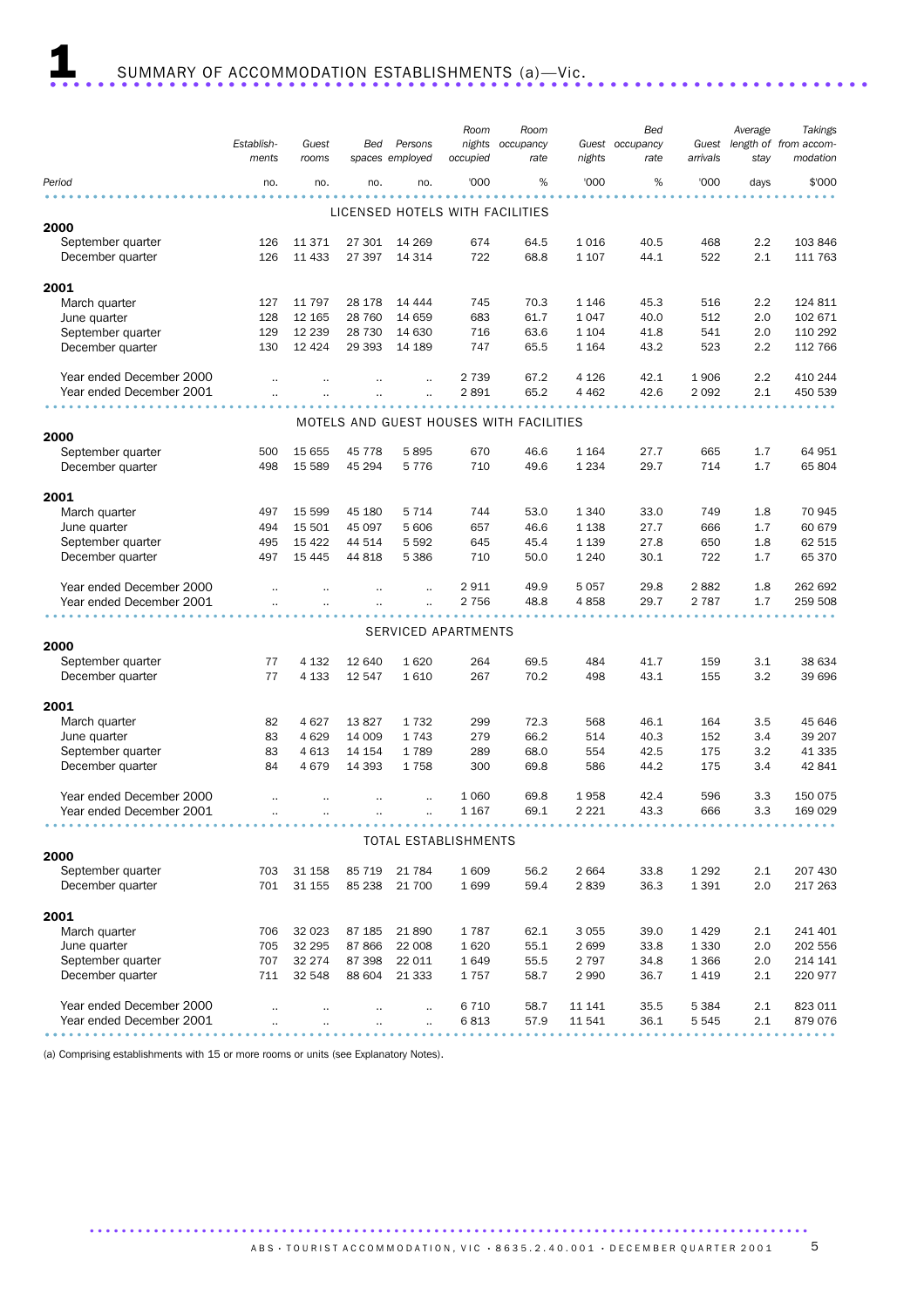### STAR GRADING .....................................................

|                       | Licensed    | Motels    |                   |                                                  |         |         |             |         |          |             |
|-----------------------|-------------|-----------|-------------------|--------------------------------------------------|---------|---------|-------------|---------|----------|-------------|
|                       | hotels with | and guest | Serviced          |                                                  |         |         |             |         |          |             |
| Period                | facilities  |           | houses apartments | 1                                                | 2       | 3       | 4           | 5       | Ungraded | Total       |
|                       |             |           |                   | ESTABLISHMENTS, CAPACITY AND EMPLOYMENT (number) |         |         |             |         |          |             |
| December quarter 2000 |             |           |                   |                                                  |         |         |             |         |          |             |
| <b>Establishments</b> | 126         | 498       | 77                | 8                                                | 70      | 368     | 193         | 16      | 46       | 701         |
| Guest rooms           | 11 4 33     | 15 589    | 4 1 3 3           | 259                                              | 1806    | 11 486  | 12 3 32     | 3576    | 1696     | 31 155      |
| Bed spaces            | 27 397      | 45 294    | 12 547            | 742                                              | 5471    | 32 800  | 33 100      | 7963    | 5 1 6 2  | 85 238      |
| Persons employed      | 14 3 14     | 5776      | 1610              | 81                                               | 766     | 4 2 0 7 | 6904        | 8907    | 835      | 21 700      |
| December quarter 2001 |             |           |                   |                                                  |         |         |             |         |          |             |
| <b>Establishments</b> | 130         | 497       | 84                | 8                                                | 67      | 372     | 203         | 20      | 41       | 711         |
| Guest rooms           | 12 4 24     | 15 4 45   | 4679              | 314                                              | 1728    | 11 722  | 12975       | 4 1 8 8 | 1621     | 32 548      |
| Bed spaces            | 29 3 9 3    | 44 818    | 14 3 9 3          | 908                                              | 5 3 2 9 | 33 4 24 | 34 794      | 9 2 6 8 | 4881     | 88 604      |
| Persons employed      | 14 189      | 5 3 8 6   | 1758              | 85                                               | 726     | 4 2 2 5 | 6372        | 9 0 6 0 | 865      | 21 3 3 3    |
|                       |             |           |                   |                                                  |         |         |             |         |          |             |
|                       |             |           |                   | ROOM NIGHTS OCCUPIED ('000)                      |         |         |             |         |          |             |
| 2000                  |             |           |                   |                                                  |         |         |             |         |          |             |
| December quarter      | 721.9       | 709.9     | 267.0             | 11.3                                             | 55.9    | 541.1   | 762.3       | 246.0   | 82.3     | 1698.9      |
| 2001                  |             |           |                   |                                                  |         |         |             |         |          |             |
| October               | 253.1       | 251.7     | 102.9             | 5.1                                              | 18.1    | 196.3   | 270.5       | 90.7    | 27.0     | 607.7       |
| November              | 275.4       | 249.0     | 106.8             | 5.3                                              | 18.5    | 195.3   | 280.3       | 104.4   | 27.4     | 631.2       |
| December              | 218.2       | 209.4     | 90.8              | 4.9                                              | 17.2    | 166.8   | 227.8       | 79.8    | 21.8     | 518.4       |
|                       |             |           |                   |                                                  |         |         |             |         |          |             |
| December quarter      | 746.7       | 710.2     | 300.4             | 15.3                                             | 53.8    | 558.5   | 778.7       | 274.8   | 76.3     | 1 7 5 7 . 3 |
|                       |             |           |                   | ROOM OCCUPANCY RATES (%)                         |         |         |             |         |          |             |
| 2000                  |             |           |                   |                                                  |         |         |             |         |          |             |
| December quarter      | 68.8        | 49.6      | 70.2              | 47.6                                             | 34.1    | 51.2    | 67.2        | 74.8    | 53.8     | 59.4        |
|                       |             |           |                   |                                                  |         |         |             |         |          |             |
| 2001<br>October       | 65.8        | 52.7      | 70.9              | 52.0                                             | 33.8    | 54.1    | 67.3        | 69.8    | 54.6     | 60.3        |
| November              | 74.0        | 53.7      | 76.1              | 55.9                                             | 35.7    | 55.5    | 72.0        | 83.1    | 57.3     | 64.7        |
| December              | 56.8        | 43.7      | 62.6              | 50.7                                             | 32.1    | 45.9    | 56.6        | 61.4    | 44.1     | 51.4        |
|                       |             |           |                   |                                                  |         |         |             |         |          |             |
| December quarter      | 65.5        | 50.0      | 69.8              | 52.8                                             | 33.8    | 51.8    | 65.2        | 71.3    | 51.9     | 58.7        |
|                       |             |           |                   |                                                  |         |         |             |         |          |             |
| 2000                  |             |           |                   | GUEST NIGHTS ('000)                              |         |         |             |         |          |             |
| December quarter      | 1 107.3     | 1 233.6   | 497.9             | 19.1                                             | 102.9   | 980.7   | 1 2 3 6 . 9 | 357.5   | 141.6    | 2838.7      |
|                       |             |           |                   |                                                  |         |         |             |         |          |             |
| 2001                  |             |           |                   |                                                  |         |         |             |         |          |             |
| October               | 388.7       | 433.7     | 193.0             | 6.6                                              | 33.4    | 344.4   | 451.1       | 133.1   | 46.7     | 1 0 1 5.4   |
| November              | 417.9       | 425.8     | 202.5             | 6.7                                              | 32.5    | 342.3   | 466.5       | 149.5   | 48.7     | 1 0 4 6.2   |
| December              | 357.5       | 380.6     | 190.3             | 6.2                                              | 32.0    | 311.2   | 409.0       | 126.7   | 43.3     | 928.4       |
| December quarter      | 1 164.2     | 1 240.1   | 585.8             | 19.5                                             | 98.0    | 998.0   | 1 3 2 6 . 7 | 409.3   | 138.6    | 2 990.0     |
|                       |             |           |                   |                                                  |         |         |             |         |          |             |
|                       |             |           |                   | BED OCCUPANCY RATES (%)                          |         |         |             |         |          |             |
| 2000                  |             |           |                   |                                                  |         |         |             |         |          |             |
| December quarter      | 44.1        | 29.7      | 43.1              | 28.0                                             | 20.9    | 32.5    | 40.6        | 48.8    | 30.5     | 36.3        |
| 2001                  |             |           |                   |                                                  |         |         |             |         |          |             |
| October               | 42.8        | 31.3      | 43.3              | 23.4                                             | 20.2    | 33.3    | 41.8        | 46.3    | 31.4     | 37.0        |
| November              | 47.5        | 31.7      | 46.9              | 24.6                                             | 20.4    | 34.1    | 44.7        | 53.8    | 33.8     | 39.4        |
| December              | 39.3        | 27.4      | 42.7              | 21.9                                             | 19.4    | 30.0    | 37.9        | 44.1    | 29.1     | 33.8        |
| December quarter      | 43.2        | 30.1      | 44.2              | 23.3                                             | 20.0    | 32.5    | 41.4        | 48.0    | 31.4     | 36.7        |
|                       |             |           |                   |                                                  |         |         |             |         |          |             |

(a) Comprising establishments with 15 or more rooms or units (see Explanatory Notes).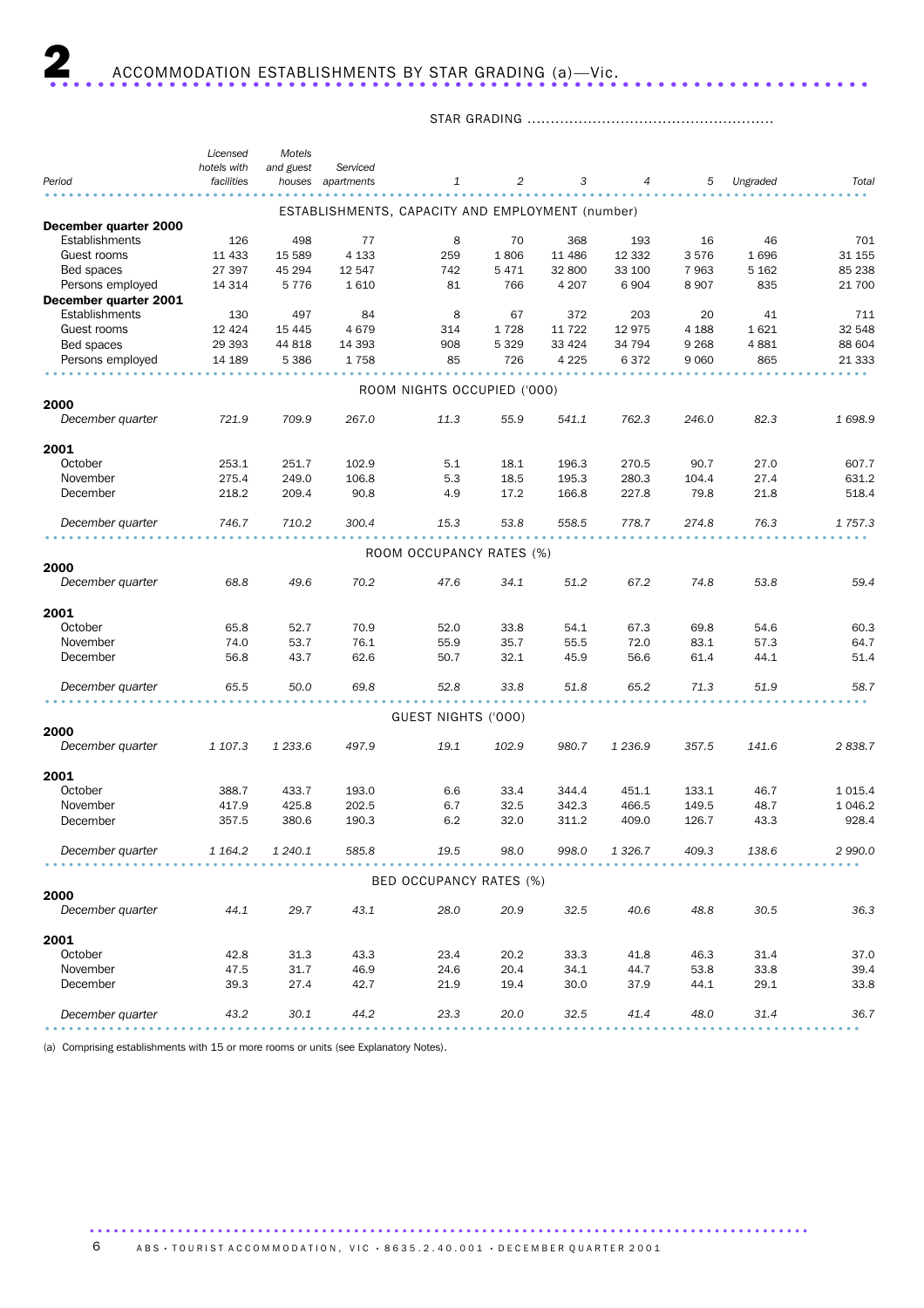### STAR GRADING .....................................................

|                  | Licensed    | Motels    |            |                                               |                |        |                |         |          |             |
|------------------|-------------|-----------|------------|-----------------------------------------------|----------------|--------|----------------|---------|----------|-------------|
|                  | hotels with | and guest | Serviced   |                                               |                |        |                |         |          |             |
| Period           | facilities  | houses    | apartments | 1                                             | $\overline{c}$ | 3      | $\overline{4}$ | 5       | Ungraded | Total       |
|                  |             |           |            | GUEST ARRIVALS ('000)                         |                |        |                |         |          |             |
| 2000             |             |           |            |                                               |                |        |                |         |          |             |
| December quarter | 521.7       | 714.2     | 155.0      | 11.6                                          | 62.0           | 506.9  | 605.0          | 152.5   | 52.9     | 1 3 9 0.8   |
| 2001             |             |           |            |                                               |                |        |                |         |          |             |
| October          | 176.8       | 251.5     | 57.3       | 4.5                                           | 19.3           | 180.6  | 208.0          | 56.3    | 17.0     | 485.7       |
| November         | 183.4       | 246.7     | 61.2       | 4.8                                           | 19.4           | 177.9  | 212.4          | 60.0    | 16.7     | 491.2       |
| December         | 162.4       | 223.8     | 56.2       | 4.5                                           | 18.6           | 161.9  | 187.7          | 54.3    | 15.4     | 442.4       |
| December quarter | 522.6       | 722.0     | 174.7      | 13.9                                          | 57.2           | 520.4  | 608.1          | 170.6   | 49.1     | 1 4 1 9 . 3 |
|                  |             |           |            | AVERAGE LENGTH OF STAY (days)                 |                |        |                |         |          |             |
| 2000             |             |           |            |                                               |                |        |                |         |          |             |
| December quarter | 2.1         | 1.7       | 3.2        | 1.7                                           | 1.7            | 1.9    | 2.0            | 2.3     | 2.7      | 2.0         |
| 2001             |             |           |            |                                               |                |        |                |         |          |             |
| December quarter | 2.2         | 1.7       | 3.4        | 1.4                                           | 1.7            | 1.9    | 2.2            | 2.4     | 2.8      | 2.1         |
|                  |             |           |            | TAKINGS FROM ACCOMMODATION (\$'000)           |                |        |                |         |          |             |
| 2000             |             |           |            |                                               |                |        |                |         |          |             |
| December quarter | 111 763     | 65 804    | 39 696     | 623                                           | 3 5 6 6        | 46 076 | 100 840        | 54 343  | 11815    | 217 263     |
| 2001             |             |           |            |                                               |                |        |                |         |          |             |
| October          | 37923       | 23 0 21   | 14 4 93    | 312                                           | 1 1 4 4        | 17 047 | 34 846         | 18 4 64 | 3624     | 75 436      |
| November         | 43 384      | 23 017    | 15 700     | 316                                           | 1 2 1 4        | 17 368 | 36 974         | 22 318  | 3911     | 82 101      |
| December         | 31 459      | 19 3 32   | 12 648     | 279                                           | 1 1 4 6        | 14 734 | 28 4 7 6       | 15 7 66 | 3 0 3 8  | 63 439      |
| December quarter | 112 766     | 65 370    | 42 841     | 907                                           | 3 503          | 49 149 | 100 296        | 56 549  | 10 573   | 220 977     |
|                  |             |           |            | AVERAGE TAKINGS PER ROOM NIGHT OCCUPIED (\$)  |                |        |                |         |          |             |
| 2000             |             |           |            |                                               |                |        |                |         |          |             |
| December quarter | 154.8       | 92.7      | 148.7      | 55.0                                          | 63.8           | 85.2   | 132.3          | 220.9   | 143.6    | 127.9       |
| 2001             |             |           |            |                                               |                |        |                |         |          |             |
| October          | 149.8       | 91.5      | 140.8      | 61.6                                          | 63.2           | 86.8   | 128.8          | 203.6   | 134.1    | 124.1       |
| November         | 157.5       | 92.4      | 147.1      | 60.1                                          | 65.6           | 88.9   | 131.9          | 213.8   | 142.6    | 130.1       |
| December         | 144.2       | 92.3      | 139.3      | 56.6                                          | 66.6           | 88.3   | 125.0          | 197.7   | 139.3    | 122.4       |
| December quarter | 151.0       | 92.1      | 142.6      | 59.4                                          | 65.1           | 88.0   | 128.8          | 205.8   | 138.6    | 125.8       |
|                  |             |           |            | AVERAGE TAKINGS PER AVAILABLE ROOM NIGHT (\$) |                |        |                |         |          |             |
| 2000             |             |           |            |                                               |                |        |                |         |          |             |
| December quarter | 106.5       | 46.0      | 104.4      | 26.1                                          | 21.8           | 43.6   | 88.9           | 165.2   | 77.2     | 75.9        |
| 2001             |             |           |            |                                               |                |        |                |         |          |             |
| October          | 98.7        | 48.2      | 99.9       | 32.0                                          | 21.3           | 47.0   | 86.6           | 142.2   | 73.2     | 74.9        |
| November         | 116.6       | 49.7      | 111.8      | 33.6                                          | 23.4           | 49.4   | 95.0           | 177.6   | 81.7     | 84.1        |
| December         | 81.8        | 40.4      | 87.2       | 28.7                                          | 21.4           | 40.5   | 70.8           | 121.4   | 61.4     | 62.9        |
| December quarter | 98.9        | 46.0      | 99.5       | 31.4                                          | 22.0           | 45.6   | 84.0           | 146.8   | 72.0     | 73.9        |
|                  |             |           |            |                                               |                |        |                |         |          |             |

(a) Comprising establishments with 15 or more rooms or units (see Explanatory Notes).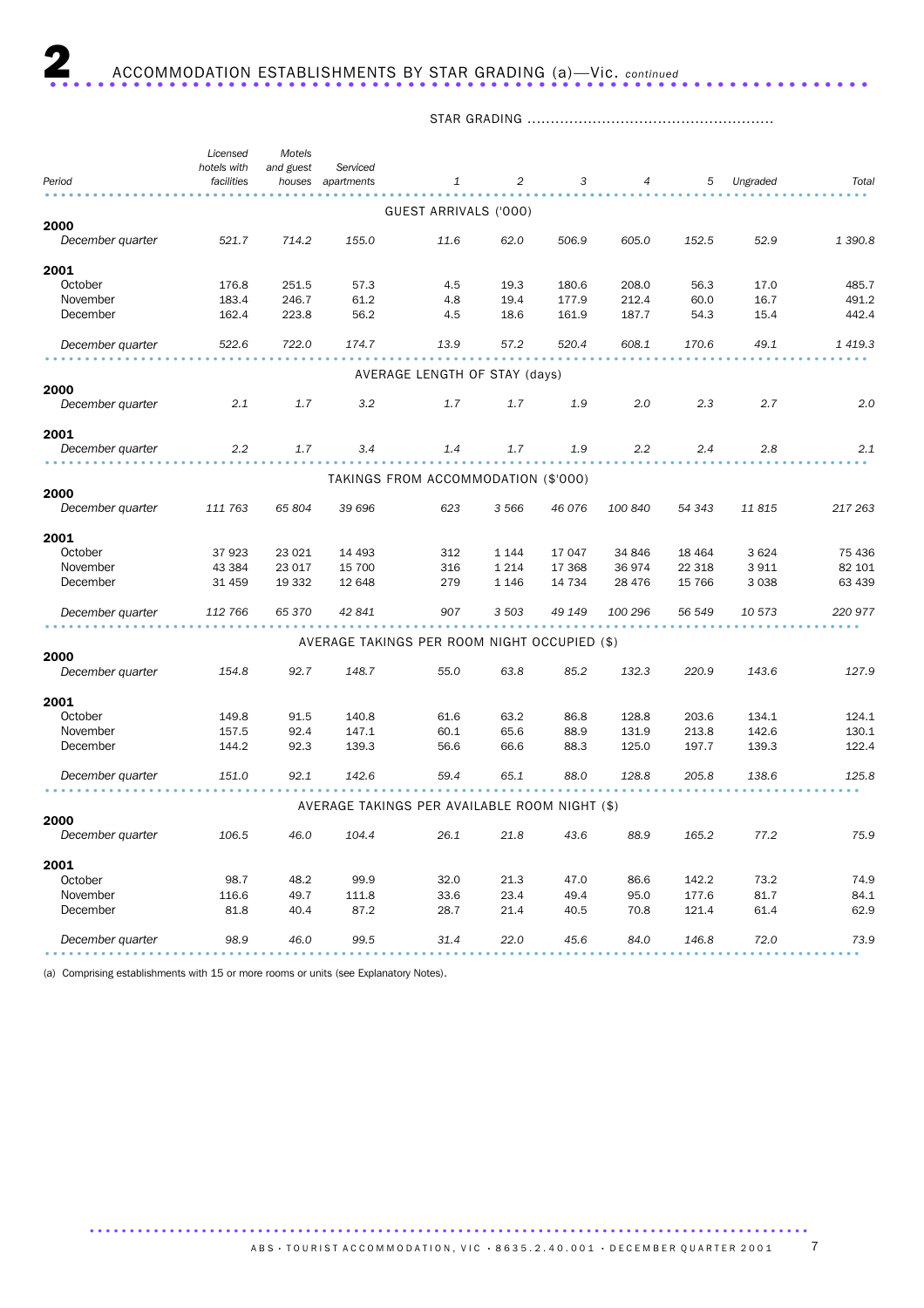..................................................................

STAR GRADING .........................................

|                       | Licensed<br>hotels with | Motels<br>and guest                     | Serviced                    |                |      |          |             |          |         |
|-----------------------|-------------------------|-----------------------------------------|-----------------------------|----------------|------|----------|-------------|----------|---------|
| Period                | facilities              | houses                                  | apartments                  | 1              | 2    | 3        | 4 and 5     | Ungraded | Total   |
|                       |                         | ESTABLISHMENTS, CAPACITY AND EMPLOYMENT |                             |                |      |          |             |          |         |
| December quarter 2000 |                         |                                         |                             |                |      |          |             |          |         |
| Establishments        | 61                      | 106                                     | 63                          | 3              | 11   | 92       | 98          | 26       | 230     |
| Guest rooms           | 9535                    | 4 7 1 3                                 | 3687                        | n.p.           | 306  | 4 3 7 4  | 12 033      | n.p.     | 17 935  |
| Bed spaces            | 21 998                  | 12 577                                  | 10 6 20                     | n.p.           | 749  | 11 3 5 3 | 29 412      | n.p.     | 45 195  |
| Persons employed      | 12 559                  | 1811                                    | 1 3 4 3                     | n.p.           | 158  | 1762     | 13 267      | n.p.     | 15 7 13 |
| December quarter 2001 |                         |                                         |                             |                |      |          |             |          |         |
| Establishments        | 66                      | 104                                     | 68                          | $\overline{4}$ | 9    | 92       | 111         | 22       | 238     |
| Guest rooms           | 10 345                  | 4545                                    | 4 1 8 6                     | 213            | 241  | 4 4 4 5  | 13 2 3 3    | 944      | 19 0 76 |
| Bed spaces            | 23 661                  | 12 171                                  | 12 2 38                     | 635            | 668  | 11 618   | 32 281      | 2868     | 48 070  |
| Persons employed      | 12 3 6 6                | 1588                                    | 1414                        | 22             | 125  | 1718     | 13 0 35     | 468      | 15 3 68 |
|                       |                         |                                         |                             |                |      |          |             |          |         |
|                       |                         |                                         | ROOM NIGHTS OCCUPIED ('000) |                |      |          |             |          |         |
| 2000                  |                         |                                         |                             |                |      |          |             |          |         |
| December quarter      | 656.7                   | 277.7                                   | 246.3                       | n.p.           | 11.7 | 273.5    | 822.8       | n.p.     | 1 180.7 |
| 2001                  |                         |                                         |                             |                |      |          |             |          |         |
| October               | 228.2                   | 86.4                                    | 94.6                        | 3.9            | 2.8  | 90.9     | 293.0       | 18.6     | 409.3   |
| November              | 250.6                   | 90.8                                    | 98.4                        | 4.2            | 3.4  | 94.5     | 318.4       | 19.3     | 439.8   |
| December              | 198.7                   | 76.1                                    | 82.0                        | 3.9            | 3.1  | 82.9     | 250.9       | 16.0     | 356.7   |
|                       |                         |                                         |                             |                |      |          |             |          |         |
| December quarter      | 677.5                   | 253.4                                   | 274.9                       | 12.0           | 9.3  | 268.4    | 862.3       | 53.8     | 1 205.8 |
|                       |                         |                                         |                             |                |      |          |             |          |         |
| 2000                  |                         |                                         | ROOM OCCUPANCY RATES (%)    |                |      |          |             |          |         |
| December quarter      | 74.9                    | 64.1                                    | 72.6                        | n.p.           | 41.6 | 68.0     | 74.3        | n.p.     | 71.6    |
| 2001                  |                         |                                         |                             |                |      |          |             |          |         |
| October               | 71.2                    | 61.4                                    | 72.9                        | 59.1           | 37.8 | 66.0     | 71.4        | 63.5     | 69.2    |
| November              | 80.7                    | 66.6                                    | 78.4                        | 65.5           | 47.2 | 70.9     | 80.2        | 68.0     | 76.9    |
| December              | 62.0                    | 54.0                                    | 63.2                        | 58.8           | 41.4 | 60.2     | 61.2        | 54.6     | 60.3    |
|                       |                         |                                         |                             |                |      |          |             |          |         |
| December quarter      | 71.2                    | 60.6                                    | 71.4                        | 61.1           | 42.0 | 65.6     | 70.8        | 62.0     | 68.7    |
|                       |                         |                                         | GUEST NIGHTS ('000)         |                |      |          |             |          |         |
| 2000                  |                         |                                         |                             |                |      |          |             |          |         |
| December quarter      | 997.3                   | 454.4                                   | 447.2                       | n.p.           | 19.8 | 500.7    | 1 2 5 5 . 3 | n.p.     | 1898.9  |
| 2001                  |                         |                                         |                             |                |      |          |             |          |         |
| October               | 347.5                   | 143.6                                   | 173.1                       | 4.4            | 5.9  | 160.8    | 461.6       | 31.5     | 664.2   |
| November              | 378.2                   | 148.7                                   | 183.0                       | 4.8            | 5.2  | 168.2    | 497.7       | 34.0     | 709.9   |
| December              | 322.8                   | 130.0                                   | 166.7                       | 4.4            | 5.1  | 154.3    | 424.0       | 31.7     | 619.5   |
| December quarter      | 1 0 48.5                | 422.3                                   | 522.7                       | 13.6           | 16.1 | 483.3    | 1 3 8 3.4   | 97.2     | 1993.6  |
|                       |                         |                                         |                             |                |      |          |             |          |         |
|                       |                         |                                         | BED OCCUPANCY RATES (%)     |                |      |          |             |          |         |
| 2000                  |                         |                                         |                             |                |      |          |             |          |         |
| December quarter      | 49.3                    | 39.3                                    | 45.8                        | n.p.           | 28.8 | 47.9     | 46.4        | n.p.     | 45.7    |
| 2001                  |                         |                                         |                             |                |      |          |             |          |         |
| October               | 47.4                    | 38.1                                    | 45.6                        | 22.2           | 28.5 | 44.7     | 46.1        | 35.4     | 44.6    |
| November              | 53.3                    | 40.7                                    | 49.8                        | 25.3           | 25.8 | 48.3     | 51.4        | 39.5     | 49.2    |
| December              | 44.0                    | 34.4                                    | 43.9                        | 22.5           | 24.4 | 42.8     | 42.4        | 35.7     | 41.6    |
| December quarter      | 48.2                    | 37.7                                    | 46.4                        | 23.3           | 26.2 | 45.2     | 46.6        | 36.8     | 45.1    |
|                       |                         |                                         |                             |                |      |          |             |          |         |

(a) Comprising establishments with 15 or more rooms or units (see Explanatory Notes).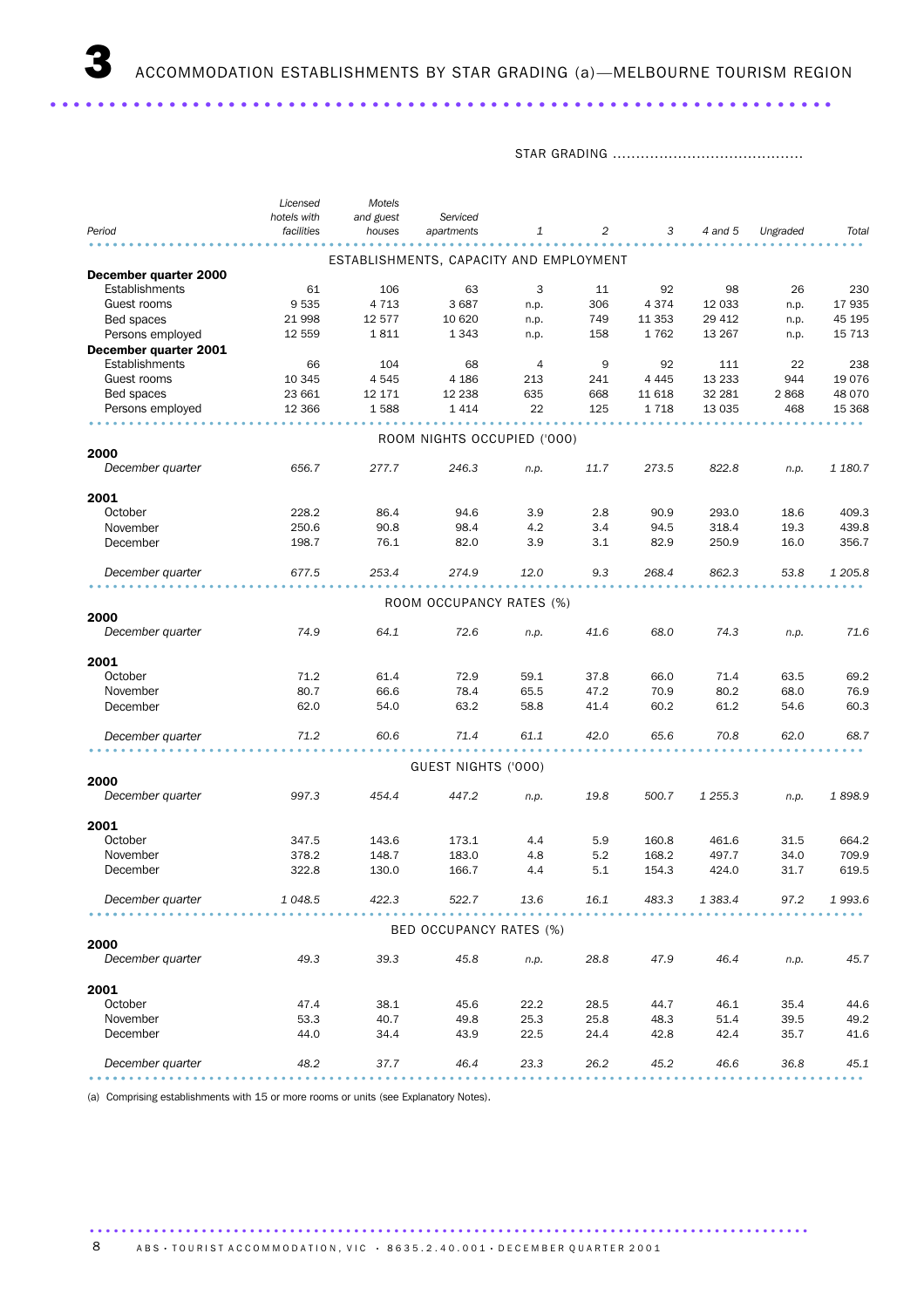STAR GRADING ..........................................

|                  | Licensed<br>hotels with | Motels<br>and guest | Serviced                                      |      |                  |         |         |          |         |
|------------------|-------------------------|---------------------|-----------------------------------------------|------|------------------|---------|---------|----------|---------|
| Period           | facilities              | houses              | apartments                                    | 1    | 2                | 3       | 4 and 5 | Ungraded | Total   |
|                  |                         |                     | GUEST ARRIVALS ('000)                         |      |                  |         |         |          |         |
| 2000             |                         |                     |                                               |      |                  |         |         |          |         |
| December quarter | 455.3                   | 229.1               | 128.1                                         | n.p. | 11.0             | 206.3   | 550.0   | n.p.     | 812.5   |
| 2001             |                         |                     |                                               |      |                  |         |         |          |         |
| October          | 152.8                   | 69.0                | 47.3                                          | 3.1  | 2.3              | 65.9    | 188.6   | 9.1      | 269.0   |
| November         | 158.9                   | 71.7                | 51.0                                          | 3.5  | 2.7              | 68.2    | 198.5   | 8.7      | 281.7   |
| December         | 141.8                   | 64.6                | 45.1                                          | 3.3  | 2.5              | 64.1    | 172.8   | 8.8      | 251.5   |
| December quarter | 453.5                   | 205.3               | 143.4                                         | 10.0 | 7.5              | 198.2   | 559.9   | 26.7     | 802.2   |
|                  |                         |                     | AVERAGE LENGTH OF STAY (days)                 |      |                  |         |         |          |         |
| 2000             |                         |                     |                                               |      |                  |         |         |          |         |
| December quarter | 2.2                     | 2.0                 | 3.5                                           | n.p. | 1.8              | 2.4     | 2.3     | n.p.     | 2.3     |
| 2001             |                         |                     |                                               |      |                  |         |         |          |         |
| December quarter | 2.3                     | 2.1                 | 3.6                                           | 1.4  | $2.2\phantom{0}$ | 2.4     | 2.5     | 3.6      | 2.5     |
|                  |                         |                     | TAKINGS FROM ACCOMMODATION (\$'000)           |      |                  |         |         |          |         |
| 2000             |                         |                     |                                               |      |                  |         |         |          |         |
| December quarter | 105 549                 | 29 116              | 36877                                         | n.p. | 927              | 25 4 28 | 134 633 | n.p.     | 171 542 |
| 2001             |                         |                     |                                               |      |                  |         |         |          |         |
| October          | 35 512                  | 8810                | 13 399                                        | 231  | 232              | 8818    | 45 730  | 2 7 1 1  | 57 721  |
| November         | 40 951                  | 9 2 8 2             | 14 582                                        | 249  | 289              | 9 3 5 3 | 51 920  | 3 0 0 5  | 64 814  |
| December         | 29 4 7 6                | 7 3 8 0             | 11 407                                        | 221  | 251              | 7 7 3 3 | 37 676  | 2 3 8 2  | 48 263  |
| December quarter | 105 939                 | 25 471              | 39 388                                        | 700  | 771              | 25 903  | 135 326 | 8098     | 170 799 |
|                  |                         |                     | AVERAGE TAKINGS PER ROOM NIGHT OCCUPIED (\$)  |      |                  |         |         |          |         |
| 2000             |                         |                     |                                               |      |                  |         |         |          |         |
| December quarter | 160.7                   | 104.8               | 149.8                                         | n.p. | 79.1             | 93.0    | 163.6   | n.p.     | 145.3   |
| 2001             |                         |                     |                                               |      |                  |         |         |          |         |
| October          | 155.6                   | 101.9               | 141.7                                         | 59.1 | 82.2             | 97.0    | 156.1   | 146.0    | 141.0   |
| November         | 163.4                   | 102.2               | 148.2                                         | 59.4 | 84.6             | 99.0    | 163.0   | 156.0    | 147.4   |
| December         | 148.3                   | 97.0                | 139.2                                         | 56.9 | 81.2             | 93.2    | 150.2   | 149.0    | 135.3   |
| December quarter | 156.4                   | 100.5               | 143.3                                         | 58.5 | 82.8             | 96.5    | 156.9   | 150.5    | 141.6   |
|                  |                         |                     |                                               |      |                  |         |         |          |         |
| 2000             |                         |                     | AVERAGE TAKINGS PER AVAILABLE ROOM NIGHT (\$) |      |                  |         |         |          |         |
| December quarter | 120.3                   | 67.1                | 108.7                                         | n.p. | 32.9             | 63.2    | 121.6   | n.p.     | 104.0   |
| 2001             |                         |                     |                                               |      |                  |         |         |          |         |
| October          | 110.7                   | 62.5                | 103.3                                         | 34.9 | 31.0             | 64.0    | 111.5   | 92.6     | 97.6    |
| November         | 132.0                   | 68.1                | 116.1                                         | 38.9 | 39.9             | 70.1    | 130.8   | 106.1    | 113.3   |
| December         | 91.9                    | 52.4                | 87.9                                          | 33.5 | 33.6             | 56.1    | 91.8    | 81.4     | 81.6    |
| December quarter | 111.3                   | 60.9                | 102.3                                         | 35.7 | 34.8             | 63.3    | 111.2   | 93.2     | 97.3    |
|                  |                         |                     |                                               |      |                  |         |         |          |         |

(a) Comprising establishments with 15 or more rooms or units (see Explanatory Notes).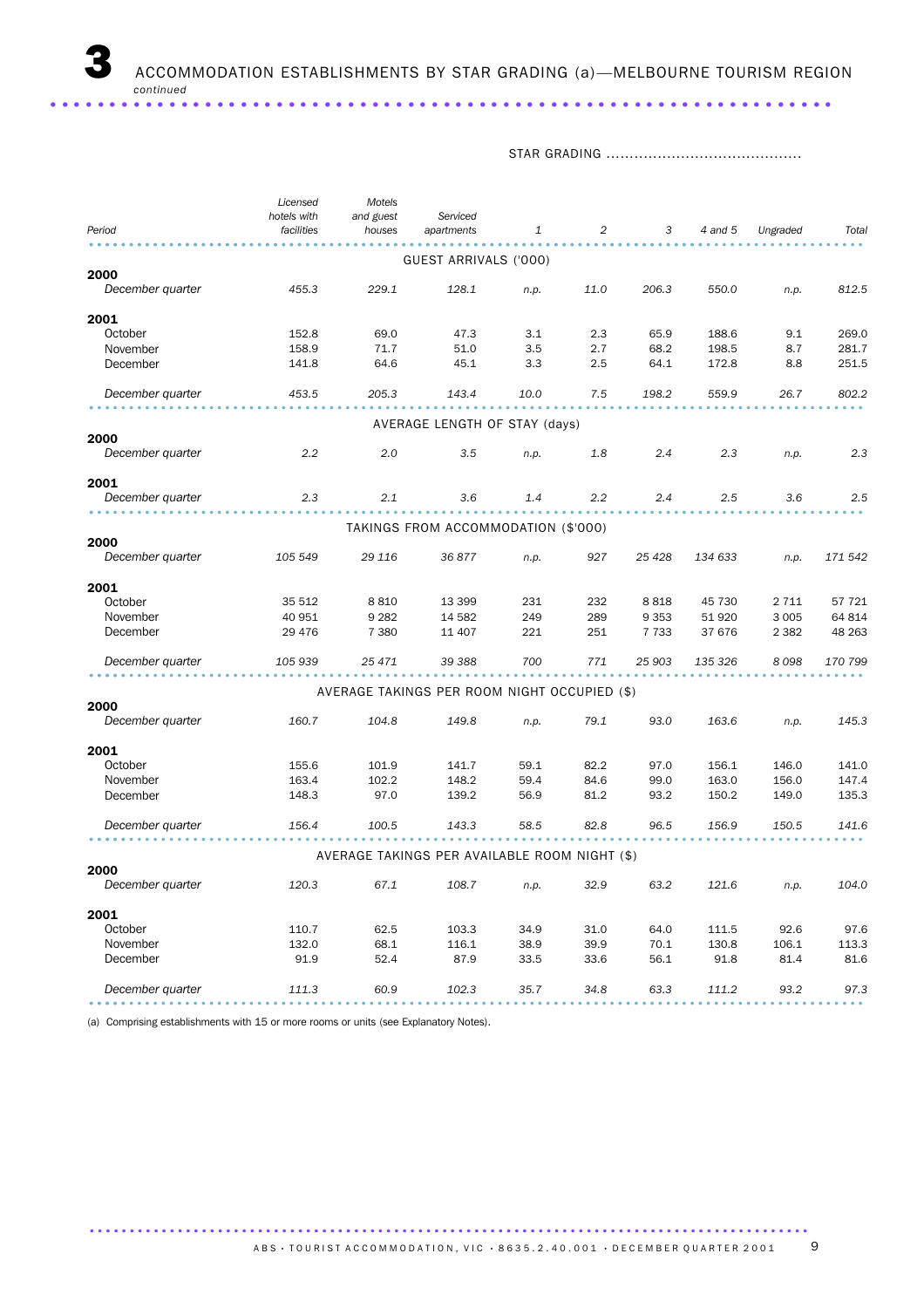### MELBOURNE............................ WIMMERA............................... MALLEE..................................

| ESTABLISHMENTS, CAPACITY AND EMPLOYMENT<br>December quarter 2000<br>Establishments<br>6<br>$\overline{2}$<br>61<br>106<br>63<br>230<br>6<br>39<br>$\mathbf{1}$<br>42<br>$\overline{\phantom{0}}$<br>-<br>Guest rooms<br>9535<br>4 7 1 3<br>3 6 8 7<br>17 935<br>1 2 5 4<br>117<br>117<br>n.p.<br>$\overline{\phantom{0}}$<br>n.p.<br>n.p.<br>Bed spaces<br>21 998<br>12 577<br>10 620<br>45 195<br>336<br>336<br>3786<br>n.p.<br>n.p.<br>n.p.<br>Persons employed<br>12 559<br>1811<br>1 3 4 3<br>15 7 13<br>33<br>33<br>510<br>n.p.<br>n.p.<br>n.p.<br>December quarter 2001<br><b>Establishments</b><br>66<br>104<br>68<br>238<br>6<br>6<br>2<br>38<br>$\mathbf{1}$<br>41<br>-<br>Guest rooms<br>10 345<br>4545<br>4 1 8 6<br>19 0 76<br>1 2 2 9<br>117<br>117<br>n.p.<br>n.p.<br>n.p.<br>23 661<br>339<br>339<br>Bed spaces<br>12 171<br>12 2 38<br>48 0 70<br>3 660<br>n.p.<br>n.p.<br>n.p.<br>Persons employed<br>28<br>483<br>12 3 6 6<br>1588<br>1414<br>15 3 68<br>28<br>n.p.<br>n.p.<br>n.p.<br>ROOM NIGHTS OCCUPIED ('000)<br>2000<br>December quarter<br>1 180.7<br>4.6<br>4.6<br>56.4<br>656.7<br>277.7<br>246.3<br>n.p.<br>n.p.<br>n.p.<br>2001<br>October<br>228.2<br>86.4<br>94.6<br>409.3<br>1.9<br>1.9<br>23.7<br>n.p.<br>n.p.<br>n.p.<br>November<br>250.6<br>90.8<br>98.4<br>439.8<br>1.8<br>19.0<br>1.8<br>n.p.<br>n.p.<br>n.p.<br>$\overline{\phantom{0}}$<br>$\overline{\phantom{0}}$<br>December<br>198.7<br>76.1<br>82.0<br>356.7<br>1.5<br>1.5<br>15.6<br>n.p.<br>n.p.<br>n.p.<br>December quarter<br>253.4<br>5.2<br>5.2<br>58.3<br>677.5<br>274.9<br>1 205.8<br>n.p.<br>n.p.<br>n.p.<br>ROOM OCCUPANCY RATES (%)<br>2000<br>December quarter<br>74.9<br>64.1<br>72.6<br>71.6<br>42.9<br>42.9<br>48.9<br>n.p.<br>n.p.<br>n.p.<br>2001<br>October<br>71.2<br>61.4<br>72.9<br>69.2<br>52.6<br>52.6<br>62.2<br>n.p.<br>n.p.<br>n.p.<br>November<br>80.7<br>66.6<br>78.4<br>76.9<br>50.7<br>50.7<br>51.6<br>n.p.<br>n.p.<br>n.p.<br>December<br>63.2<br>62.0<br>54.0<br>60.3<br>42.0<br>42.0<br>40.9<br>n.p.<br>n.p.<br>n.p.<br>December quarter<br>71.2<br>60.6<br>71.4<br>68.7<br>48.4<br>48.4<br>51.5<br>n.p.<br>n.p.<br>n.p.<br>GUEST NIGHTS ('000)<br>2000<br>December quarter<br>447.2<br>1898.9<br>7.4<br>98.5<br>997.3<br>454.4<br>7.4<br>n.p.<br>n.p.<br>n.p.<br>2001<br>October<br>347.5<br>143.6<br>173.1<br>664.2<br>2.6<br>2.6<br>41.4<br>n.p.<br>n.p.<br>n.p.<br>November<br>378.2<br>148.7<br>183.0<br>2.4<br>31.7<br>709.9<br>2.4<br>n.p.<br>n.p.<br>n.p.<br>322.8<br>619.5<br>December<br>130.0<br>166.7<br>2.5<br>2.5<br>28.1<br>n.p.<br>n.p.<br>n.p.<br>December quarter<br>1 0 48.5<br>422.3<br>522.7 1993.6<br>7.6<br>7.6<br>101.3<br>n.p.<br>n.p.<br>n.p.<br>BED OCCUPANCY RATES (%)<br>2000<br>December quarter<br>49.3<br>39.3<br>45.8<br>23.9<br>23.9<br>28.3<br>45.7<br>n.p.<br>n.p.<br>n.p.<br>2001<br>October<br>47.4<br>38.1<br>45.6<br>25.1<br>25.1<br>44.6<br>36.5<br>n.p.<br>n.p.<br>n.p.<br>November<br>53.3<br>40.7<br>49.8<br>49.2<br>23.8<br>23.8<br>28.9<br>n.p.<br>n.p.<br>n.p.<br>December<br>44.0<br>34.4<br>43.9<br>41.6<br>23.8<br>23.8<br>24.8<br>n.p.<br>n.p.<br>n.p.<br>48.2<br>37.7<br>46.4<br>45.1<br>24.3<br>24.3<br>30.1<br>December quarter<br>n.p.<br>n.p.<br>n.p. | Period | Licensed<br>hotels<br>with<br>facilities | Motels<br>and<br>guest<br>houses | Serviced<br>apart- |       | Licensed<br>hotels<br>with | Motels<br>and<br>guest<br>houses | Serviced<br>apart- |       | Licensed<br>hotels<br>with<br>facilities | Motels<br>and<br>guest<br>houses | Serviced<br>apart- | Total |
|---------------------------------------------------------------------------------------------------------------------------------------------------------------------------------------------------------------------------------------------------------------------------------------------------------------------------------------------------------------------------------------------------------------------------------------------------------------------------------------------------------------------------------------------------------------------------------------------------------------------------------------------------------------------------------------------------------------------------------------------------------------------------------------------------------------------------------------------------------------------------------------------------------------------------------------------------------------------------------------------------------------------------------------------------------------------------------------------------------------------------------------------------------------------------------------------------------------------------------------------------------------------------------------------------------------------------------------------------------------------------------------------------------------------------------------------------------------------------------------------------------------------------------------------------------------------------------------------------------------------------------------------------------------------------------------------------------------------------------------------------------------------------------------------------------------------------------------------------------------------------------------------------------------------------------------------------------------------------------------------------------------------------------------------------------------------------------------------------------------------------------------------------------------------------------------------------------------------------------------------------------------------------------------------------------------------------------------------------------------------------------------------------------------------------------------------------------------------------------------------------------------------------------------------------------------------------------------------------------------------------------------------------------------------------------------------------------------------------------------------------------------------------------------------------------------------------------------------------------------------------------------------------------------------------------------------------------------------------------------------------------------------------------------------------------------------------------------------------------------------------------------------------------------------------------------------------------------------------------------------|--------|------------------------------------------|----------------------------------|--------------------|-------|----------------------------|----------------------------------|--------------------|-------|------------------------------------------|----------------------------------|--------------------|-------|
|                                                                                                                                                                                                                                                                                                                                                                                                                                                                                                                                                                                                                                                                                                                                                                                                                                                                                                                                                                                                                                                                                                                                                                                                                                                                                                                                                                                                                                                                                                                                                                                                                                                                                                                                                                                                                                                                                                                                                                                                                                                                                                                                                                                                                                                                                                                                                                                                                                                                                                                                                                                                                                                                                                                                                                                                                                                                                                                                                                                                                                                                                                                                                                                                                                             |        |                                          |                                  | ments              | Total | facilities                 |                                  | ments              | Total |                                          |                                  | ments              |       |
|                                                                                                                                                                                                                                                                                                                                                                                                                                                                                                                                                                                                                                                                                                                                                                                                                                                                                                                                                                                                                                                                                                                                                                                                                                                                                                                                                                                                                                                                                                                                                                                                                                                                                                                                                                                                                                                                                                                                                                                                                                                                                                                                                                                                                                                                                                                                                                                                                                                                                                                                                                                                                                                                                                                                                                                                                                                                                                                                                                                                                                                                                                                                                                                                                                             |        |                                          |                                  |                    |       |                            |                                  |                    |       |                                          |                                  |                    |       |
|                                                                                                                                                                                                                                                                                                                                                                                                                                                                                                                                                                                                                                                                                                                                                                                                                                                                                                                                                                                                                                                                                                                                                                                                                                                                                                                                                                                                                                                                                                                                                                                                                                                                                                                                                                                                                                                                                                                                                                                                                                                                                                                                                                                                                                                                                                                                                                                                                                                                                                                                                                                                                                                                                                                                                                                                                                                                                                                                                                                                                                                                                                                                                                                                                                             |        |                                          |                                  |                    |       |                            |                                  |                    |       |                                          |                                  |                    |       |
|                                                                                                                                                                                                                                                                                                                                                                                                                                                                                                                                                                                                                                                                                                                                                                                                                                                                                                                                                                                                                                                                                                                                                                                                                                                                                                                                                                                                                                                                                                                                                                                                                                                                                                                                                                                                                                                                                                                                                                                                                                                                                                                                                                                                                                                                                                                                                                                                                                                                                                                                                                                                                                                                                                                                                                                                                                                                                                                                                                                                                                                                                                                                                                                                                                             |        |                                          |                                  |                    |       |                            |                                  |                    |       |                                          |                                  |                    |       |
|                                                                                                                                                                                                                                                                                                                                                                                                                                                                                                                                                                                                                                                                                                                                                                                                                                                                                                                                                                                                                                                                                                                                                                                                                                                                                                                                                                                                                                                                                                                                                                                                                                                                                                                                                                                                                                                                                                                                                                                                                                                                                                                                                                                                                                                                                                                                                                                                                                                                                                                                                                                                                                                                                                                                                                                                                                                                                                                                                                                                                                                                                                                                                                                                                                             |        |                                          |                                  |                    |       |                            |                                  |                    |       |                                          |                                  |                    |       |
|                                                                                                                                                                                                                                                                                                                                                                                                                                                                                                                                                                                                                                                                                                                                                                                                                                                                                                                                                                                                                                                                                                                                                                                                                                                                                                                                                                                                                                                                                                                                                                                                                                                                                                                                                                                                                                                                                                                                                                                                                                                                                                                                                                                                                                                                                                                                                                                                                                                                                                                                                                                                                                                                                                                                                                                                                                                                                                                                                                                                                                                                                                                                                                                                                                             |        |                                          |                                  |                    |       |                            |                                  |                    |       |                                          |                                  |                    |       |
|                                                                                                                                                                                                                                                                                                                                                                                                                                                                                                                                                                                                                                                                                                                                                                                                                                                                                                                                                                                                                                                                                                                                                                                                                                                                                                                                                                                                                                                                                                                                                                                                                                                                                                                                                                                                                                                                                                                                                                                                                                                                                                                                                                                                                                                                                                                                                                                                                                                                                                                                                                                                                                                                                                                                                                                                                                                                                                                                                                                                                                                                                                                                                                                                                                             |        |                                          |                                  |                    |       |                            |                                  |                    |       |                                          |                                  |                    |       |
|                                                                                                                                                                                                                                                                                                                                                                                                                                                                                                                                                                                                                                                                                                                                                                                                                                                                                                                                                                                                                                                                                                                                                                                                                                                                                                                                                                                                                                                                                                                                                                                                                                                                                                                                                                                                                                                                                                                                                                                                                                                                                                                                                                                                                                                                                                                                                                                                                                                                                                                                                                                                                                                                                                                                                                                                                                                                                                                                                                                                                                                                                                                                                                                                                                             |        |                                          |                                  |                    |       |                            |                                  |                    |       |                                          |                                  |                    |       |
|                                                                                                                                                                                                                                                                                                                                                                                                                                                                                                                                                                                                                                                                                                                                                                                                                                                                                                                                                                                                                                                                                                                                                                                                                                                                                                                                                                                                                                                                                                                                                                                                                                                                                                                                                                                                                                                                                                                                                                                                                                                                                                                                                                                                                                                                                                                                                                                                                                                                                                                                                                                                                                                                                                                                                                                                                                                                                                                                                                                                                                                                                                                                                                                                                                             |        |                                          |                                  |                    |       |                            |                                  |                    |       |                                          |                                  |                    |       |
|                                                                                                                                                                                                                                                                                                                                                                                                                                                                                                                                                                                                                                                                                                                                                                                                                                                                                                                                                                                                                                                                                                                                                                                                                                                                                                                                                                                                                                                                                                                                                                                                                                                                                                                                                                                                                                                                                                                                                                                                                                                                                                                                                                                                                                                                                                                                                                                                                                                                                                                                                                                                                                                                                                                                                                                                                                                                                                                                                                                                                                                                                                                                                                                                                                             |        |                                          |                                  |                    |       |                            |                                  |                    |       |                                          |                                  |                    |       |
|                                                                                                                                                                                                                                                                                                                                                                                                                                                                                                                                                                                                                                                                                                                                                                                                                                                                                                                                                                                                                                                                                                                                                                                                                                                                                                                                                                                                                                                                                                                                                                                                                                                                                                                                                                                                                                                                                                                                                                                                                                                                                                                                                                                                                                                                                                                                                                                                                                                                                                                                                                                                                                                                                                                                                                                                                                                                                                                                                                                                                                                                                                                                                                                                                                             |        |                                          |                                  |                    |       |                            |                                  |                    |       |                                          |                                  |                    |       |
|                                                                                                                                                                                                                                                                                                                                                                                                                                                                                                                                                                                                                                                                                                                                                                                                                                                                                                                                                                                                                                                                                                                                                                                                                                                                                                                                                                                                                                                                                                                                                                                                                                                                                                                                                                                                                                                                                                                                                                                                                                                                                                                                                                                                                                                                                                                                                                                                                                                                                                                                                                                                                                                                                                                                                                                                                                                                                                                                                                                                                                                                                                                                                                                                                                             |        |                                          |                                  |                    |       |                            |                                  |                    |       |                                          |                                  |                    |       |
|                                                                                                                                                                                                                                                                                                                                                                                                                                                                                                                                                                                                                                                                                                                                                                                                                                                                                                                                                                                                                                                                                                                                                                                                                                                                                                                                                                                                                                                                                                                                                                                                                                                                                                                                                                                                                                                                                                                                                                                                                                                                                                                                                                                                                                                                                                                                                                                                                                                                                                                                                                                                                                                                                                                                                                                                                                                                                                                                                                                                                                                                                                                                                                                                                                             |        |                                          |                                  |                    |       |                            |                                  |                    |       |                                          |                                  |                    |       |
|                                                                                                                                                                                                                                                                                                                                                                                                                                                                                                                                                                                                                                                                                                                                                                                                                                                                                                                                                                                                                                                                                                                                                                                                                                                                                                                                                                                                                                                                                                                                                                                                                                                                                                                                                                                                                                                                                                                                                                                                                                                                                                                                                                                                                                                                                                                                                                                                                                                                                                                                                                                                                                                                                                                                                                                                                                                                                                                                                                                                                                                                                                                                                                                                                                             |        |                                          |                                  |                    |       |                            |                                  |                    |       |                                          |                                  |                    |       |
|                                                                                                                                                                                                                                                                                                                                                                                                                                                                                                                                                                                                                                                                                                                                                                                                                                                                                                                                                                                                                                                                                                                                                                                                                                                                                                                                                                                                                                                                                                                                                                                                                                                                                                                                                                                                                                                                                                                                                                                                                                                                                                                                                                                                                                                                                                                                                                                                                                                                                                                                                                                                                                                                                                                                                                                                                                                                                                                                                                                                                                                                                                                                                                                                                                             |        |                                          |                                  |                    |       |                            |                                  |                    |       |                                          |                                  |                    |       |
|                                                                                                                                                                                                                                                                                                                                                                                                                                                                                                                                                                                                                                                                                                                                                                                                                                                                                                                                                                                                                                                                                                                                                                                                                                                                                                                                                                                                                                                                                                                                                                                                                                                                                                                                                                                                                                                                                                                                                                                                                                                                                                                                                                                                                                                                                                                                                                                                                                                                                                                                                                                                                                                                                                                                                                                                                                                                                                                                                                                                                                                                                                                                                                                                                                             |        |                                          |                                  |                    |       |                            |                                  |                    |       |                                          |                                  |                    |       |
|                                                                                                                                                                                                                                                                                                                                                                                                                                                                                                                                                                                                                                                                                                                                                                                                                                                                                                                                                                                                                                                                                                                                                                                                                                                                                                                                                                                                                                                                                                                                                                                                                                                                                                                                                                                                                                                                                                                                                                                                                                                                                                                                                                                                                                                                                                                                                                                                                                                                                                                                                                                                                                                                                                                                                                                                                                                                                                                                                                                                                                                                                                                                                                                                                                             |        |                                          |                                  |                    |       |                            |                                  |                    |       |                                          |                                  |                    |       |
|                                                                                                                                                                                                                                                                                                                                                                                                                                                                                                                                                                                                                                                                                                                                                                                                                                                                                                                                                                                                                                                                                                                                                                                                                                                                                                                                                                                                                                                                                                                                                                                                                                                                                                                                                                                                                                                                                                                                                                                                                                                                                                                                                                                                                                                                                                                                                                                                                                                                                                                                                                                                                                                                                                                                                                                                                                                                                                                                                                                                                                                                                                                                                                                                                                             |        |                                          |                                  |                    |       |                            |                                  |                    |       |                                          |                                  |                    |       |
|                                                                                                                                                                                                                                                                                                                                                                                                                                                                                                                                                                                                                                                                                                                                                                                                                                                                                                                                                                                                                                                                                                                                                                                                                                                                                                                                                                                                                                                                                                                                                                                                                                                                                                                                                                                                                                                                                                                                                                                                                                                                                                                                                                                                                                                                                                                                                                                                                                                                                                                                                                                                                                                                                                                                                                                                                                                                                                                                                                                                                                                                                                                                                                                                                                             |        |                                          |                                  |                    |       |                            |                                  |                    |       |                                          |                                  |                    |       |
|                                                                                                                                                                                                                                                                                                                                                                                                                                                                                                                                                                                                                                                                                                                                                                                                                                                                                                                                                                                                                                                                                                                                                                                                                                                                                                                                                                                                                                                                                                                                                                                                                                                                                                                                                                                                                                                                                                                                                                                                                                                                                                                                                                                                                                                                                                                                                                                                                                                                                                                                                                                                                                                                                                                                                                                                                                                                                                                                                                                                                                                                                                                                                                                                                                             |        |                                          |                                  |                    |       |                            |                                  |                    |       |                                          |                                  |                    |       |
|                                                                                                                                                                                                                                                                                                                                                                                                                                                                                                                                                                                                                                                                                                                                                                                                                                                                                                                                                                                                                                                                                                                                                                                                                                                                                                                                                                                                                                                                                                                                                                                                                                                                                                                                                                                                                                                                                                                                                                                                                                                                                                                                                                                                                                                                                                                                                                                                                                                                                                                                                                                                                                                                                                                                                                                                                                                                                                                                                                                                                                                                                                                                                                                                                                             |        |                                          |                                  |                    |       |                            |                                  |                    |       |                                          |                                  |                    |       |
|                                                                                                                                                                                                                                                                                                                                                                                                                                                                                                                                                                                                                                                                                                                                                                                                                                                                                                                                                                                                                                                                                                                                                                                                                                                                                                                                                                                                                                                                                                                                                                                                                                                                                                                                                                                                                                                                                                                                                                                                                                                                                                                                                                                                                                                                                                                                                                                                                                                                                                                                                                                                                                                                                                                                                                                                                                                                                                                                                                                                                                                                                                                                                                                                                                             |        |                                          |                                  |                    |       |                            |                                  |                    |       |                                          |                                  |                    |       |
|                                                                                                                                                                                                                                                                                                                                                                                                                                                                                                                                                                                                                                                                                                                                                                                                                                                                                                                                                                                                                                                                                                                                                                                                                                                                                                                                                                                                                                                                                                                                                                                                                                                                                                                                                                                                                                                                                                                                                                                                                                                                                                                                                                                                                                                                                                                                                                                                                                                                                                                                                                                                                                                                                                                                                                                                                                                                                                                                                                                                                                                                                                                                                                                                                                             |        |                                          |                                  |                    |       |                            |                                  |                    |       |                                          |                                  |                    |       |
|                                                                                                                                                                                                                                                                                                                                                                                                                                                                                                                                                                                                                                                                                                                                                                                                                                                                                                                                                                                                                                                                                                                                                                                                                                                                                                                                                                                                                                                                                                                                                                                                                                                                                                                                                                                                                                                                                                                                                                                                                                                                                                                                                                                                                                                                                                                                                                                                                                                                                                                                                                                                                                                                                                                                                                                                                                                                                                                                                                                                                                                                                                                                                                                                                                             |        |                                          |                                  |                    |       |                            |                                  |                    |       |                                          |                                  |                    |       |
|                                                                                                                                                                                                                                                                                                                                                                                                                                                                                                                                                                                                                                                                                                                                                                                                                                                                                                                                                                                                                                                                                                                                                                                                                                                                                                                                                                                                                                                                                                                                                                                                                                                                                                                                                                                                                                                                                                                                                                                                                                                                                                                                                                                                                                                                                                                                                                                                                                                                                                                                                                                                                                                                                                                                                                                                                                                                                                                                                                                                                                                                                                                                                                                                                                             |        |                                          |                                  |                    |       |                            |                                  |                    |       |                                          |                                  |                    |       |
|                                                                                                                                                                                                                                                                                                                                                                                                                                                                                                                                                                                                                                                                                                                                                                                                                                                                                                                                                                                                                                                                                                                                                                                                                                                                                                                                                                                                                                                                                                                                                                                                                                                                                                                                                                                                                                                                                                                                                                                                                                                                                                                                                                                                                                                                                                                                                                                                                                                                                                                                                                                                                                                                                                                                                                                                                                                                                                                                                                                                                                                                                                                                                                                                                                             |        |                                          |                                  |                    |       |                            |                                  |                    |       |                                          |                                  |                    |       |
|                                                                                                                                                                                                                                                                                                                                                                                                                                                                                                                                                                                                                                                                                                                                                                                                                                                                                                                                                                                                                                                                                                                                                                                                                                                                                                                                                                                                                                                                                                                                                                                                                                                                                                                                                                                                                                                                                                                                                                                                                                                                                                                                                                                                                                                                                                                                                                                                                                                                                                                                                                                                                                                                                                                                                                                                                                                                                                                                                                                                                                                                                                                                                                                                                                             |        |                                          |                                  |                    |       |                            |                                  |                    |       |                                          |                                  |                    |       |
|                                                                                                                                                                                                                                                                                                                                                                                                                                                                                                                                                                                                                                                                                                                                                                                                                                                                                                                                                                                                                                                                                                                                                                                                                                                                                                                                                                                                                                                                                                                                                                                                                                                                                                                                                                                                                                                                                                                                                                                                                                                                                                                                                                                                                                                                                                                                                                                                                                                                                                                                                                                                                                                                                                                                                                                                                                                                                                                                                                                                                                                                                                                                                                                                                                             |        |                                          |                                  |                    |       |                            |                                  |                    |       |                                          |                                  |                    |       |
|                                                                                                                                                                                                                                                                                                                                                                                                                                                                                                                                                                                                                                                                                                                                                                                                                                                                                                                                                                                                                                                                                                                                                                                                                                                                                                                                                                                                                                                                                                                                                                                                                                                                                                                                                                                                                                                                                                                                                                                                                                                                                                                                                                                                                                                                                                                                                                                                                                                                                                                                                                                                                                                                                                                                                                                                                                                                                                                                                                                                                                                                                                                                                                                                                                             |        |                                          |                                  |                    |       |                            |                                  |                    |       |                                          |                                  |                    |       |
|                                                                                                                                                                                                                                                                                                                                                                                                                                                                                                                                                                                                                                                                                                                                                                                                                                                                                                                                                                                                                                                                                                                                                                                                                                                                                                                                                                                                                                                                                                                                                                                                                                                                                                                                                                                                                                                                                                                                                                                                                                                                                                                                                                                                                                                                                                                                                                                                                                                                                                                                                                                                                                                                                                                                                                                                                                                                                                                                                                                                                                                                                                                                                                                                                                             |        |                                          |                                  |                    |       |                            |                                  |                    |       |                                          |                                  |                    |       |
|                                                                                                                                                                                                                                                                                                                                                                                                                                                                                                                                                                                                                                                                                                                                                                                                                                                                                                                                                                                                                                                                                                                                                                                                                                                                                                                                                                                                                                                                                                                                                                                                                                                                                                                                                                                                                                                                                                                                                                                                                                                                                                                                                                                                                                                                                                                                                                                                                                                                                                                                                                                                                                                                                                                                                                                                                                                                                                                                                                                                                                                                                                                                                                                                                                             |        |                                          |                                  |                    |       |                            |                                  |                    |       |                                          |                                  |                    |       |
|                                                                                                                                                                                                                                                                                                                                                                                                                                                                                                                                                                                                                                                                                                                                                                                                                                                                                                                                                                                                                                                                                                                                                                                                                                                                                                                                                                                                                                                                                                                                                                                                                                                                                                                                                                                                                                                                                                                                                                                                                                                                                                                                                                                                                                                                                                                                                                                                                                                                                                                                                                                                                                                                                                                                                                                                                                                                                                                                                                                                                                                                                                                                                                                                                                             |        |                                          |                                  |                    |       |                            |                                  |                    |       |                                          |                                  |                    |       |
|                                                                                                                                                                                                                                                                                                                                                                                                                                                                                                                                                                                                                                                                                                                                                                                                                                                                                                                                                                                                                                                                                                                                                                                                                                                                                                                                                                                                                                                                                                                                                                                                                                                                                                                                                                                                                                                                                                                                                                                                                                                                                                                                                                                                                                                                                                                                                                                                                                                                                                                                                                                                                                                                                                                                                                                                                                                                                                                                                                                                                                                                                                                                                                                                                                             |        |                                          |                                  |                    |       |                            |                                  |                    |       |                                          |                                  |                    |       |
|                                                                                                                                                                                                                                                                                                                                                                                                                                                                                                                                                                                                                                                                                                                                                                                                                                                                                                                                                                                                                                                                                                                                                                                                                                                                                                                                                                                                                                                                                                                                                                                                                                                                                                                                                                                                                                                                                                                                                                                                                                                                                                                                                                                                                                                                                                                                                                                                                                                                                                                                                                                                                                                                                                                                                                                                                                                                                                                                                                                                                                                                                                                                                                                                                                             |        |                                          |                                  |                    |       |                            |                                  |                    |       |                                          |                                  |                    |       |
|                                                                                                                                                                                                                                                                                                                                                                                                                                                                                                                                                                                                                                                                                                                                                                                                                                                                                                                                                                                                                                                                                                                                                                                                                                                                                                                                                                                                                                                                                                                                                                                                                                                                                                                                                                                                                                                                                                                                                                                                                                                                                                                                                                                                                                                                                                                                                                                                                                                                                                                                                                                                                                                                                                                                                                                                                                                                                                                                                                                                                                                                                                                                                                                                                                             |        |                                          |                                  |                    |       |                            |                                  |                    |       |                                          |                                  |                    |       |
|                                                                                                                                                                                                                                                                                                                                                                                                                                                                                                                                                                                                                                                                                                                                                                                                                                                                                                                                                                                                                                                                                                                                                                                                                                                                                                                                                                                                                                                                                                                                                                                                                                                                                                                                                                                                                                                                                                                                                                                                                                                                                                                                                                                                                                                                                                                                                                                                                                                                                                                                                                                                                                                                                                                                                                                                                                                                                                                                                                                                                                                                                                                                                                                                                                             |        |                                          |                                  |                    |       |                            |                                  |                    |       |                                          |                                  |                    |       |
|                                                                                                                                                                                                                                                                                                                                                                                                                                                                                                                                                                                                                                                                                                                                                                                                                                                                                                                                                                                                                                                                                                                                                                                                                                                                                                                                                                                                                                                                                                                                                                                                                                                                                                                                                                                                                                                                                                                                                                                                                                                                                                                                                                                                                                                                                                                                                                                                                                                                                                                                                                                                                                                                                                                                                                                                                                                                                                                                                                                                                                                                                                                                                                                                                                             |        |                                          |                                  |                    |       |                            |                                  |                    |       |                                          |                                  |                    |       |
|                                                                                                                                                                                                                                                                                                                                                                                                                                                                                                                                                                                                                                                                                                                                                                                                                                                                                                                                                                                                                                                                                                                                                                                                                                                                                                                                                                                                                                                                                                                                                                                                                                                                                                                                                                                                                                                                                                                                                                                                                                                                                                                                                                                                                                                                                                                                                                                                                                                                                                                                                                                                                                                                                                                                                                                                                                                                                                                                                                                                                                                                                                                                                                                                                                             |        |                                          |                                  |                    |       |                            |                                  |                    |       |                                          |                                  |                    |       |
|                                                                                                                                                                                                                                                                                                                                                                                                                                                                                                                                                                                                                                                                                                                                                                                                                                                                                                                                                                                                                                                                                                                                                                                                                                                                                                                                                                                                                                                                                                                                                                                                                                                                                                                                                                                                                                                                                                                                                                                                                                                                                                                                                                                                                                                                                                                                                                                                                                                                                                                                                                                                                                                                                                                                                                                                                                                                                                                                                                                                                                                                                                                                                                                                                                             |        |                                          |                                  |                    |       |                            |                                  |                    |       |                                          |                                  |                    |       |
|                                                                                                                                                                                                                                                                                                                                                                                                                                                                                                                                                                                                                                                                                                                                                                                                                                                                                                                                                                                                                                                                                                                                                                                                                                                                                                                                                                                                                                                                                                                                                                                                                                                                                                                                                                                                                                                                                                                                                                                                                                                                                                                                                                                                                                                                                                                                                                                                                                                                                                                                                                                                                                                                                                                                                                                                                                                                                                                                                                                                                                                                                                                                                                                                                                             |        |                                          |                                  |                    |       |                            |                                  |                    |       |                                          |                                  |                    |       |
|                                                                                                                                                                                                                                                                                                                                                                                                                                                                                                                                                                                                                                                                                                                                                                                                                                                                                                                                                                                                                                                                                                                                                                                                                                                                                                                                                                                                                                                                                                                                                                                                                                                                                                                                                                                                                                                                                                                                                                                                                                                                                                                                                                                                                                                                                                                                                                                                                                                                                                                                                                                                                                                                                                                                                                                                                                                                                                                                                                                                                                                                                                                                                                                                                                             |        |                                          |                                  |                    |       |                            |                                  |                    |       |                                          |                                  |                    |       |
|                                                                                                                                                                                                                                                                                                                                                                                                                                                                                                                                                                                                                                                                                                                                                                                                                                                                                                                                                                                                                                                                                                                                                                                                                                                                                                                                                                                                                                                                                                                                                                                                                                                                                                                                                                                                                                                                                                                                                                                                                                                                                                                                                                                                                                                                                                                                                                                                                                                                                                                                                                                                                                                                                                                                                                                                                                                                                                                                                                                                                                                                                                                                                                                                                                             |        |                                          |                                  |                    |       |                            |                                  |                    |       |                                          |                                  |                    |       |
|                                                                                                                                                                                                                                                                                                                                                                                                                                                                                                                                                                                                                                                                                                                                                                                                                                                                                                                                                                                                                                                                                                                                                                                                                                                                                                                                                                                                                                                                                                                                                                                                                                                                                                                                                                                                                                                                                                                                                                                                                                                                                                                                                                                                                                                                                                                                                                                                                                                                                                                                                                                                                                                                                                                                                                                                                                                                                                                                                                                                                                                                                                                                                                                                                                             |        |                                          |                                  |                    |       |                            |                                  |                    |       |                                          |                                  |                    |       |
|                                                                                                                                                                                                                                                                                                                                                                                                                                                                                                                                                                                                                                                                                                                                                                                                                                                                                                                                                                                                                                                                                                                                                                                                                                                                                                                                                                                                                                                                                                                                                                                                                                                                                                                                                                                                                                                                                                                                                                                                                                                                                                                                                                                                                                                                                                                                                                                                                                                                                                                                                                                                                                                                                                                                                                                                                                                                                                                                                                                                                                                                                                                                                                                                                                             |        |                                          |                                  |                    |       |                            |                                  |                    |       |                                          |                                  |                    |       |
|                                                                                                                                                                                                                                                                                                                                                                                                                                                                                                                                                                                                                                                                                                                                                                                                                                                                                                                                                                                                                                                                                                                                                                                                                                                                                                                                                                                                                                                                                                                                                                                                                                                                                                                                                                                                                                                                                                                                                                                                                                                                                                                                                                                                                                                                                                                                                                                                                                                                                                                                                                                                                                                                                                                                                                                                                                                                                                                                                                                                                                                                                                                                                                                                                                             |        |                                          |                                  |                    |       |                            |                                  |                    |       |                                          |                                  |                    |       |
|                                                                                                                                                                                                                                                                                                                                                                                                                                                                                                                                                                                                                                                                                                                                                                                                                                                                                                                                                                                                                                                                                                                                                                                                                                                                                                                                                                                                                                                                                                                                                                                                                                                                                                                                                                                                                                                                                                                                                                                                                                                                                                                                                                                                                                                                                                                                                                                                                                                                                                                                                                                                                                                                                                                                                                                                                                                                                                                                                                                                                                                                                                                                                                                                                                             |        |                                          |                                  |                    |       |                            |                                  |                    |       |                                          |                                  |                    |       |

(a) Comprising establishments with 15 or more rooms or units (see Explanatory Notes).

10 A B S • TOURIST A C COMMODATION, VIC • 8635.2.40.001 • DECEMBER QUARTER 2001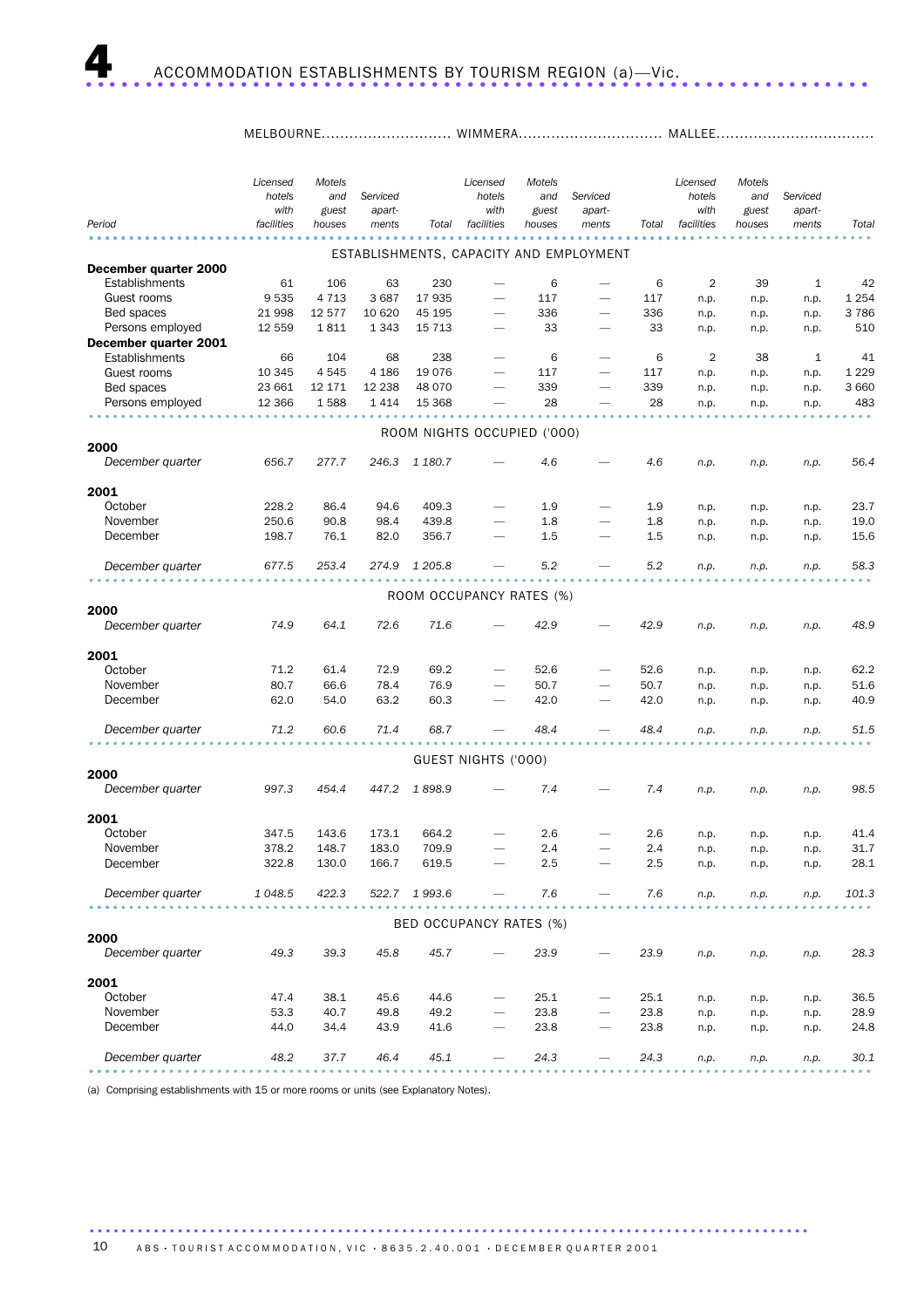| Period                   | Licensed<br>hotels<br>with<br>facilities | Motels<br>and<br>guest<br>houses | Serviced<br>apart-<br>ments | Total                               | Licensed<br>hotels<br>with<br>facilities | Motels<br>and<br>guest<br>houses | Serviced<br>apart-<br>ments                   | Total | Licensed<br>hotels<br>with<br>facilities | Motels<br>and<br>guest<br>houses | Serviced<br>apart-<br>ments | Total   |
|--------------------------|------------------------------------------|----------------------------------|-----------------------------|-------------------------------------|------------------------------------------|----------------------------------|-----------------------------------------------|-------|------------------------------------------|----------------------------------|-----------------------------|---------|
|                          |                                          |                                  |                             |                                     |                                          |                                  |                                               |       |                                          |                                  |                             |         |
|                          |                                          |                                  |                             |                                     | GUEST ARRIVALS ('000)                    |                                  |                                               |       |                                          |                                  |                             |         |
| 2000                     |                                          |                                  |                             |                                     |                                          |                                  |                                               |       |                                          |                                  |                             |         |
| December quarter         | 455.3                                    | 229.1                            | 128.1                       | 812.5                               |                                          | 5.5                              |                                               | 5.5   | n.p.                                     | n.p.                             | n.p.                        | 58.7    |
| 2001                     |                                          |                                  |                             |                                     |                                          |                                  |                                               |       |                                          |                                  |                             |         |
| October                  | 152.8                                    | 69.0                             | 47.3                        | 269.0                               |                                          | 1.5                              |                                               | 1.5   | n.p.                                     | n.p.                             | n.p.                        | 24.5    |
| November                 | 158.9                                    | 71.7                             | 51.0                        | 281.7                               |                                          | 1.5                              |                                               | 1.5   | n.p.                                     | n.p.                             | n.p.                        | 20.2    |
| December                 | 141.8                                    | 64.6                             | 45.1                        | 251.5                               |                                          | 1.6                              |                                               | 1.6   | n.p.                                     | n.p.                             | n.p.                        | 17.8    |
| December quarter         | 453.5                                    | 205.3                            | 143.4                       | 802.2                               |                                          | 4.6                              |                                               | 4.6   | n.p.                                     | n.p.                             | n.p.                        | 62.5    |
|                          |                                          |                                  |                             |                                     |                                          |                                  |                                               |       |                                          |                                  |                             |         |
| 2000                     |                                          |                                  |                             | AVERAGE LENGTH OF STAY (days)       |                                          |                                  |                                               |       |                                          |                                  |                             |         |
| December quarter         | 2.2                                      | 2.0                              | 3.5                         | 2.3                                 |                                          | 1.3                              |                                               | 1.3   | n.p.                                     | n.p.                             | n.p.                        | 1.7     |
| 2001                     |                                          |                                  |                             |                                     |                                          |                                  |                                               |       |                                          |                                  |                             |         |
| December quarter         | 2.3                                      | 2.1                              | 3.6                         | 2.5                                 |                                          | 1.7                              |                                               | 1.7   | n.p.                                     | n.p.                             | n.p.                        | 1.6     |
|                          |                                          |                                  |                             |                                     |                                          |                                  |                                               |       |                                          |                                  |                             |         |
|                          |                                          |                                  |                             | TAKINGS FROM ACCOMMODATION (\$'000) |                                          |                                  |                                               |       |                                          |                                  |                             |         |
| 2000<br>December quarter | 105 549                                  | 29 116                           |                             | 36 877 171 542                      |                                          | 252                              |                                               | 252   | n.p.                                     | n.p.                             | n.p.                        | 4073    |
| 2001                     |                                          |                                  |                             |                                     |                                          |                                  |                                               |       |                                          |                                  |                             |         |
| October                  | 35 512                                   | 8810                             | 13 3 9 9                    | 57 721                              |                                          | 104                              |                                               | 104   | n.p.                                     | n.p.                             | n.p.                        | 1763    |
| November                 | 40 951                                   | 9 2 8 2                          | 14 5 82                     | 64 814                              |                                          | 97                               |                                               | 97    | n.p.                                     | n.p.                             | n.p.                        | 1 4 4 2 |
| December                 | 29 4 7 6                                 | 7 3 8 0                          | 11 407                      | 48 263                              |                                          | 89                               |                                               | 89    | n.p.                                     | n.p.                             | n.p.                        | 1 1 9 4 |
| December quarter         | 105 939                                  | 25 471                           | 39 388                      | 170 799                             |                                          | 291                              |                                               | 291   | n.p.                                     | n.p.                             | n.p.                        | 4 3 9 9 |
|                          |                                          |                                  |                             |                                     |                                          |                                  |                                               |       |                                          |                                  |                             |         |
| 2000                     |                                          |                                  |                             |                                     |                                          |                                  | AVERAGE TAKINGS PER ROOM NIGHT OCCUPIED (\$)  |       |                                          |                                  |                             |         |
| December quarter         | 160.7                                    | 104.8                            | 149.8                       | 145.3                               |                                          | 54.6                             |                                               | 54.6  | n.p.                                     | n.p.                             | n.p.                        | 72.2    |
| 2001                     |                                          |                                  |                             |                                     |                                          |                                  |                                               |       |                                          |                                  |                             |         |
| October                  | 155.6                                    | 101.9                            | 141.7                       | 141.0                               |                                          | 54.7                             |                                               | 54.7  | n.p.                                     | n.p.                             | n.p.                        | 74.4    |
| November                 | 163.4                                    | 102.2                            | 148.2                       | 147.4                               |                                          | 54.6                             |                                               | 54.6  | n.p.                                     | n.p.                             | n.p.                        | 75.9    |
| December                 | 148.3                                    | 97.0                             | 139.2                       | 135.3                               |                                          | 58.7                             |                                               | 58.7  | n.p.                                     | n.p.                             | n.p.                        | 76.7    |
| December quarter         | 156.4                                    | 100.5                            | 143.3                       | 141.6                               |                                          | 55.8                             |                                               | 55.8  | n.p.                                     | n.p.                             | n.p.                        | 75.5    |
|                          |                                          |                                  |                             |                                     |                                          |                                  | AVERAGE TAKINGS PER AVAILABLE ROOM NIGHT (\$) |       |                                          |                                  |                             |         |
| 2000                     |                                          |                                  |                             |                                     |                                          |                                  |                                               |       |                                          |                                  |                             |         |
| December quarter         | 120.3                                    | 67.1                             | 108.7                       | 104.0                               |                                          | 23.4                             |                                               | 23.4  | n.p.                                     | n.p.                             | n.p.                        | 35.3    |
| 2001                     |                                          |                                  |                             |                                     |                                          |                                  |                                               |       |                                          |                                  |                             |         |
| October                  | 110.7                                    | 62.5                             | 103.3                       | 97.6                                |                                          | 28.8                             |                                               | 28.8  | n.p.                                     | n.p.                             | n.p.                        | 46.3    |
| November                 | 132.0                                    | 68.1                             | 116.1                       | 113.3                               |                                          | 27.7                             |                                               | 27.7  | n.p.                                     | n.p.                             | n.p.                        | 39.1    |
| December                 | 91.9                                     | 52.4                             | 87.9                        | 81.6                                |                                          | 24.6                             |                                               | 24.6  | n.p.                                     | n.p.                             | n.p.                        | 31.3    |
| December quarter         | 111.3                                    | 60.9                             | 102.3                       | 97.3                                |                                          | 27.0                             |                                               | 27.0  | n.p.                                     | n.p.                             | n.p.                        | 38.9    |

(a) Comprising establishments with 15 or more rooms or units (see Explanatory Notes).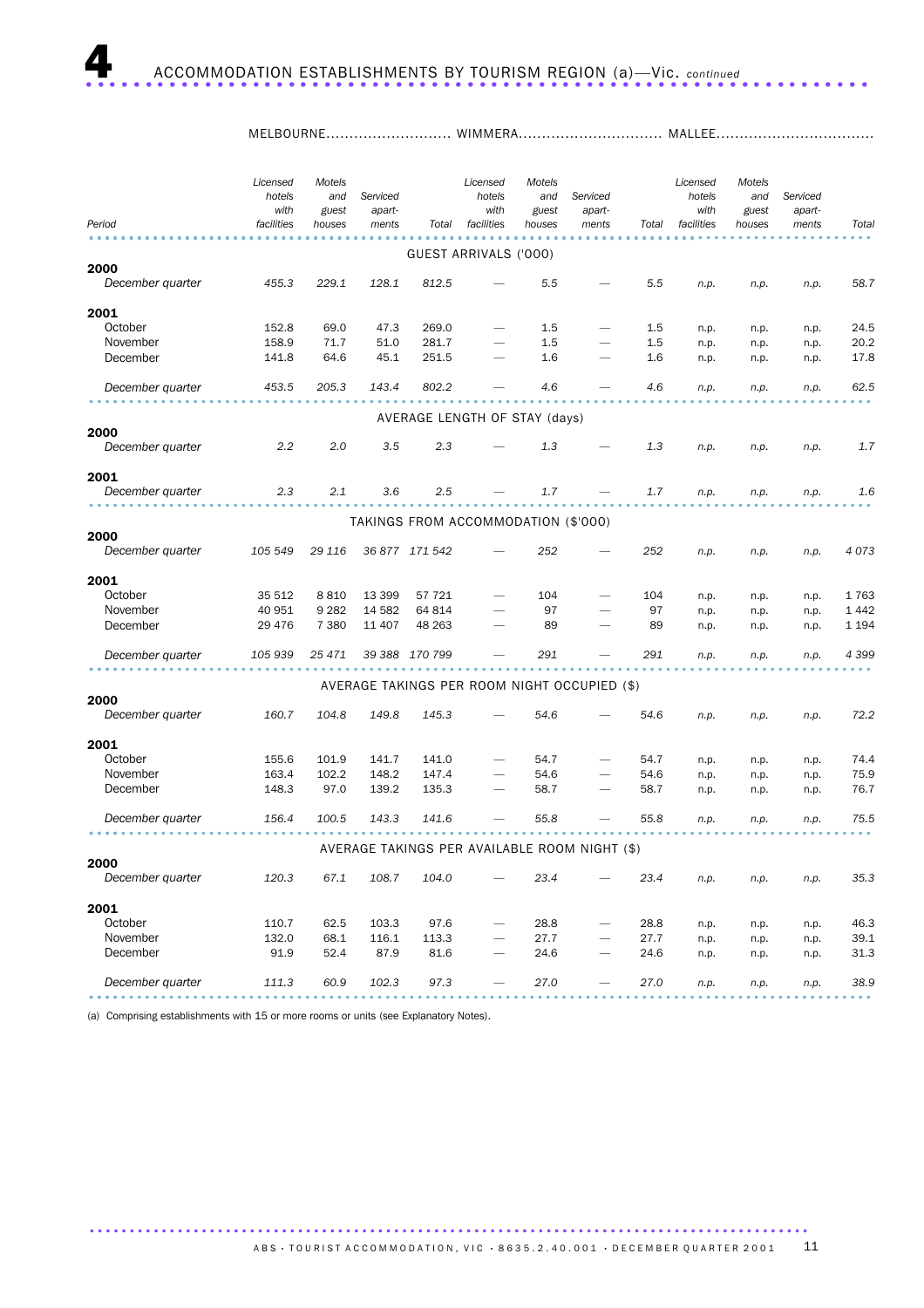### WESTERN............................... WESTERN GRAMPIANS.............. BENDIGO LODDON....................

|                          | Licensed<br>hotels<br>with | Motels<br>and   | Serviced<br>apart- |         | Licensed<br>hotels<br>with  | Motels<br>and<br>guest | Serviced<br>apart-                      |         | Licensed<br>hotels<br>with | Motels<br>and<br>guest | Serviced<br>apart- |         |
|--------------------------|----------------------------|-----------------|--------------------|---------|-----------------------------|------------------------|-----------------------------------------|---------|----------------------------|------------------------|--------------------|---------|
| Period                   | facilities                 | guest<br>houses | ments              | Total   | facilities                  | houses                 | ments                                   | Total   | facilities                 | houses                 | ments              | Total   |
|                          |                            |                 |                    |         |                             |                        |                                         |         |                            |                        |                    |         |
| December quarter 2000    |                            |                 |                    |         |                             |                        | ESTABLISHMENTS, CAPACITY AND EMPLOYMENT |         |                            |                        |                    |         |
| Establishments           | 5                          | 45              | 3                  | 53      | 4                           | 16                     |                                         | 20      | $\overline{2}$             | 28                     | 1                  | 31      |
| Guest rooms              | n.p.                       | 1 1 0 8         | n.p.               | 1 3 9 5 | 86                          | 394                    |                                         | 480     | n.p.                       | n.p.                   | n.p.               | 784     |
| Bed spaces               | n.p.                       | 3 1 9 4         | n.p.               | 4 3 0 1 | 224                         | 1 1 2 7                | $\overline{\phantom{0}}$                | 1 3 5 1 | n.p.                       | n.p.                   | n.p.               | 2 3 8 0 |
| Persons employed         | n.p.                       | 466             | n.p.               | 802     | 76                          | 131                    |                                         | 207     | n.p.                       | n.p.                   | n.p.               | 360     |
| December quarter 2001    |                            |                 |                    |         |                             |                        |                                         |         |                            |                        |                    |         |
| Establishments           | $\overline{4}$             | 47              | 3                  | 54      | 4                           | 16                     |                                         | 20      | $\overline{2}$             | 28                     | 1                  | 31      |
| Guest rooms              | n.p.                       | 1 1 5 3         | n.p.               | 1436    | 97                          | 392                    |                                         | 489     | n.p.                       | n.p.                   | n.p.               | 782     |
| Bed spaces               | n.p.                       | 3 3 3 9         | n.p.               | 4 3 5 4 | 250                         | 1 1 6 6                | $\overline{\phantom{0}}$                | 1416    | n.p.                       | n.p.                   | n.p.               | 2 3 4 9 |
| Persons employed         | n.p.                       | 452             | n.p.               | 797     | 111                         | 127                    |                                         | 238     | n.p.                       | n.p.                   | n.p.               | 354     |
|                          |                            |                 |                    |         |                             |                        |                                         |         |                            |                        |                    |         |
|                          |                            |                 |                    |         | ROOM NIGHTS OCCUPIED ('000) |                        |                                         |         |                            |                        |                    |         |
| 2000                     |                            |                 |                    |         |                             |                        |                                         |         |                            |                        |                    |         |
| December quarter         | n.p.                       | 50.5            | n.p.               | 67.2    | 3.5                         | 18.7                   |                                         | 22.2    | n.p.                       | n.p.                   | n.p.               | 36.7    |
| 2001                     |                            |                 |                    |         |                             |                        |                                         |         |                            |                        |                    |         |
| October                  | n.p.                       | 19.5            | n.p.               | 24.8    | 1.4                         | 6.7                    |                                         | 8.1     | n.p.                       | n.p.                   | n.p.               | 15.9    |
| November                 | n.p.                       | 19.1            | n.p.               | 24.4    | 1.7                         | 6.4                    |                                         | 8.1     | n.p.                       | n.p.                   | n.p.               | 14.1    |
| December                 | n.p.                       | 17.4            | n.p.               | 23.2    | 1.4                         | 4.9                    | -                                       | 6.2     | n.p.                       | n.p.                   | n.p.               | 10.1    |
| December quarter         | n.p.                       | 56.0            | n.p.               | 72.4    | 4.5                         | 18.0                   |                                         | 22.5    | n.p.                       | n.p.                   | n.p.               | 40.0    |
|                          |                            |                 |                    |         |                             |                        |                                         |         |                            |                        |                    |         |
|                          |                            |                 |                    |         | ROOM OCCUPANCY RATES (%)    |                        |                                         |         |                            |                        |                    |         |
| 2000                     |                            |                 |                    |         |                             |                        |                                         |         |                            |                        |                    |         |
| December quarter         | n.p.                       | 49.6            | n.p.               | 52.3    | 44.2                        | 51.7                   |                                         | 50.3    | n.p.                       | n.p.                   | n.p.               | 50.8    |
| 2001                     |                            |                 |                    |         |                             |                        |                                         |         |                            |                        |                    |         |
| October                  | n.p.                       | 54.5            | n.p.               | 55.7    | 47.0                        | 55.4                   |                                         | 53.7    | n.p.                       | n.p.                   | n.p.               | 65.4    |
| November                 | n.p.                       | 55.3            | n.p.               | 56.7    | 60.0                        | 54.4                   |                                         | 55.5    | n.p.                       | n.p.                   | n.p.               | 60.2    |
| December                 | n.p.                       | 48.7            | n.p.               | 52.0    | 45.8                        | 40.1                   |                                         | 41.2    | n.p.                       | n.p.                   | n.p.               | 41.5    |
| December quarter         | n.p.                       | 52.8            | n.p.               | 54.8    | 50.8                        | 49.9                   |                                         | 50.1    | n.p.                       | n.p.                   | n.p.               | 55.7    |
|                          |                            |                 |                    |         |                             |                        |                                         |         |                            |                        |                    |         |
|                          |                            |                 |                    |         | GUEST NIGHTS ('000)         |                        |                                         |         |                            |                        |                    |         |
| 2000<br>December quarter | n.p.                       | 94.2            | n.p.               | 128.7   | 6.2                         | 30.8                   |                                         | 37.0    | n.p.                       | n.p.                   | n.p.               | 63.2    |
|                          |                            |                 |                    |         |                             |                        |                                         |         |                            |                        |                    |         |
| 2001                     |                            |                 |                    |         |                             |                        |                                         |         |                            |                        |                    |         |
| October                  | n.p.                       | 36.0            | n.p.               | 46.0    | 2.5                         | 10.6                   |                                         | 13.1    | n.p.                       | n.p.                   | n.p.               | 27.7    |
| November                 | n.p.                       | 35.8            | n.p.               | 45.8    | 2.7                         | 10.0                   |                                         | 12.7    | n.p.                       | n.p.                   | n.p.               | 24.7    |
| December                 | n.p.                       | 35.0            | n.p.               | 46.9    | 2.7                         | 8.6                    |                                         | 11.3    | n.p.                       | n.p.                   | n.p.               | 18.7    |
| December quarter         | n.p.                       | 106.8           | n.p.               | 138.8   | 7.9                         | 29.2                   |                                         | 37.1    | n.p.                       | n.p.                   | n.p.               | 71.1    |
|                          |                            |                 |                    |         | BED OCCUPANCY RATES (%)     |                        |                                         |         |                            |                        |                    |         |
| 2000                     |                            |                 |                    |         |                             |                        |                                         |         |                            |                        |                    |         |
| December quarter         | n.p.                       | 32.0            | n.p.               | 32.5    | 29.9                        | 29.7                   |                                         | 29.8    | n.p.                       | n.p.                   | n.p.               | 28.8    |
| 2001                     |                            |                 |                    |         |                             |                        |                                         |         |                            |                        |                    |         |
| October                  | n.p.                       | 34.8            | n.p.               | 34.1    | 32.2                        | 29.4                   |                                         | 29.9    | n.p.                       | n.p.                   | n.p.               | 38.1    |
| November                 | n.p.                       | 35.7            | n.p.               | 35.1    | 36.3                        | 28.5                   |                                         | 29.9    | n.p.                       | n.p.                   | n.p.               | 35.0    |
| December                 | n.p.                       | 33.8            | n.p.               | 34.8    | 34.5                        | 23.8                   |                                         | 25.7    | n.p.                       | n.p.                   | n.p.               | 25.7    |
| December quarter         | n.p.                       | 34.8            | n.p.               | 34.6    | 34.3                        | 27.2                   |                                         | 28.5    | n.p.                       | n.p.                   | n.p.               | 32.9    |
|                          |                            |                 |                    |         |                             |                        |                                         |         |                            |                        |                    |         |

(a) Comprising establishments with 15 or more rooms or units (see Explanatory Notes).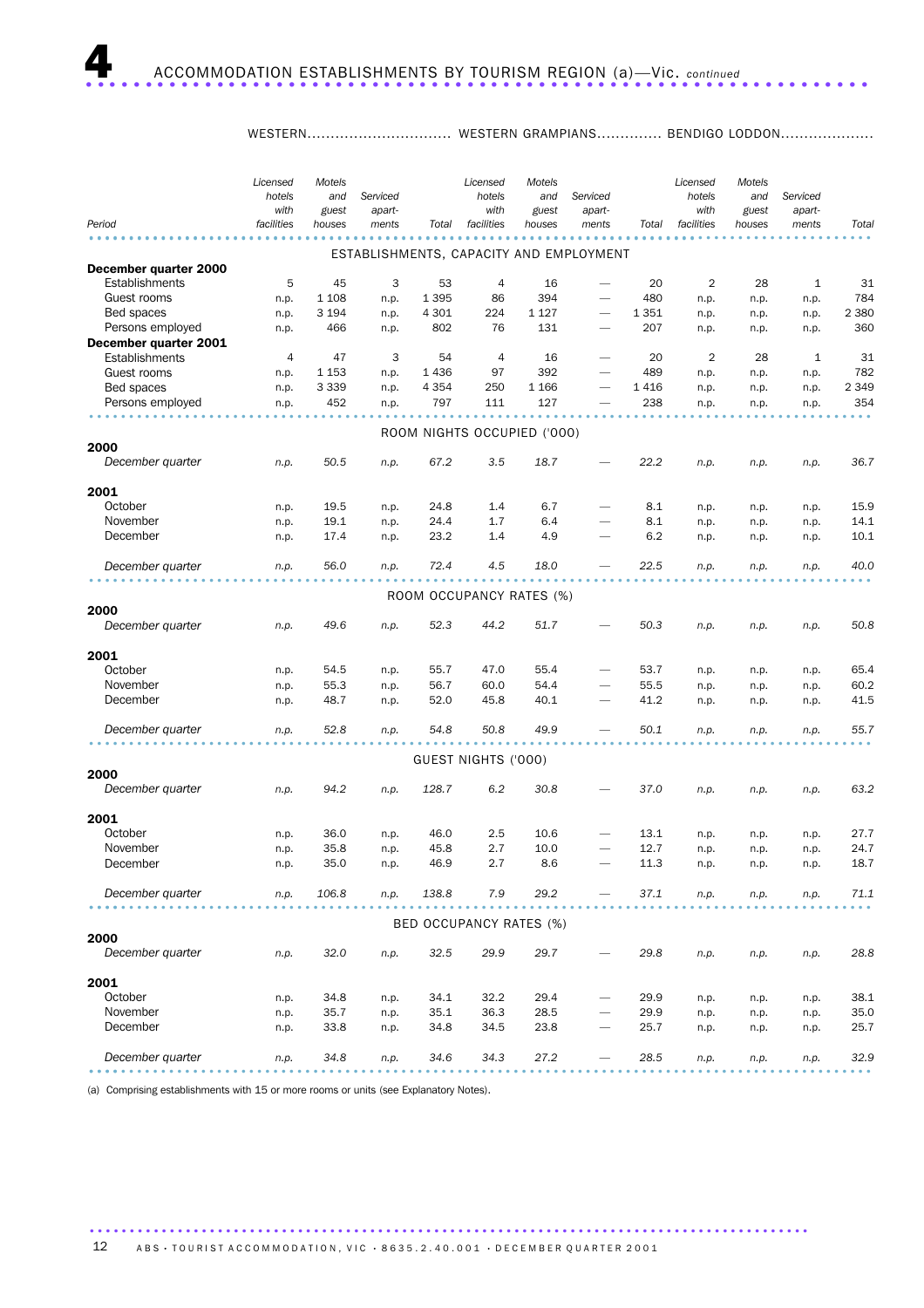WESTERN............................... WESTERN GRAMPIANS.............. BENDIGO LODDON....................

|                  |      |         |                                     | Total   | facilities                    | guest<br>houses | apart-<br>ments                               | Total | with<br>facilities | guest<br>houses | apart-<br>ments | Total   |
|------------------|------|---------|-------------------------------------|---------|-------------------------------|-----------------|-----------------------------------------------|-------|--------------------|-----------------|-----------------|---------|
|                  |      |         |                                     |         | GUEST ARRIVALS ('000)         |                 |                                               |       |                    |                 |                 |         |
| 2000             |      |         |                                     |         |                               |                 |                                               |       |                    |                 |                 |         |
| December quarter | n.p. | 64.5    | n.p.                                | 84.5    | 4.1                           | 23.0            |                                               | 27.1  | n.p.               | n.p.            | n.p.            | 44.4    |
| 2001             |      |         |                                     |         |                               |                 |                                               |       |                    |                 |                 |         |
| October          | n.p. | 25.3    | n.p.                                | 29.8    | 1.6                           | 8.4             |                                               | 10.0  | n.p.               | n.p.            | n.p.            | 16.4    |
| November         | n.p. | 25.3    | n.p.                                | 30.1    | 1.7                           | 7.6             |                                               | 9.2   | n.p.               | n.p.            | n.p.            | 15.2    |
| December         | n.p. | 23.5    | n.p.                                | 28.8    | 1.3                           | 6.8             |                                               | 8.1   | n.p.               | n.p.            | n.p.            | 13.2    |
| December quarter | n.p. | 74.1    | n.p.                                | 88.7    | 4.6                           | 22.7            |                                               | 27.3  | n.p.               | n.p.            | n.p.            | 44.8    |
|                  |      |         |                                     |         | AVERAGE LENGTH OF STAY (days) |                 |                                               |       |                    |                 |                 |         |
| 2000             |      |         |                                     |         |                               |                 |                                               |       |                    |                 |                 |         |
| December quarter | n.p. | 1.5     | n.p.                                | 1.5     | 1.5                           | 1.3             |                                               | 1.4   | n.p.               | n.p.            | n.p.            | 1.4     |
| 2001             |      |         |                                     |         |                               |                 |                                               |       |                    |                 |                 |         |
| December quarter | n.p. | 1.4     | n.p.                                | 1.6     | 1.7                           | 1.3             |                                               | 1.4   | n.p.               | n.p.            | n.p.            | 1.6     |
|                  |      |         | TAKINGS FROM ACCOMMODATION (\$'000) |         |                               |                 |                                               |       |                    |                 |                 |         |
| 2000             |      |         |                                     |         |                               |                 |                                               |       |                    |                 |                 |         |
| December quarter | n.p. | 4 5 0 5 | n.p.                                | 6 491   | 285                           | 1 392           |                                               | 1677  | n.p.               | n.p.            | n.p.            | 3 1 1 2 |
| 2001             |      |         |                                     |         |                               |                 |                                               |       |                    |                 |                 |         |
| October          | n.p. | 1739    | n.p.                                | 2 3 8 0 | 119                           | 525             |                                               | 644   | n.p.               | n.p.            | n.p.            | 1 3 9 0 |
| November         | n.p. | 1734    | n.p.                                | 2 4 1 9 | 139                           | 500             |                                               | 639   | n.p.               | n.p.            | n.p.            | 1 2 5 6 |
| December         | n.p. | 1726    | n.p.                                | 2 4 5 5 | 115                           | 389             |                                               | 503   | n.p.               | n.p.            | n.p.            | 884     |
| December quarter | n.p. | 5 1 9 9 | n.p.                                | 7 2 5 4 | 373                           | 1 4 1 3         |                                               | 1786  | n.p.               | n.p.            | n.p.            | 3 5 2 9 |
|                  |      |         |                                     |         |                               |                 | AVERAGE TAKINGS PER ROOM NIGHT OCCUPIED (\$)  |       |                    |                 |                 |         |
| 2000             |      |         |                                     |         |                               |                 |                                               |       |                    |                 |                 |         |
| December quarter | n.p. | 89.1    | n.p.                                | 96.7    | 81.4                          | 74.3            |                                               | 75.5  | n.p.               | n.p.            | n.p.            | 84.9    |
| 2001             |      |         |                                     |         |                               |                 |                                               |       |                    |                 |                 |         |
| October          | n.p. | 89.3    | n.p.                                | 95.9    | 84.4                          | 78.0            |                                               | 79.1  | n.p.               | n.p.            | n.p.            | 87.6    |
| November         | n.p. | 90.6    | n.p.                                | 99.0    | 79.7                          | 78.2            |                                               | 78.5  | n.p.               | n.p.            | n.p.            | 88.9    |
| December         | n.p. | 99.1    | n.p.                                | 105.9   | 83.2                          | 79.8            |                                               | 80.6  | n.p.               | n.p.            | n.p.            | 87.8    |
| December quarter | n.p. | 92.8    | n.p.                                | 100.2   | 82.2                          | 78.6            |                                               | 79.3  | n.p.               | n.p.            | n.p.            | 88.1    |
|                  |      |         |                                     |         |                               |                 | AVERAGE TAKINGS PER AVAILABLE ROOM NIGHT (\$) |       |                    |                 |                 |         |
| 2000             |      |         |                                     |         |                               |                 |                                               |       |                    |                 |                 |         |
| December quarter | n.p. | 44.2    | n.p.                                | 50.6    | 36.0                          | 38.4            |                                               | 38.0  | n.p.               | n.p.            | n.p.            | 43.1    |
| 2001             |      |         |                                     |         |                               |                 |                                               |       |                    |                 |                 |         |
| October          | n.p. | 48.7    | n.p.                                | 53.5    | 39.6                          | 43.2            |                                               | 42.5  | n.p.               | n.p.            | n.p.            | 57.3    |
| November         | n.p. | 50.1    | n.p.                                | 56.2    | 47.9                          | 42.5            |                                               | 43.6  | n.p.               | n.p.            | n.p.            | 53.5    |
| December         | n.p. | 48.3    | n.p.                                | 55.1    | 38.1                          | 32.0            |                                               | 33.2  | n.p.               | n.p.            | n.p.            | 36.5    |
| December quarter | n.p. | 49.0    | n.p.                                | 54.9    | 41.8                          | 39.2            |                                               | 39.7  | n.p.               | n.p.            | n.p.            | 49.1    |

(a) Comprising establishments with 15 or more rooms or units (see Explanatory Notes).

A B S • TOURIST A C COMMODATION, VIC • 8635.2.40.001 • DECEMBER QUARTER 2001 13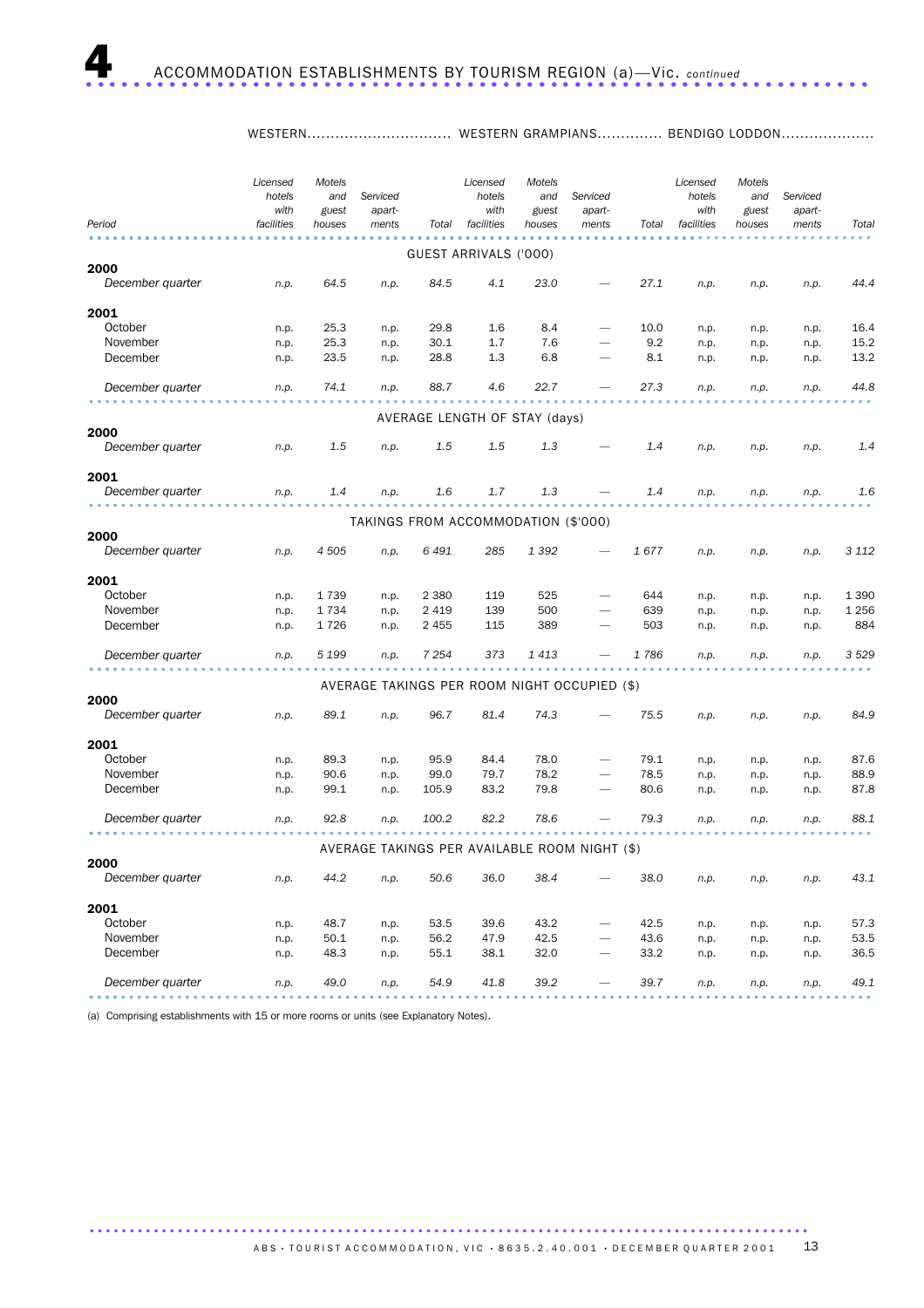### PENINSULA............................. CENTRAL MURRAY.................... GOULBURN..............................

|                       | Licensed<br>hotels<br>with | Motels<br>and<br>guest | Serviced<br>apart- |         | Licensed<br>hotels<br>with  | Motels<br>and<br>guest | Serviced<br>apart-                      |       | Licensed<br>hotels<br>with | Motels<br>and<br>guest | Serviced<br>apart- |         |
|-----------------------|----------------------------|------------------------|--------------------|---------|-----------------------------|------------------------|-----------------------------------------|-------|----------------------------|------------------------|--------------------|---------|
| Period                | facilities                 | houses                 | ments              | Total   | facilities                  | houses                 | ments                                   | Total | facilities                 | houses                 | ments              | Total   |
|                       |                            |                        |                    |         |                             |                        | ESTABLISHMENTS, CAPACITY AND EMPLOYMENT |       |                            |                        |                    |         |
| December quarter 2000 |                            |                        |                    |         |                             |                        |                                         |       |                            |                        |                    |         |
| Establishments        | $\overline{2}$             | 17                     | $\overline{2}$     | 21      | 2                           | 19                     | $\overline{\phantom{0}}$                | 21    | 6                          | 20                     | 1                  | 27      |
| Guest rooms           | n.p.                       | 576                    | n.p.               | 739     | n.p.                        | n.p.                   | $\overline{\phantom{0}}$                | 560   | n.p.                       | 479                    | n.p.               | 696     |
| Bed spaces            | n.p.                       | 1607                   | n.p.               | 2 0 2 0 | n.p.                        | n.p.                   | $\overline{\phantom{0}}$                | 1696  | n.p.                       | 1 3 5 4                | n.p.               | 2 0 0 8 |
| Persons employed      | n.p.                       | 259                    | n.p.               | 421     | n.p.                        | n.p.                   |                                         | 148   | n.p.                       | 99                     | n.p.               | 379     |
| December quarter 2001 |                            |                        |                    |         |                             |                        |                                         |       |                            |                        |                    |         |
| Establishments        | $\overline{2}$             | 17                     | 2                  | 21      | 3                           | 20                     | $\overline{\phantom{0}}$                | 23    | 6                          | 20                     | 1                  | 27      |
| Guest rooms           | n.p.                       | 579                    | n.p.               | 741     | 61                          | 541                    |                                         | 602   | n.p.                       | 483                    | n.p.               | 700     |
| Bed spaces            | n.p.                       | 1574                   | n.p.               | 1996    | 161                         | 1554                   |                                         | 1715  | n.p.                       | 1 3 6 0                | n.p.               | 2 0 0 8 |
| Persons employed      | n.p.                       | 227                    | n.p.               | 393     | 46                          | 127                    |                                         | 173   | n.p.                       | 99                     | n.p.               | 394     |
|                       |                            |                        |                    |         |                             |                        |                                         |       |                            |                        |                    |         |
| 2000                  |                            |                        |                    |         | ROOM NIGHTS OCCUPIED ('000) |                        |                                         |       |                            |                        |                    |         |
| December quarter      | n.p.                       | 20.9                   | n.p.               | 27.9    | n.p.                        | n.p.                   |                                         | 23.5  | n.p.                       | 21.9                   | n.p.               | 31.1    |
|                       |                            |                        |                    |         |                             |                        |                                         |       |                            |                        |                    |         |
| 2001                  |                            |                        |                    |         |                             |                        |                                         |       |                            |                        |                    |         |
| October               | n.p.                       | 6.7                    | n.p.               | 9.2     | 1.2                         | 9.0                    |                                         | 10.2  | n.p.                       | 8.1                    | n.p.               | 11.2    |
| November              | n.p.                       | 7.8                    | n.p.               | 10.5    | 1.1                         | 8.4                    |                                         | 9.5   | n.p.                       | 7.7                    | n.p.               | 10.9    |
| December              | n.p.                       | 7.6                    | n.p.               | 9.9     | 0.6                         | 6.6                    |                                         | 7.3   | n.p.                       | 7.2                    | n.p.               | 9.7     |
|                       |                            |                        |                    |         |                             |                        |                                         |       |                            |                        |                    |         |
| December quarter      | n.p.                       | 22.1                   | n.p.               | 29.6    | 2.9                         | 24.1                   |                                         | 27.0  | n.p.                       | 22.9                   | n.p.               | 31.9    |
|                       |                            |                        |                    |         |                             |                        |                                         |       |                            |                        |                    |         |
|                       |                            |                        |                    |         | ROOM OCCUPANCY RATES (%)    |                        |                                         |       |                            |                        |                    |         |
| 2000                  |                            |                        |                    |         |                             |                        |                                         |       |                            |                        |                    |         |
| December quarter      | n.p.                       | 39.4                   | n.p.               | 41.0    | n.p.                        | n.p.                   |                                         | 45.7  | n.p.                       | 49.6                   | n.p.               | 48.6    |
|                       |                            |                        |                    |         |                             |                        |                                         |       |                            |                        |                    |         |
| 2001<br>October       | n.p.                       | 37.2                   | n.p.               | 39.8    | 63.5                        | 53.8                   |                                         | 54.8  | n.p.                       | 54.2                   | n.p.               | 51.8    |
| November              | n.p.                       | 44.8                   | n.p.               | 47.4    | 61.4                        | 51.8                   |                                         | 52.8  | n.p.                       | 52.9                   | n.p.               | 52.1    |
| December              | n.p.                       | 42.5                   | n.p.               | 43.0    | 32.8                        | 39.6                   |                                         | 38.9  | n.p.                       | 47.8                   | n.p.               | 44.7    |
|                       |                            |                        |                    |         |                             |                        |                                         |       |                            |                        |                    |         |
| December quarter      | n.p.                       | 41.5                   | n.p.               | 43.4    | 52.5                        | 48.4                   |                                         | 48.8  | n.p.                       | 51.6                   | n.p.               | 49.5    |
|                       |                            |                        |                    |         |                             |                        |                                         |       |                            |                        |                    |         |
|                       |                            |                        |                    |         | GUEST NIGHTS ('000)         |                        |                                         |       |                            |                        |                    |         |
| 2000                  |                            |                        |                    |         |                             |                        |                                         |       |                            |                        |                    |         |
| December quarter      | n.p.                       | 43.6                   | n.p.               | 57.7    | n.p.                        | n.p.                   |                                         | 42.0  | n.p.                       | 35.2                   | n.p.               | 49.7    |
|                       |                            |                        |                    |         |                             |                        |                                         |       |                            |                        |                    |         |
| 2001                  |                            |                        |                    |         |                             |                        |                                         |       |                            |                        |                    |         |
| October               | n.p.                       | 11.4                   | n.p.               | 16.2    | $2.1\,$                     | 15.5                   |                                         | 17.6  | n.p.                       | 13.0                   | n.p.               | 17.7    |
| November              | n.p.                       | 13.3                   | n.p.               | 18.3    | 1.8                         | 14.6                   |                                         | 16.4  | n.p.                       | 12.1                   | n.p.               | 17.2    |
| December              | n.p.                       | 14.0                   | n.p.               | 19.1    | $1.1\,$                     | 12.1                   |                                         | 13.2  | n.p.                       | 11.5                   | n.p.               | 15.9    |
| December quarter      | n.p.                       | 38.7                   | n.p.               | 53.7    | 5.0                         | 42.1                   |                                         | 47.2  | n.p.                       | 36.6                   | n.p.               | 50.8    |
|                       |                            |                        |                    |         |                             |                        |                                         |       |                            |                        |                    |         |
|                       |                            |                        |                    |         | BED OCCUPANCY RATES (%)     |                        |                                         |       |                            |                        |                    |         |
| 2000                  |                            |                        |                    |         |                             |                        |                                         |       |                            |                        |                    |         |
| December quarter      | n.p.                       | 29.5                   | n.p.               | 31.0    | n.p.                        | n.p.                   |                                         | 26.9  | n.p.                       | 28.3                   | n.p.               | 26.9    |
|                       |                            |                        |                    |         |                             |                        |                                         |       |                            |                        |                    |         |
| 2001                  |                            |                        |                    |         |                             |                        |                                         |       |                            |                        |                    |         |
| October               | n.p.                       | 23.4                   | n.p.               | 26.1    | 41.9                        | 32.1                   |                                         | 33.0  | n.p.                       | 30.8                   | n.p.               | 28.4    |
| November              | n.p.                       | 28.2                   | n.p.               | 30.6    | 37.8                        | 31.2                   |                                         | 31.9  | n.p.                       | 29.5                   | n.p.               | 28.6    |
| December              | n.p.                       | 28.7                   | n.p.               | 30.9    | 22.6                        | 25.1                   |                                         | 24.9  | n.p.                       | 27.4                   | n.p.               | 25.5    |
|                       |                            |                        |                    |         |                             |                        |                                         |       |                            |                        |                    |         |
| December quarter      | n.p.                       | 26.7                   | n.p.               | 29.2    | 34.1                        | 29.5                   |                                         | 29.9  | n.p.                       | 29.3                   | n.p.               | 27.5    |
|                       |                            |                        |                    |         |                             |                        |                                         |       |                            |                        |                    |         |

(a) Comprising establishments with 15 or more rooms or units (see Explanatory Notes).

.......................................................................................... 14 A B S • TOURIST A C COMMODATION, VIC • 8635.2.40.001 • DECEMBER QUARTER 2001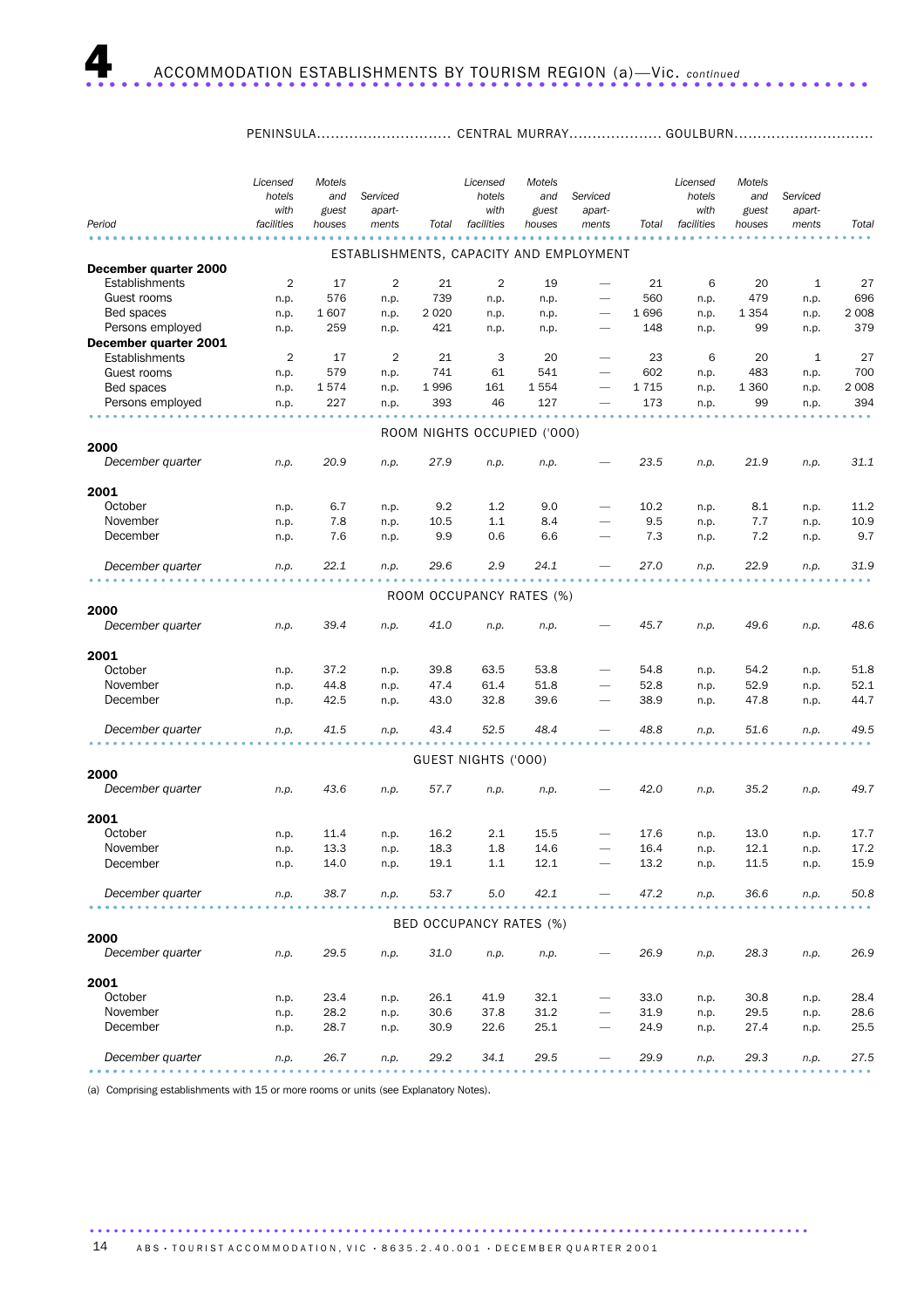PENINSULA............................. CENTRAL MURRAY.................... GOULBURN..............................

| Period           | Licensed<br>hotels<br>with<br>facilities | Motels<br>and<br>guest<br>houses | Serviced<br>apart-<br>ments                   | Total   | Licensed<br>hotels<br>with<br>facilities | Motels<br>and<br>guest<br>houses | Serviced<br>apart-<br>ments | Total | Licensed<br>hotels<br>with<br>facilities | Motels<br>and<br>guest<br>houses | Serviced<br>apart-<br>ments | Total   |
|------------------|------------------------------------------|----------------------------------|-----------------------------------------------|---------|------------------------------------------|----------------------------------|-----------------------------|-------|------------------------------------------|----------------------------------|-----------------------------|---------|
|                  |                                          |                                  |                                               |         |                                          |                                  |                             |       |                                          |                                  |                             |         |
|                  |                                          |                                  |                                               |         | GUEST ARRIVALS ('000)                    |                                  |                             |       |                                          |                                  |                             |         |
| 2000             |                                          |                                  |                                               |         |                                          |                                  |                             |       |                                          |                                  |                             |         |
| December quarter | n.p.                                     | 19.5                             | n.p.                                          | 27.6    | n.p.                                     | n.p.                             |                             | 28.0  | n.p.                                     | 22.4                             | n.p.                        | 32.2    |
| 2001             |                                          |                                  |                                               |         |                                          |                                  |                             |       |                                          |                                  |                             |         |
| October          | n.p.                                     | 6.6                              | n.p.                                          | 9.7     | 0.9                                      | 10.4                             |                             | 11.3  | n.p.                                     | 9.3                              | n.p.                        | 12.6    |
| November         | n.p.                                     | 7.8                              | n.p.                                          | 11.0    | 0.9                                      | 9.7                              |                             | 10.6  | n.p.                                     | 8.1                              | n.p.                        | 11.5    |
| December         | n.p.                                     | 7.2                              | n.p.                                          | 9.8     | 0.6                                      | 8.0                              |                             | 8.6   | n.p.                                     | 8.2                              | n.p.                        | 11.4    |
| December quarter | n.p.                                     | 21.5                             | n.p.                                          | 30.5    | 2.5                                      | 28.1                             |                             | 30.5  | n.p.                                     | 25.6                             | n.p.                        | 35.5    |
|                  |                                          |                                  |                                               |         | AVERAGE LENGTH OF STAY (days)            |                                  |                             |       |                                          |                                  |                             |         |
| 2000             |                                          |                                  |                                               |         |                                          |                                  |                             |       |                                          |                                  |                             |         |
| December quarter | n.p.                                     | 2.2                              | n.p.                                          | 2.1     | n.p.                                     | n.p.                             |                             | 1.5   | n.p.                                     | 1.6                              | n.p.                        | 1.5     |
| 2001             |                                          |                                  |                                               |         |                                          |                                  |                             |       |                                          |                                  |                             |         |
| December quarter | n.p.                                     | 1.8                              | n.p.                                          | 1.8     | 2.0                                      | 1.5                              |                             | 1.5   | n.p.                                     | 1.4                              | n.p.                        | 1.4     |
|                  |                                          |                                  | TAKINGS FROM ACCOMMODATION (\$'000)           |         |                                          |                                  |                             |       |                                          |                                  |                             |         |
| 2000             |                                          |                                  |                                               |         |                                          |                                  |                             |       |                                          |                                  |                             |         |
| December quarter | n.p.                                     | 2 3 0 3                          | n.p.                                          | 3658    | n.p.                                     | n.p.                             |                             | 1928  | n.p.                                     | 1563                             | n.p.                        | 2 3 4 3 |
| 2001             |                                          |                                  |                                               |         |                                          |                                  |                             |       |                                          |                                  |                             |         |
| October          | n.p.                                     | 700                              | n.p.                                          | 1 1 2 4 | 76                                       | 715                              |                             | 791   | n.p.                                     | 604                              | n.p.                        | 864     |
| November         | n.p.                                     | 760                              | n.p.                                          | 1 2 2 6 | 70                                       | 654                              |                             | 724   | n.p.                                     | 591                              | n.p.                        | 876     |
| December         | n.p.                                     | 835                              | n.p.                                          | 1 2 8 2 | 37                                       | 543                              |                             | 580   | n.p.                                     | 567                              | n.p.                        | 784     |
| December quarter | n.p.                                     | 2 296                            | n.p.                                          | 3631    | 183                                      | 1 911                            |                             | 2094  | n.p.                                     | 1762                             | n.p.                        | 2 5 2 5 |
|                  |                                          |                                  | AVERAGE TAKINGS PER ROOM NIGHT OCCUPIED (\$)  |         |                                          |                                  |                             |       |                                          |                                  |                             |         |
| 2000             |                                          |                                  |                                               |         |                                          |                                  |                             |       |                                          |                                  |                             |         |
| December quarter | n.p.                                     | 110.4                            | n.p.                                          | 131.2   | n.p.                                     | n.p.                             |                             | 82.0  | n.p.                                     | 71.5                             | n.p.                        | 75.3    |
| 2001             |                                          |                                  |                                               |         |                                          |                                  |                             |       |                                          |                                  |                             |         |
| October          | n.p.                                     | 104.9                            | n.p.                                          | 122.8   | 63.3                                     | 79.1                             |                             | 77.3  | n.p.                                     | 74.4                             | n.p.                        | 76.9    |
| November         | n.p.                                     | 97.6                             | n.p.                                          | 116.4   | 62.3                                     | 77.7                             |                             | 75.9  | n.p.                                     | 77.2                             | n.p.                        | 80.1    |
| December         | n.p.                                     | 109.5                            | n.p.                                          | 129.7   | 59.8                                     | 81.8                             |                             | 79.9  | n.p.                                     | 79.2                             | n.p.                        | 80.8    |
| December quarter | n.p.                                     | 103.9                            | n.p.                                          | 122.8   | 62.2                                     | 79.4                             |                             | 77.5  | n.p.                                     | 76.8                             | n.p.                        | 79.2    |
|                  |                                          |                                  | AVERAGE TAKINGS PER AVAILABLE ROOM NIGHT (\$) |         |                                          |                                  |                             |       |                                          |                                  |                             |         |
| 2000             |                                          |                                  |                                               |         |                                          |                                  |                             |       |                                          |                                  |                             |         |
| December quarter | n.p.                                     | 43.5                             | n.p.                                          | 53.8    | n.p.                                     | n.p.                             |                             | 37.4  | n.p.                                     | 35.5                             | n.p.                        | 36.6    |
| 2001             |                                          |                                  |                                               |         |                                          |                                  |                             |       |                                          |                                  |                             |         |
| October          | n.p.                                     | 39.0                             | n.p.                                          | 48.9    | 40.2                                     | 42.6                             |                             | 42.4  | n.p.                                     | 40.3                             | n.p.                        | 39.8    |
| November         | n.p.                                     | 43.8                             | n.p.                                          | 55.1    | 38.2                                     | 40.3                             |                             | 40.1  | n.p.                                     | 40.8                             | n.p.                        | 41.7    |
| December         | n.p.                                     | 46.5                             | n.p.                                          | 55.8    | 19.6                                     | 32.4                             |                             | 31.1  | n.p.                                     | 37.9                             | n.p.                        | 36.2    |
| December quarter | n.p.                                     | 43.1                             | n.p.                                          | 53.3    | 32.6                                     | 38.4                             |                             | 37.8  | n.p.                                     | 39.6                             | n.p.                        | 39.2    |

(a) Comprising establishments with 15 or more rooms or units (see Explanatory Notes).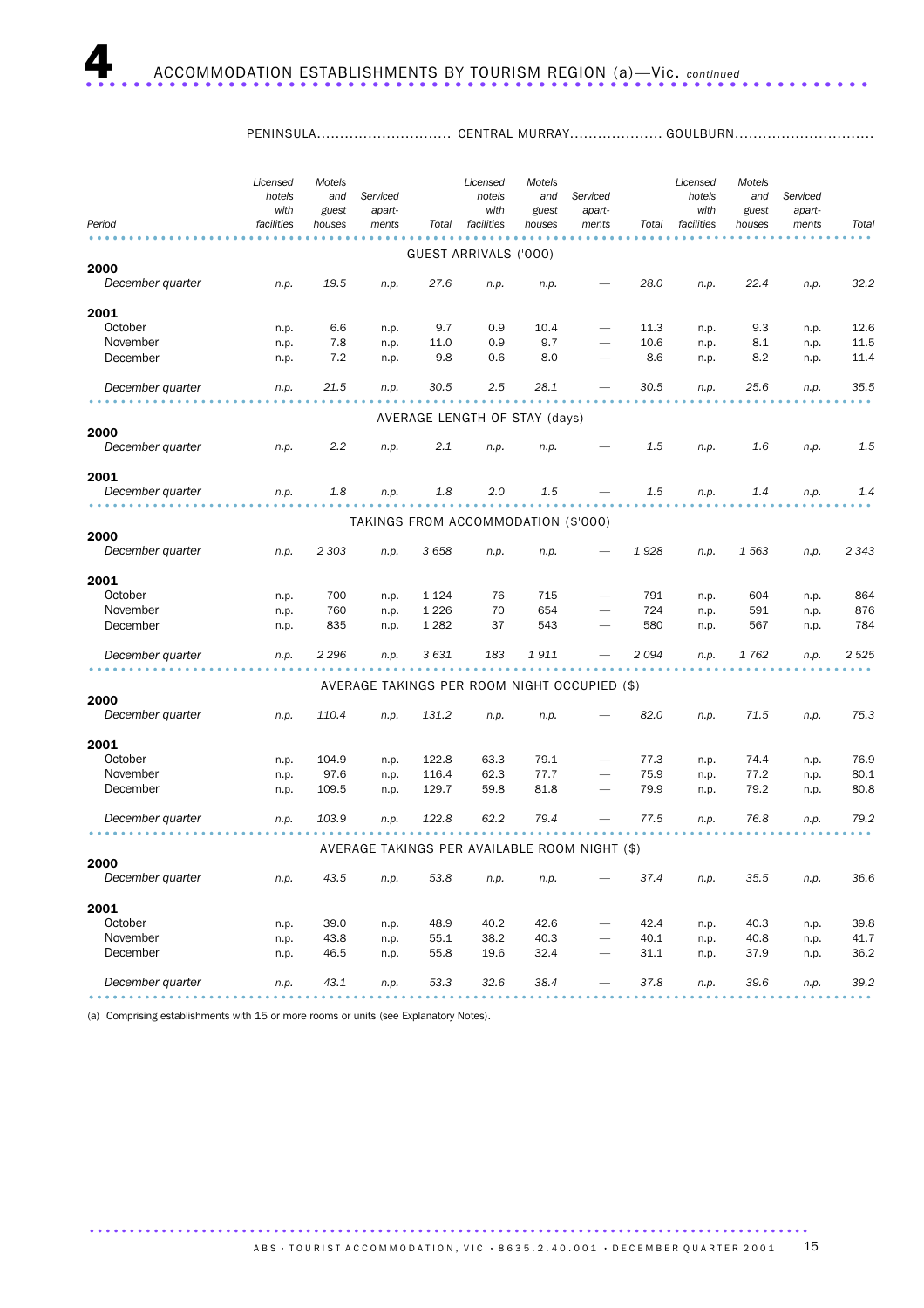### HIGH COUNTRY........................ LAKES.................................... GIPPSLAND.............................

|                                         | Licensed<br>hotels<br>with | Motels<br>and<br>guest | Serviced<br>apart- |       | Licensed<br>hotels<br>with  | Motels<br>and<br>guest | Serviced<br>apart-                      |       | Licensed<br>hotels<br>with | Motels<br>and<br>guest | Serviced<br>apart-       |         |
|-----------------------------------------|----------------------------|------------------------|--------------------|-------|-----------------------------|------------------------|-----------------------------------------|-------|----------------------------|------------------------|--------------------------|---------|
| Period                                  | facilities                 | houses                 | ments              | Total | facilities                  | houses                 | ments                                   | Total | facilities                 | houses                 | ments                    | Total   |
|                                         |                            |                        |                    |       |                             |                        | ESTABLISHMENTS, CAPACITY AND EMPLOYMENT |       |                            |                        |                          |         |
| December quarter 2000<br>Establishments | 12                         | 56                     | 2                  | 70    | 5                           | 19                     | 1                                       | 25    | 4                          | 31                     |                          | 35      |
| Guest rooms                             | n.p.                       | 1461                   | n.p.               | 1876  | n.p.                        | 495                    | n.p.                                    | 669   | 81                         | 948                    |                          | 1 0 2 9 |
| Bed spaces                              | n.p.                       | 5 0 1 3                | n.p.               | 6693  | n.p.                        | 1506                   | n.p.                                    | 2012  | 226                        | 2815                   | $\overline{\phantom{0}}$ | 3 0 4 1 |
| Persons employed                        | n.p.                       | 420                    | n.p.               | 557   | n.p.                        | 138                    | n.p.                                    | 237   | 64                         | 239                    |                          | 303     |
| December quarter 2001                   |                            |                        |                    |       |                             |                        |                                         |       |                            |                        |                          |         |
| Establishments                          | 12                         | 59                     | 2                  | 73    | 5                           | 18                     | 1                                       | 24    | $\overline{4}$             | 30                     |                          | 34      |
| Guest rooms                             | n.p.                       | 1539                   | n.p.               | 1935  | n.p.                        | 486                    | n.p.                                    | 666   | 81                         | 917                    |                          | 998     |
| Bed spaces                              | n.p.                       | 5 1 9 7                | n.p.               | 6816  | n.p.                        | 1431                   | n.p.                                    | 1956  | 216                        | 2 7 0 9                | $\overline{\phantom{0}}$ | 2925    |
| Persons employed                        | n.p.                       | 447                    | n.p.               | 596   | n.p.                        | 142                    | n.p.                                    | 238   | 56                         | 221                    |                          | 277     |
|                                         |                            |                        |                    |       |                             |                        |                                         |       |                            |                        |                          |         |
|                                         |                            |                        |                    |       | ROOM NIGHTS OCCUPIED ('000) |                        |                                         |       |                            |                        |                          |         |
| 2000                                    |                            |                        |                    |       |                             |                        |                                         |       |                            |                        |                          |         |
| December quarter                        | n.p.                       | 34.7                   | n.p.               | 40.2  | n.p.                        | 17.9                   | n.p.                                    | 24.1  | 2.1                        | 30.2                   |                          | 32.3    |
| 2001                                    |                            |                        |                    |       |                             |                        |                                         |       |                            |                        |                          |         |
| October                                 | n.p.                       | 11.9                   | n.p.               | 13.2  | n.p.                        | 6.6                    | n.p.                                    | 8.2   | 0.9                        | 12.8                   |                          | 13.7    |
| November                                | n.p.                       | 13.2                   | n.p.               | 15.1  | n.p.                        | 6.7                    | n.p.                                    | 8.2   | 0.7                        | 12.2                   |                          | 12.9    |
| December                                | n.p.                       | 11.5                   | n.p.               | 13.6  | n.p.                        | 6.8                    | n.p.                                    | 8.5   | 0.6                        | 9.6                    |                          | 10.2    |
|                                         |                            |                        |                    |       |                             |                        |                                         |       |                            |                        |                          |         |
| December quarter                        | n.p.                       | 36.6                   | n.p.               | 41.9  | n.p.                        | 20.1                   | n.p.                                    | 25.0  | 2.3                        | 34.5                   |                          | 36.8    |
|                                         |                            |                        |                    |       |                             |                        |                                         |       |                            |                        |                          |         |
| 2000                                    |                            |                        |                    |       | ROOM OCCUPANCY RATES (%)    |                        |                                         |       |                            |                        |                          |         |
| December quarter                        | n.p.                       | 26.2                   | n.p.               | 24.0  | n.p.                        | 39.7                   | n.p.                                    | 39.4  | 28.2                       | 34.7                   |                          | 34.1    |
|                                         |                            |                        |                    |       |                             |                        |                                         |       |                            |                        |                          |         |
| 2001                                    |                            |                        |                    |       |                             |                        |                                         |       |                            |                        |                          |         |
| October                                 | n.p.                       | 25.4                   | n.p.               | 22.7  | n.p.                        | 44.1                   | n.p.                                    | 39.8  | 36.6                       | 44.9                   |                          | 44.2    |
| November                                | n.p.                       | 28.7                   | n.p.               | 26.3  | n.p.                        | 45.7                   | n.p.                                    | 41.1  | 30.6                       | 44.3                   |                          | 43.2    |
| December                                | n.p.                       | 24.0                   | n.p.               | 23.0  | n.p.                        | 45.3                   | n.p.                                    | 41.4  | 24.4                       | 33.7                   |                          | 33.0    |
|                                         |                            |                        |                    |       |                             |                        |                                         |       |                            |                        |                          |         |
| December quarter                        | n.p.                       | 26.0                   | n.p.               | 24.0  | n.p.                        | 45.0                   | n.p.                                    | 40.7  | 30.6                       | 40.9                   |                          | 40.1    |
|                                         |                            |                        |                    |       | GUEST NIGHTS ('000)         |                        |                                         |       |                            |                        |                          |         |
| 2000                                    |                            |                        |                    |       |                             |                        |                                         |       |                            |                        |                          |         |
| December quarter                        | n.p.                       | 66.5                   | n.p.               | 78.5  | n.p.                        | 33.6                   | n.p.                                    | 45.7  | 3.2                        | 44.4                   |                          | 47.6    |
|                                         |                            |                        |                    |       |                             |                        |                                         |       |                            |                        |                          |         |
| 2001                                    |                            |                        |                    |       |                             |                        |                                         |       |                            |                        |                          |         |
| October                                 | n.p.                       | 23.8                   | n.p.               | 26.6  | n.p.                        | 11.4                   | n.p.                                    | 14.6  | 1.5                        | 17.9                   |                          | 19.5    |
| November                                | n.p.                       | 26.1                   | n.p.               | 30.0  | n.p.                        | 11.9                   | n.p.                                    | 15.1  | 1.2                        | 17.8                   |                          | 19.0    |
| December                                | n.p.                       | 23.7                   | n.p.               | 28.8  | n.p.                        | 13.8                   | n.p.                                    | 17.7  | 1.0                        | 15.6                   |                          | 16.6    |
| December quarter                        | n.p.                       | 73.7                   | n.p.               | 85.4  | n.p.                        | 37.1                   | n.p.                                    | 47.4  | 3.7                        | 51.3                   |                          | 55.0    |
|                                         |                            |                        |                    |       |                             |                        |                                         |       |                            |                        |                          |         |
|                                         |                            |                        |                    |       | BED OCCUPANCY RATES (%)     |                        |                                         |       |                            |                        |                          |         |
| 2000                                    |                            |                        |                    |       |                             |                        |                                         |       |                            |                        |                          |         |
| December quarter                        | n.p.                       | 14.8                   | n.p.               | 13.2  | n.p.                        | 24.7                   | n.p.                                    | 25.0  | 15.3                       | 17.2                   |                          | 17.0    |
| 2001                                    |                            |                        |                    |       |                             |                        |                                         |       |                            |                        |                          |         |
| October                                 | n.p.                       | 15.1                   | n.p.               | 12.9  | n.p.                        | 25.8                   | n.p.                                    | 24.1  | 22.8                       | 21.3                   |                          | 21.5    |
| November                                | n.p.                       | 16.7                   | n.p.               | 14.9  | n.p.                        | 27.7                   | n.p.                                    | 25.7  | 18.5                       | 21.9                   |                          | 21.6    |
| December                                | n.p.                       | 14.7                   | n.p.               | 13.8  | n.p.                        | 31.1                   | n.p.                                    | 29.2  | 15.2                       | 18.6                   |                          | 18.3    |
|                                         |                            |                        |                    |       |                             |                        |                                         |       |                            |                        |                          |         |
| December quarter                        | n.p.                       | 15.5                   | n.p.               | 13.9  | n.p.                        | 28.2                   | n.p.                                    | 26.3  | 18.9                       | 20.6                   |                          | 20.5    |
|                                         |                            |                        |                    |       |                             |                        |                                         |       |                            |                        |                          |         |

(a) Comprising establishments with 15 or more rooms or units (see Explanatory Notes).

.......................................................................................... 16 A B S • TOURIST A C COMMODATION, VIC • 8635.2.40.001 • DECEMBER QUARTER 2001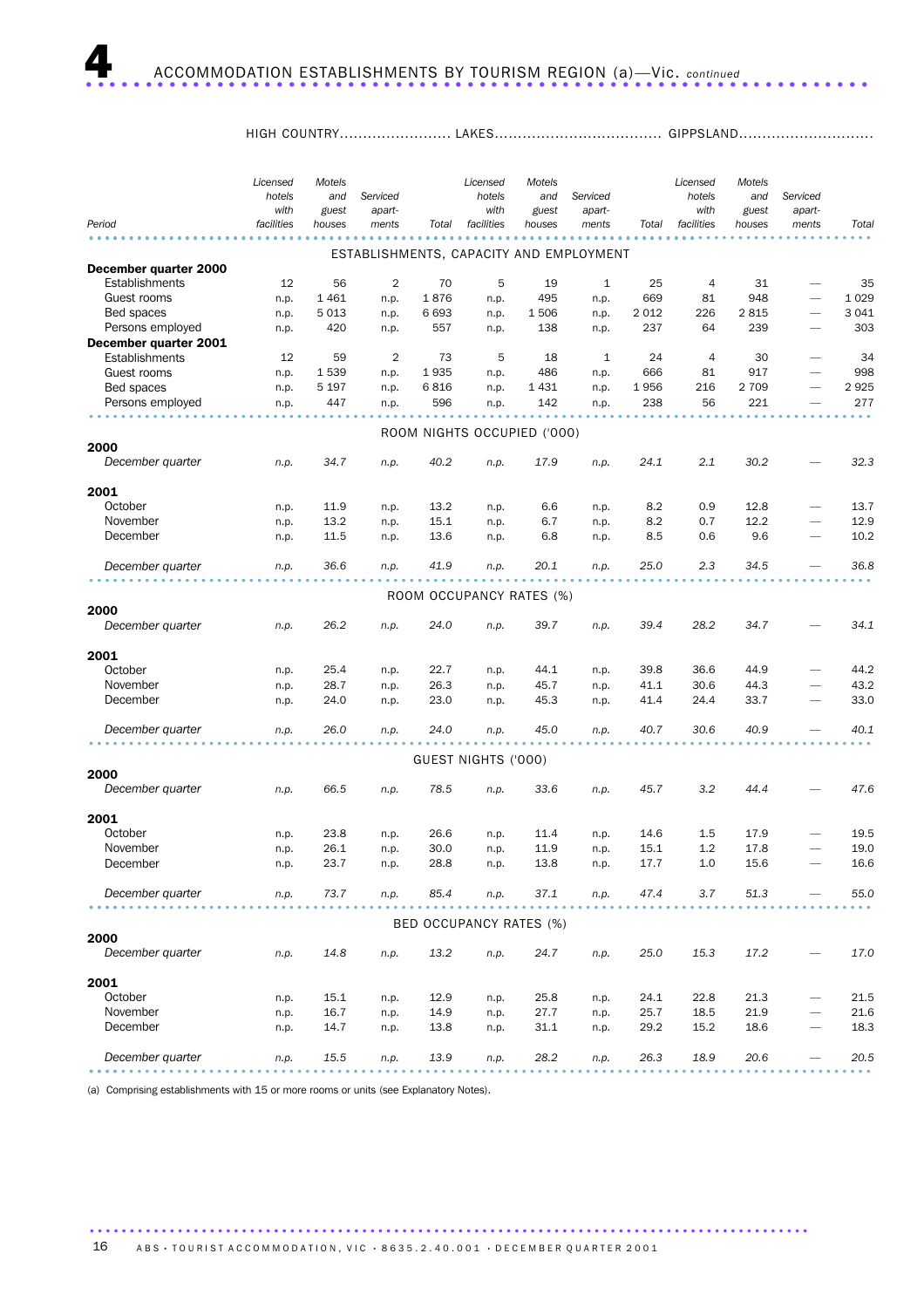HIGH COUNTRY ....................... LAKES.................................... GIPPSLAND.............................

| Period           | hotels<br>with<br>facilities | and<br>guest<br>houses | Serviced<br>apart-<br>ments         | Total   | hotels<br>with<br>facilities  | and<br>guest<br>houses | Serviced<br>apart-<br>ments                   | Total | hotels<br>with<br>facilities | and<br>guest<br>houses | Serviced<br>apart-<br>ments | Total   |
|------------------|------------------------------|------------------------|-------------------------------------|---------|-------------------------------|------------------------|-----------------------------------------------|-------|------------------------------|------------------------|-----------------------------|---------|
|                  |                              |                        |                                     |         |                               |                        |                                               |       |                              |                        |                             |         |
| 2000             |                              |                        |                                     |         | GUEST ARRIVALS ('000)         |                        |                                               |       |                              |                        |                             |         |
| December quarter | n.p.                         | 38.4                   | n.p.                                | 46.2    | n.p.                          | 25.1                   | n.p.                                          | 31.8  | 1.9                          | 29.5                   |                             | 31.4    |
|                  |                              |                        |                                     |         |                               |                        |                                               |       |                              |                        |                             |         |
| 2001<br>October  | n.p.                         | 13.4                   | n.p.                                | 15.3    | n.p.                          | 8.9                    | n.p.                                          | 10.8  | 0.7                          | 10.9                   |                             | 11.7    |
| November         | n.p.                         | 13.9                   | n.p.                                | 16.6    | n.p.                          | 8.8                    | n.p.                                          | 10.4  | 0.7                          | 10.4                   |                             | 11.2    |
| December         | n.p.                         | 12.9                   | n.p.                                | 15.2    | n.p.                          | 9.6                    | n.p.                                          | 11.3  | 0.7                          | 9.4                    |                             | 10.1    |
| December quarter | n.p.                         | 40.2                   | n.p.                                | 47.1    | n.p.                          | 27.3                   | n.p.                                          | 32.6  | 2.2                          | 30.7                   |                             | 33.0    |
|                  |                              |                        |                                     |         | AVERAGE LENGTH OF STAY (days) |                        |                                               |       |                              |                        |                             |         |
| 2000             |                              |                        |                                     |         |                               |                        |                                               |       |                              |                        |                             |         |
| December quarter | n.p.                         | 1.7                    | n.p.                                | 1.7     | n.p.                          | 1.3                    | n.p.                                          | 1.4   | 1.7                          | 1.5                    |                             | 1.5     |
| 2001             |                              |                        |                                     |         |                               |                        |                                               |       |                              |                        |                             |         |
| December quarter | n.p.                         | 1.8                    | n.p.                                | 1.8     | n.p.                          | 1.4                    | n.p.                                          | 1.5   | 1.7                          | 1.7                    |                             | 1.7     |
|                  |                              |                        | TAKINGS FROM ACCOMMODATION (\$'000) |         |                               |                        |                                               |       |                              |                        |                             |         |
| 2000             |                              |                        |                                     |         |                               |                        |                                               |       |                              |                        |                             |         |
| December quarter | n.p.                         | 2838                   | n.p.                                | 3 3 4 8 | n.p.                          | 1 454                  | n.p.                                          | 1745  | 111                          | 2 2 6 0                |                             | 2371    |
| 2001             |                              |                        |                                     |         |                               |                        |                                               |       |                              |                        |                             |         |
| October          | n.p.                         | 1 0 1 0                | n.p.                                | 1 1 2 5 | n.p.                          | 538                    | n.p.                                          | 612   | 53                           | 955                    |                             | 1 0 0 8 |
| November         | n.p.                         | 1 1 1 2                | n.p.                                | 1 2 9 3 | n.p.                          | 543                    | n.p.                                          | 623   | 46                           | 934                    |                             | 980     |
| December         | n.p.                         | 1 0 3 1                | n.p.                                | 1 2 4 7 | n.p.                          | 635                    | n.p.                                          | 723   | 36                           | 734                    |                             | 770     |
| December quarter | n.p.                         | 3 1 5 4                | n.p.                                | 3 6 6 5 | n.p.                          | 1716                   | n.p.                                          | 1957  | 135                          | 2623                   |                             | 2759    |
|                  |                              |                        |                                     |         |                               |                        | AVERAGE TAKINGS PER ROOM NIGHT OCCUPIED (\$)  |       |                              |                        |                             |         |
| 2000             |                              |                        |                                     |         |                               |                        |                                               |       |                              |                        |                             |         |
| December quarter | n.p.                         | 81.9                   | n.p.                                | 83.3    | n.p.                          | 81.2                   | n.p.                                          | 72.5  | 52.8                         | 74.8                   |                             | 73.4    |
| 2001             |                              |                        |                                     |         |                               |                        |                                               |       |                              |                        |                             |         |
| October          | n.p.                         | 84.7                   | n.p.                                | 85.0    | n.p.                          | 81.0                   | n.p.                                          | 74.5  | 58.1                         | 74.8                   |                             | 73.7    |
| November         | n.p.                         | 84.0                   | n.p.                                | 85.8    | n.p.                          | 81.4                   | n.p.                                          | 75.9  | 61.5                         | 76.7                   |                             | 75.9    |
| December         | n.p.                         | 90.0                   | n.p.                                | 91.6    | n.p.                          | 93.0                   | n.p.                                          | 84.7  | 58.9                         | 76.6                   |                             | 75.6    |
| December quarter | n.p.                         | 86.1                   | n.p.                                | 87.4    | n.p.                          | 85.2                   | n.p.                                          | 78.4  | 59.4                         | 76.0                   |                             | 75.0    |
|                  |                              |                        |                                     |         |                               |                        | AVERAGE TAKINGS PER AVAILABLE ROOM NIGHT (\$) |       |                              |                        |                             |         |
| 2000             |                              |                        |                                     |         |                               |                        |                                               |       |                              |                        |                             |         |
| December quarter | n.p.                         | 21.5                   | n.p.                                | 20.0    | n.p.                          | 32.3                   | n.p.                                          | 28.6  | 14.9                         | 25.9                   |                             | 25.0    |
| 2001             |                              |                        |                                     |         |                               |                        |                                               |       |                              |                        |                             |         |
| October          | n.p.                         | 21.5                   | n.p.                                | 19.3    | n.p.                          | 35.7                   | n.p.                                          | 29.6  | 21.3                         | 33.6                   |                             | 32.6    |
| November         | n.p.                         | 24.1                   | n.p.                                | 22.6    | n.p.                          | 37.2                   | n.p.                                          | 31.2  | 18.8                         | 34.0                   |                             | 32.7    |
| December         | n.p.                         | 21.6                   | n.p.                                | 21.1    | n.p.                          | 42.2                   | n.p.                                          | 35.0  | 14.4                         | 25.8                   |                             | 24.9    |
| December quarter | n.p.                         | 22.4                   | n.p.                                | 21.0    | n.p.                          | 38.4                   | n.p.                                          | 31.9  | 18.2                         | 31.1                   |                             | 30.0    |

(a) Comprising establishments with 15 or more rooms or units (see Explanatory Notes).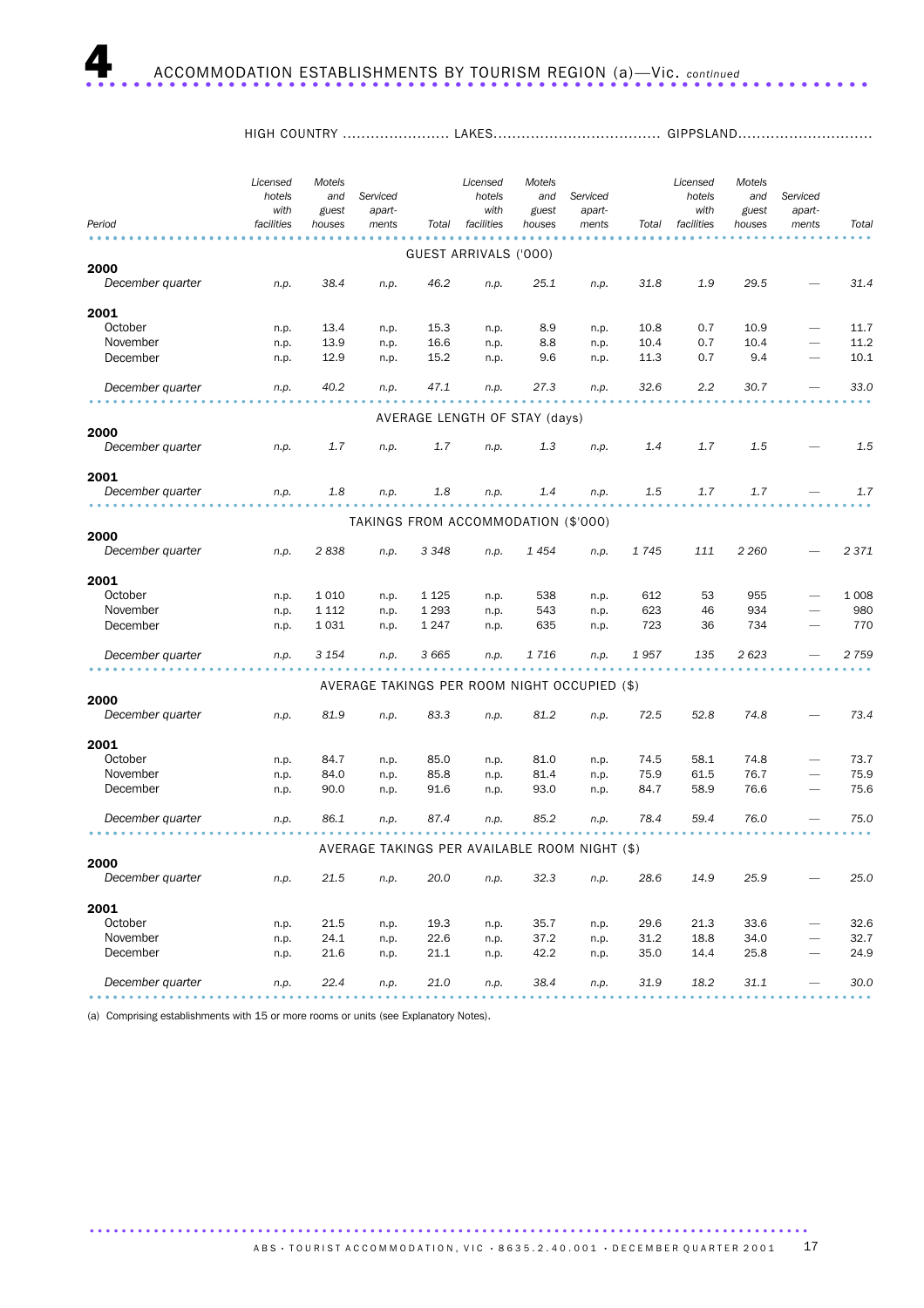### MELBOURNE EAST..................... GEELONG................................. MACEDON..........................

|                                         | Licensed<br>hotels<br>with | Motels<br>and<br>guest | Serviced<br>apart-                                          |           | Licensed<br>hotels<br>with     | Motels<br>and<br>guest | Serviced<br>apart- |                | Licensed<br>hotels<br>with | Motels<br>and<br>guest | Serviced<br>apart-       |                   |
|-----------------------------------------|----------------------------|------------------------|-------------------------------------------------------------|-----------|--------------------------------|------------------------|--------------------|----------------|----------------------------|------------------------|--------------------------|-------------------|
| Period                                  | facilities                 | houses                 | ments                                                       | Total     | facilities                     | houses                 | ments              | Total          | facilities                 | houses                 | ments                    | Total             |
|                                         |                            |                        | ESTABLISHMENTS, CAPACITY AND EMPLOYMENT                     |           |                                |                        |                    |                |                            |                        |                          |                   |
| December quarter 2000<br>Establishments | 3                          | 11                     | $\overline{\phantom{0}}$                                    | 14        | 4                              | 17                     | $\mathbf{1}$       | 22             | $\overline{2}$             | 1                      |                          | 3                 |
| Guest rooms                             | 81                         | 368                    | $\overbrace{\phantom{1232211}}$                             | 449       | n.p.                           | 575                    | n.p.               | 702            | n.p.                       | n.p.                   | $\overline{\phantom{0}}$ | 72                |
| Bed spaces                              | 162                        | 880                    |                                                             | 1 0 4 2   | n.p.                           | 1696                   | n.p.               | 2 0 3 4        | n.p.                       | n.p.                   |                          | 163               |
| Persons employed                        | 208                        | 282                    |                                                             | 490       | n.p.                           | 220                    | n.p.               | 349            | n.p.                       | n.p.                   | -                        | 62                |
| December quarter 2001                   |                            |                        |                                                             |           |                                |                        |                    |                |                            |                        |                          |                   |
| Establishments<br>Guest rooms           | 3<br>81                    | 9<br>279               |                                                             | 12<br>360 | 5                              | 17                     | $\mathbf{1}$       | 23             | 2                          | $\mathbf{1}$           |                          | 3<br>72           |
| Bed spaces                              | 162                        | 713                    | $\overbrace{\phantom{1232211}}$<br>$\overline{\phantom{0}}$ | 875       | n.p.<br>n.p.                   | 568<br>1587            | n.p.<br>n.p.       | 804<br>2 1 7 9 | n.p.<br>n.p.               | n.p.<br>n.p.           | $\overline{\phantom{0}}$ | 163               |
| Persons employed                        | 157                        | 165                    | ÷.                                                          | 322       | n.p.                           | 229                    | n.p.               | 434            | n.p.                       | n.p.                   |                          | 56                |
|                                         |                            |                        |                                                             |           |                                |                        |                    |                |                            |                        |                          |                   |
|                                         |                            |                        |                                                             |           | ROOM NIGHTS OCCUPIED ('000)    |                        |                    |                |                            |                        |                          |                   |
| 2000                                    |                            |                        |                                                             |           |                                |                        |                    |                |                            |                        |                          |                   |
| December quarter                        | 3.0                        | 11.9                   |                                                             | 14.9      | n.p.                           | 27.9                   | n.p.               | 32.5           | n.p.                       | n.p.                   |                          | 2.4               |
| 2001                                    |                            |                        |                                                             |           |                                |                        |                    |                |                            |                        |                          |                   |
| October                                 | 1.0                        | 3.4                    |                                                             | 4.4       | n.p.                           | 9.5                    | n.p.               | 12.7           | n.p.                       | n.p.                   |                          | 0.8               |
| November                                | 1.3                        | 3.4                    | $\overline{\phantom{0}}$                                    | 4.7       | n.p.                           | 9.8                    | n.p.               | 12.8           | n.p.                       | n.p.                   | $\overline{\phantom{0}}$ | 0.6               |
| December                                | 0.8                        | 2.6                    |                                                             | 3.4       | n.p.                           | 8.8                    | n.p.               | 11.4           | n.p.                       | n.p.                   |                          | 0.5               |
| December quarter                        | 3.2                        | 9.3                    |                                                             | 12.5      | n.p.                           | 28.0                   | n.p.               | 36.9           | n.p.                       | n.p.                   |                          | 1.9               |
|                                         |                            |                        |                                                             |           | ROOM OCCUPANCY RATES (%)       |                        |                    |                |                            |                        |                          |                   |
| 2000                                    |                            |                        |                                                             |           |                                |                        |                    |                |                            |                        |                          |                   |
| December quarter                        | 39.8                       | 35.2                   |                                                             | 36.0      | n.p.                           | 52.7                   | n.p.               | 50.3           | n.p.                       | n.p.                   |                          | 36.7              |
| 2001                                    |                            |                        |                                                             |           |                                |                        |                    |                |                            |                        |                          |                   |
| October                                 | 39.9                       | 38.8                   |                                                             | 39.0      | n.p.                           | 53.7                   | n.p.               | 50.8           | n.p.                       | n.p.                   |                          | 35.6              |
| November                                | 55.4                       | 40.1                   |                                                             | 43.5      | n.p.                           | 57.3                   | n.p.               | 53.0           | n.p.                       | n.p.                   |                          | 30.0              |
| December                                | 33.5                       | 30.0                   |                                                             | 30.8      | n.p.                           | 50.0                   | n.p.               | 45.9           | n.p.                       | n.p.                   |                          | 21.5              |
| December quarter                        | 42.8                       | 36.2                   |                                                             | 37.7      | n.p.                           | 53.6                   | n.p.               | 49.9           | n.p.                       | n.p.                   |                          | 29.0              |
|                                         |                            |                        |                                                             |           |                                |                        |                    |                |                            |                        |                          |                   |
| 2000                                    |                            |                        |                                                             |           | GUEST NIGHTS ('000)            |                        |                    |                |                            |                        |                          |                   |
| December quarter                        | 4.3                        | 17.5                   |                                                             | 21.7      | n.p.                           | 44.8                   | n.p.               | 51.9           | n.p.                       | n.p.                   |                          | 3.3               |
| 2001                                    |                            |                        |                                                             |           |                                |                        |                    |                |                            |                        |                          |                   |
| October                                 | 1.7                        | 4.7                    |                                                             | 6.5       | n.p.                           | 15.7                   | n.p.               | 20.6           | n.p.                       | n.p.                   |                          | 1.0               |
| November                                | 2.1                        | 5.1                    |                                                             | 7.2       | n.p.                           | 15.6                   | n.p.               | 20.3           | n.p.                       | n.p.                   |                          | 0.9               |
| December                                | 1.5                        | 4.1                    |                                                             | 5.6       | n.p.                           | 15.3                   | n.p.               | 19.8           | n.p.                       | n.p.                   |                          | 0.6               |
| December quarter                        | 5.4                        | 13.9                   |                                                             | 19.3      | n.p.                           | 46.6                   | n.p.               | 60.7           | n.p.                       | n.p.                   |                          | 2.6               |
|                                         |                            |                        |                                                             |           | <b>BED OCCUPANCY RATES (%)</b> |                        |                    |                |                            |                        |                          |                   |
| 2000                                    |                            |                        |                                                             |           |                                |                        |                    |                |                            |                        |                          |                   |
| December quarter                        | 28.6                       | 21.6                   |                                                             | 22.7      | n.p.                           | 28.7                   | n.p.               | 27.7           | n.p.                       | n.p.                   |                          | 22.1              |
| 2001                                    |                            |                        |                                                             |           |                                |                        |                    |                |                            |                        |                          |                   |
| October                                 | 34.8                       | 21.4                   |                                                             | 23.9      | n.p.                           | 31.9                   | n.p.               | 30.5           | n.p.                       | n.p.                   |                          | 20.0              |
| November                                | 44.1                       | 23.6                   |                                                             | 27.4      | n.p.                           | 32.8                   | n.p.               | 31.0           | n.p.                       | n.p.                   |                          | 18.6              |
| December                                | 30.2                       | 18.6                   |                                                             | 20.7      | n.p.                           | 31.2                   | n.p.               | 29.3           | n.p.                       | n.p.                   |                          | 12.8              |
| December quarter                        | 36.3                       | 21.2                   |                                                             | 24.0      | n.p.                           | 31.9                   | n.p.               | 30.3           | n.p.                       | n.p.                   |                          | 17.1<br>$-0.0000$ |

(a) Comprising establishments with 15 or more rooms or units (see Explanatory Notes).

18 A B S • TOURIST A C COMMODATION, VIC • 8635.2.40.001 • DECEMBER QUARTER 2001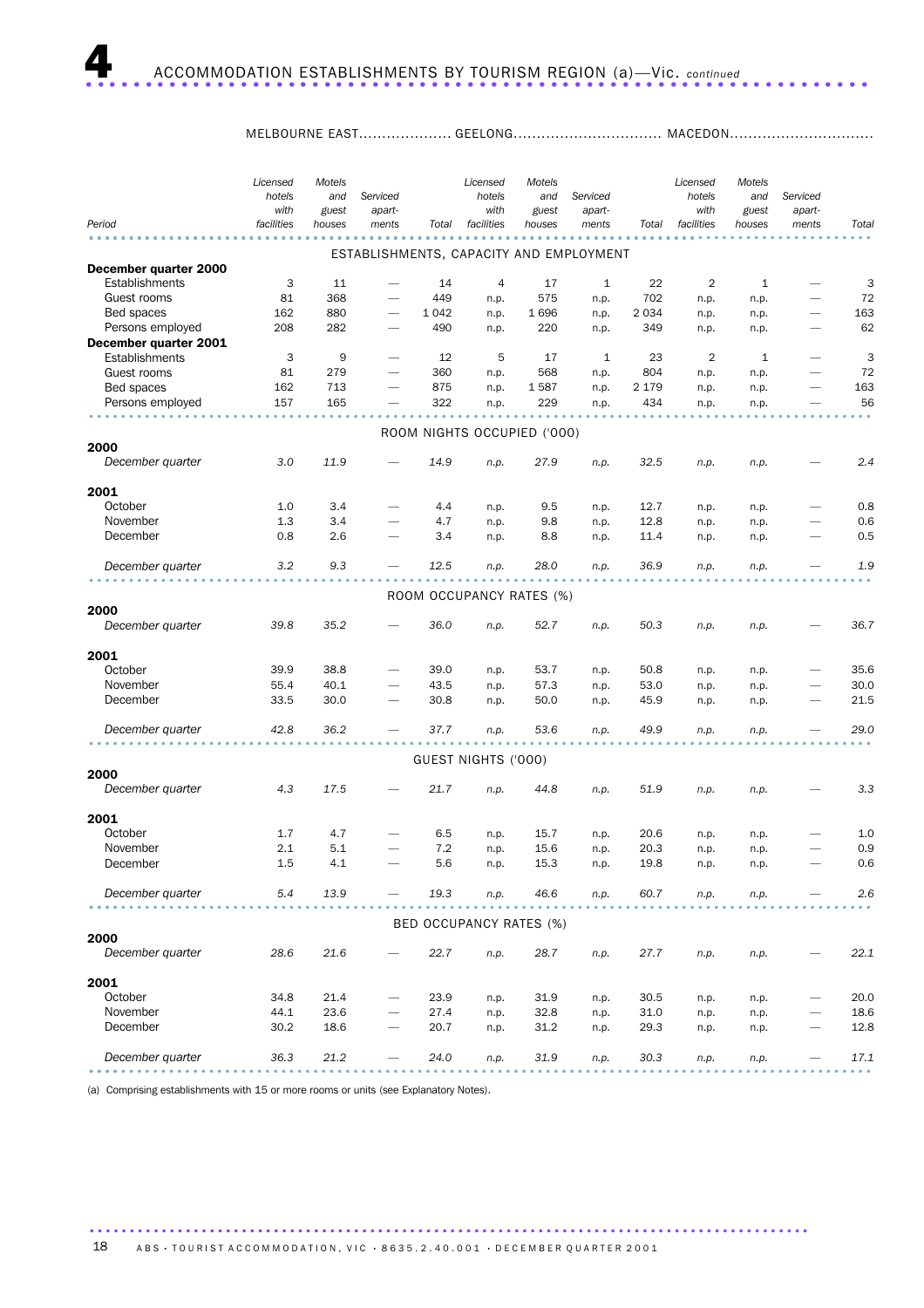|                  | Licensed<br>hotels<br>with | Motels<br>and<br>guest | Serviced<br>apart-                  |       | Licensed<br>hotels<br>with    | Motels<br>and<br>guest | Serviced<br>apart-                            |         | Licensed<br>hotels<br>with | Motels<br>guest | and Serviced<br>apart-   |       |
|------------------|----------------------------|------------------------|-------------------------------------|-------|-------------------------------|------------------------|-----------------------------------------------|---------|----------------------------|-----------------|--------------------------|-------|
| Period           | facilities                 | houses                 | ments                               | Total | facilities                    | houses                 | ments                                         | Total   | facilities                 | houses          | ments                    | Total |
|                  |                            |                        |                                     |       | GUEST ARRIVALS ('000)         |                        |                                               |         |                            |                 |                          |       |
| 2000             |                            |                        |                                     |       |                               |                        |                                               |         |                            |                 |                          |       |
| December quarter | $2.2\,$                    | 10.4                   |                                     | 12.6  | n.p.                          | 28.6                   | n.p.                                          | 31.3    | n.p.                       | n.p.            |                          | 2.1   |
| 2001             |                            |                        |                                     |       |                               |                        |                                               |         |                            |                 |                          |       |
| October          | 1.2                        | 3.2                    |                                     | 4.4   | n.p.                          | 9.3                    | n.p.                                          | 11.3    | n.p.                       | n.p.            | $\overline{\phantom{0}}$ | 0.5   |
| November         | 1.4                        | 3.5                    |                                     | 4.9   | n.p.                          | 9.4                    | n.p.                                          | 11.9    | n.p.                       | n.p.            | $\overline{\phantom{0}}$ | 0.5   |
| December         | 1.0                        | 2.9                    |                                     | 3.9   | n.p.                          | 9.1                    | n.p.                                          | 11.4    | n.p.                       | n.p.            | $\overline{\phantom{0}}$ | 0.4   |
| December quarter | 3.6                        | 9.6                    |                                     | 13.2  | n.p.                          | 27.7                   | n.p.                                          | 34.7    | n.p.                       | n.p.            |                          | 1.3   |
|                  |                            |                        |                                     |       |                               |                        |                                               |         |                            |                 |                          |       |
|                  |                            |                        |                                     |       | AVERAGE LENGTH OF STAY (days) |                        |                                               |         |                            |                 |                          |       |
| 2000             |                            |                        |                                     |       |                               |                        |                                               |         |                            |                 |                          |       |
| December quarter | 2.0                        | 1.7                    |                                     | 1.7   | n.p.                          | 1.6                    | n.p.                                          | 1.7     | n.p.                       | n.p.            |                          | 1.6   |
| 2001             |                            |                        |                                     |       |                               |                        |                                               |         |                            |                 |                          |       |
| December quarter | 1.5                        | 1.5                    |                                     | 1.5   | n.p.                          | 1.7                    | n.p.                                          | 1.7     | n.p.                       | n.p.            |                          | 1.9   |
|                  |                            |                        | TAKINGS FROM ACCOMMODATION (\$'000) |       |                               |                        |                                               |         |                            |                 |                          |       |
| 2000             |                            |                        |                                     |       |                               |                        |                                               |         |                            |                 |                          |       |
| December quarter | 609                        | 1 1 3 7                |                                     | 1745  | n.p.                          | 2641                   | n.p.                                          | 3 1 5 4 | n.p.                       | n.p.            |                          | 288   |
| 2001             |                            |                        |                                     |       |                               |                        |                                               |         |                            |                 |                          |       |
| October          | 209                        | 310                    |                                     | 519   | n.p.                          | 947                    | n.p.                                          | 1 3 5 3 | n.p.                       | n.p.            |                          | 104   |
| November         | 246                        | 332                    |                                     | 578   | n.p.                          | 923                    | n.p.                                          | 1 3 0 4 | n.p.                       | n.p.            |                          | 66    |
| December         | 193                        | 238                    |                                     | 430   | n.p.                          | 851                    | n.p.                                          | 1 200   | n.p.                       | n.p.            |                          | 62    |
| December quarter | 648                        | 880                    |                                     | 1528  | n.p.                          | 2 7 2 0                | n.p.                                          | 3857    | n.p.                       | n.p.            |                          | 232   |
|                  |                            |                        |                                     |       |                               |                        |                                               |         |                            |                 |                          |       |
|                  |                            |                        |                                     |       |                               |                        | AVERAGE TAKINGS PER ROOM NIGHT OCCUPIED (\$)  |         |                            |                 |                          |       |
| 2000             |                            |                        |                                     |       |                               |                        |                                               |         |                            |                 |                          |       |
| December quarter | 205.2                      | 95.4                   |                                     | 117.3 | n.p.                          | 94.8                   | n.p.                                          | 97.0    | n.p.                       | n.p.            |                          | 118.4 |
| 2001             |                            |                        |                                     |       |                               |                        |                                               |         |                            |                 |                          |       |
| October          | 208.8                      | 92.4                   |                                     | 119.2 | n.p.                          | 100.1                  | n.p.                                          | 106.8   | n.p.                       | n.p.            |                          | 131.3 |
| November         | 182.7                      | 99.1                   | -                                   | 123.0 | n.p.                          | 94.6                   | n.p.                                          | 102.0   | n.p.                       | n.p.            |                          | 101.5 |
| December         | 229.0                      | 91.8                   |                                     | 125.4 | n.p.                          | 96.5                   | n.p.                                          | 105.0   | n.p.                       | n.p.            |                          | 128.4 |
| December quarter | 203.1                      | 94.7                   |                                     | 122.3 | n.p.                          | 97.1                   | n.p.                                          | 104.6   | n.p.                       | n.p.            |                          | 120.5 |
|                  |                            |                        |                                     |       |                               |                        |                                               |         |                            |                 |                          |       |
| 2000             |                            |                        |                                     |       |                               |                        | AVERAGE TAKINGS PER AVAILABLE ROOM NIGHT (\$) |         |                            |                 |                          |       |
| December quarter | 81.7                       | 33.6                   |                                     | 42.3  | n.p.                          | 49.9                   | n.p.                                          | 48.8    | n.p.                       | n.p.            |                          | 43.5  |
| 2001             |                            |                        |                                     |       |                               |                        |                                               |         |                            |                 |                          |       |
| October          | 83.3                       | 35.8                   |                                     | 46.5  | n.p.                          | 53.8                   | n.p.                                          | 54.3    | n.p.                       | n.p.            |                          | 46.7  |
| November         | 101.2                      | 39.7                   |                                     | 53.6  | n.p.                          | 54.1                   | n.p.                                          | 54.1    | n.p.                       | n.p.            |                          | 30.5  |
| December         | 76.7                       | 27.5                   |                                     | 38.6  | n.p.                          | 48.3                   | n.p.                                          | 48.1    | n.p.                       | n.p.            |                          | 27.6  |
| December quarter | 86.9                       | 34.3                   |                                     | 46.1  | n.p.                          | 52.1                   | n.p.                                          | 52.1    |                            | n.p.            |                          | 35.0  |
|                  |                            |                        |                                     |       |                               |                        |                                               |         | п.р.                       |                 |                          |       |

MELBOURNE EAST...................... GEELONG................................. MACEDON.........................

(a) Comprising establishments with 15 or more rooms or units (see Explanatory Notes).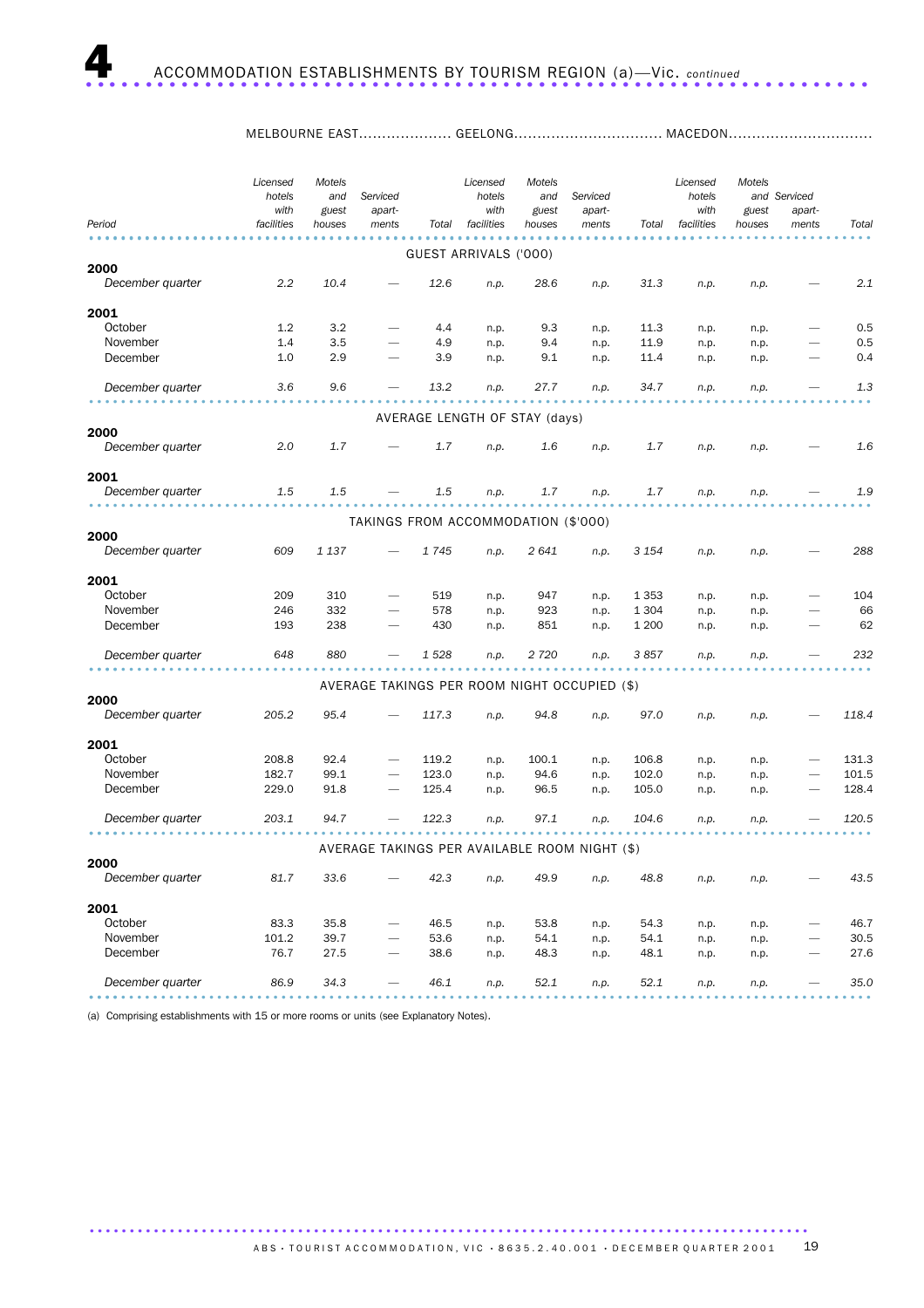### SPA COUNTRY......................... BALLARAT............................... CENTRAL HIGHLANDS................

| ESTABLISHMENTS, CAPACITY AND EMPLOYMENT<br>December quarter 2000<br>Establishments<br>6<br>1<br>$\overline{4}$<br>5<br>19<br>1<br>26<br>14<br>14<br>÷.<br>Guest rooms<br>873<br>336<br>336<br>118<br>658<br>n.p.<br>n.p.<br>n.p.<br>n.p.<br>1 0 3 7<br>1 0 3 7<br>Bed spaces<br>281<br>2 0 6 2<br>2 7 0 6<br>n.p.<br>n.p.<br>n.p.<br>n.p.<br>$\overline{\phantom{0}}$<br>$\overline{\phantom{0}}$<br>Persons employed<br>481<br>94<br>94<br>114<br>318<br>n.p.<br>n.p.<br>n.p.<br>n.p.<br>December quarter 2001<br>Establishments<br>1<br>$\overline{4}$<br>5<br>$\overline{4}$<br>20<br>1<br>25<br>14<br>$\mathbf{1}$<br>15<br>Guest rooms<br>125<br>873<br>358<br>689<br>n.p.<br>n.p.<br>n.p.<br>n.p.<br>n.p.<br>n.p.<br>-<br>Bed spaces<br>298<br>2 160<br>2 7 6 4<br>1 1 4 8<br>n.p.<br>n.p.<br>n.p.<br>n.p.<br>n.p.<br>n.p.<br>$\overline{\phantom{m}}$<br>$\overline{\phantom{0}}$<br>125<br>477<br>102<br>Persons employed<br>354<br>n.p.<br>n.p.<br>n.p.<br>n.p.<br>n.p.<br>n.p.<br>ROOM NIGHTS OCCUPIED ('000)<br>2000<br>December quarter<br>15.8<br>4.9<br>32.0<br>42.1<br>15.8<br>n.p.<br>n.p.<br>n.p.<br>n.p.<br>2001<br>October<br>2.7<br>13.2<br>16.6<br>5.5<br>n.p.<br>n.p.<br>n.p.<br>n.p.<br>n.p.<br>n.p.<br>2.7<br>15.0<br>5.7<br>November<br>11.9<br>n.p.<br>n.p.<br>n.p.<br>n.p.<br>n.p.<br>n.p.<br>December<br>4.2<br>1.9<br>9.2<br>11.5<br>n.p.<br>n.p.<br>n.p.<br>n.p.<br>n.p.<br>n.p.<br>December quarter<br>7.3<br>43.1<br>15.4<br>34.4<br>n.p.<br>n.p.<br>n.p.<br>n.p.<br>n.p.<br>n.p.<br>ROOM OCCUPANCY RATES (%)<br>2000<br>December quarter<br>44.8<br>52.9<br>52.4<br>51.0<br>51.0<br>n.p.<br>n.p.<br>n.p.<br>n.p.<br>2001<br>October<br>68.9<br>62.0<br>61.3<br>49.9<br>n.p.<br>n.p.<br>n.p.<br>n.p.<br>n.p.<br>n.p.<br>57.8<br>57.3<br>53.1<br>November<br>71.1<br>n.p.<br>n.p.<br>n.p.<br>n.p.<br>n.p.<br>n.p.<br>-<br>December<br>50.2<br>42.4<br>43.3<br>37.9<br>n.p.<br>n.p.<br>n.p.<br>n.p.<br>n.p.<br>n.p.<br>46.9<br>December quarter<br>63.3<br>54.3<br>53.6<br>n.p.<br>n.p.<br>n.p.<br>n.p.<br>n.p.<br>n.p.<br>GUEST NIGHTS ('000)<br>2000<br>December quarter<br>8.4<br>89.8<br>31.2<br>31.2<br>69.1<br>n.p.<br>n.p.<br>n.p.<br>n.p.<br>2001<br>October<br>3.9<br>29.9<br>37.1<br>10.6<br>n.p.<br>n.p.<br>n.p.<br>n.p.<br>n.p.<br>n.p.<br>November<br>11.8<br>4.1<br>24.5<br>29.9<br>n.p.<br>n.p.<br>n.p.<br>n.p.<br>n.p.<br>n.p.<br>3.0<br>19.4<br>24.3<br>8.8<br>December<br>n.p.<br>n.p.<br>n.p.<br>n.p.<br>n.p.<br>n.p.<br>December quarter<br>11.0<br>73.9<br>91.3<br>31.3<br>n.p.<br>n.p.<br>n.p.<br>n.p.<br>п.р.<br>n.p.<br>BED OCCUPANCY RATES (%)<br>2000<br>December quarter<br>32.8<br>32.8<br>32.7<br>36.1<br>n.p.<br>36.4<br>n.p.<br>n.p.<br>n.p.<br>2001<br>October<br>42.7<br>44.7<br>43.3<br>29.9<br>n.p.<br>n.p.<br>n.p.<br>n.p.<br>n.p.<br>n.p.<br>November<br>45.4<br>37.9<br>36.0<br>34.4<br>n.p.<br>n.p.<br>n.p.<br>n.p.<br>n.p.<br>n.p.<br>December<br>33.0<br>29.0<br>28.4<br>24.7<br>n.p.<br>n.p.<br>n.p.<br>n.p.<br>n.p.<br>n.p.<br>40.3<br>37.2<br>35.9<br>29.6<br>December quarter<br>n.p.<br>n.p.<br>n.p.<br>n.p.<br>n.p.<br>n.p. | Period | Licensed<br>hotels<br>with<br>facilities | Motels<br>and<br>guest<br>houses | Serviced<br>apart-<br>ments | Total | Licensed<br>hotels<br>with<br>facilities | Motels<br>and<br>guest<br>houses | Serviced<br>apart-<br>ments | Total | Licensed<br>hotels<br>with<br>facilities | Motels<br>and<br>guest<br>houses | Serviced<br>apart-<br>ments | Total |
|----------------------------------------------------------------------------------------------------------------------------------------------------------------------------------------------------------------------------------------------------------------------------------------------------------------------------------------------------------------------------------------------------------------------------------------------------------------------------------------------------------------------------------------------------------------------------------------------------------------------------------------------------------------------------------------------------------------------------------------------------------------------------------------------------------------------------------------------------------------------------------------------------------------------------------------------------------------------------------------------------------------------------------------------------------------------------------------------------------------------------------------------------------------------------------------------------------------------------------------------------------------------------------------------------------------------------------------------------------------------------------------------------------------------------------------------------------------------------------------------------------------------------------------------------------------------------------------------------------------------------------------------------------------------------------------------------------------------------------------------------------------------------------------------------------------------------------------------------------------------------------------------------------------------------------------------------------------------------------------------------------------------------------------------------------------------------------------------------------------------------------------------------------------------------------------------------------------------------------------------------------------------------------------------------------------------------------------------------------------------------------------------------------------------------------------------------------------------------------------------------------------------------------------------------------------------------------------------------------------------------------------------------------------------------------------------------------------------------------------------------------------------------------------------------------------------------------------------------------------------------------------------------------------------------------------------------------------------------------------------------------------------------------------------------------------------------------------------------------|--------|------------------------------------------|----------------------------------|-----------------------------|-------|------------------------------------------|----------------------------------|-----------------------------|-------|------------------------------------------|----------------------------------|-----------------------------|-------|
|                                                                                                                                                                                                                                                                                                                                                                                                                                                                                                                                                                                                                                                                                                                                                                                                                                                                                                                                                                                                                                                                                                                                                                                                                                                                                                                                                                                                                                                                                                                                                                                                                                                                                                                                                                                                                                                                                                                                                                                                                                                                                                                                                                                                                                                                                                                                                                                                                                                                                                                                                                                                                                                                                                                                                                                                                                                                                                                                                                                                                                                                                                          |        |                                          |                                  |                             |       |                                          |                                  |                             |       |                                          |                                  |                             |       |
|                                                                                                                                                                                                                                                                                                                                                                                                                                                                                                                                                                                                                                                                                                                                                                                                                                                                                                                                                                                                                                                                                                                                                                                                                                                                                                                                                                                                                                                                                                                                                                                                                                                                                                                                                                                                                                                                                                                                                                                                                                                                                                                                                                                                                                                                                                                                                                                                                                                                                                                                                                                                                                                                                                                                                                                                                                                                                                                                                                                                                                                                                                          |        |                                          |                                  |                             |       |                                          |                                  |                             |       |                                          |                                  |                             |       |
|                                                                                                                                                                                                                                                                                                                                                                                                                                                                                                                                                                                                                                                                                                                                                                                                                                                                                                                                                                                                                                                                                                                                                                                                                                                                                                                                                                                                                                                                                                                                                                                                                                                                                                                                                                                                                                                                                                                                                                                                                                                                                                                                                                                                                                                                                                                                                                                                                                                                                                                                                                                                                                                                                                                                                                                                                                                                                                                                                                                                                                                                                                          |        |                                          |                                  |                             |       |                                          |                                  |                             |       |                                          |                                  |                             |       |
|                                                                                                                                                                                                                                                                                                                                                                                                                                                                                                                                                                                                                                                                                                                                                                                                                                                                                                                                                                                                                                                                                                                                                                                                                                                                                                                                                                                                                                                                                                                                                                                                                                                                                                                                                                                                                                                                                                                                                                                                                                                                                                                                                                                                                                                                                                                                                                                                                                                                                                                                                                                                                                                                                                                                                                                                                                                                                                                                                                                                                                                                                                          |        |                                          |                                  |                             |       |                                          |                                  |                             |       |                                          |                                  |                             |       |
|                                                                                                                                                                                                                                                                                                                                                                                                                                                                                                                                                                                                                                                                                                                                                                                                                                                                                                                                                                                                                                                                                                                                                                                                                                                                                                                                                                                                                                                                                                                                                                                                                                                                                                                                                                                                                                                                                                                                                                                                                                                                                                                                                                                                                                                                                                                                                                                                                                                                                                                                                                                                                                                                                                                                                                                                                                                                                                                                                                                                                                                                                                          |        |                                          |                                  |                             |       |                                          |                                  |                             |       |                                          |                                  |                             |       |
|                                                                                                                                                                                                                                                                                                                                                                                                                                                                                                                                                                                                                                                                                                                                                                                                                                                                                                                                                                                                                                                                                                                                                                                                                                                                                                                                                                                                                                                                                                                                                                                                                                                                                                                                                                                                                                                                                                                                                                                                                                                                                                                                                                                                                                                                                                                                                                                                                                                                                                                                                                                                                                                                                                                                                                                                                                                                                                                                                                                                                                                                                                          |        |                                          |                                  |                             |       |                                          |                                  |                             |       |                                          |                                  |                             |       |
|                                                                                                                                                                                                                                                                                                                                                                                                                                                                                                                                                                                                                                                                                                                                                                                                                                                                                                                                                                                                                                                                                                                                                                                                                                                                                                                                                                                                                                                                                                                                                                                                                                                                                                                                                                                                                                                                                                                                                                                                                                                                                                                                                                                                                                                                                                                                                                                                                                                                                                                                                                                                                                                                                                                                                                                                                                                                                                                                                                                                                                                                                                          |        |                                          |                                  |                             |       |                                          |                                  |                             |       |                                          |                                  |                             |       |
|                                                                                                                                                                                                                                                                                                                                                                                                                                                                                                                                                                                                                                                                                                                                                                                                                                                                                                                                                                                                                                                                                                                                                                                                                                                                                                                                                                                                                                                                                                                                                                                                                                                                                                                                                                                                                                                                                                                                                                                                                                                                                                                                                                                                                                                                                                                                                                                                                                                                                                                                                                                                                                                                                                                                                                                                                                                                                                                                                                                                                                                                                                          |        |                                          |                                  |                             |       |                                          |                                  |                             |       |                                          |                                  |                             |       |
|                                                                                                                                                                                                                                                                                                                                                                                                                                                                                                                                                                                                                                                                                                                                                                                                                                                                                                                                                                                                                                                                                                                                                                                                                                                                                                                                                                                                                                                                                                                                                                                                                                                                                                                                                                                                                                                                                                                                                                                                                                                                                                                                                                                                                                                                                                                                                                                                                                                                                                                                                                                                                                                                                                                                                                                                                                                                                                                                                                                                                                                                                                          |        |                                          |                                  |                             |       |                                          |                                  |                             |       |                                          |                                  |                             |       |
|                                                                                                                                                                                                                                                                                                                                                                                                                                                                                                                                                                                                                                                                                                                                                                                                                                                                                                                                                                                                                                                                                                                                                                                                                                                                                                                                                                                                                                                                                                                                                                                                                                                                                                                                                                                                                                                                                                                                                                                                                                                                                                                                                                                                                                                                                                                                                                                                                                                                                                                                                                                                                                                                                                                                                                                                                                                                                                                                                                                                                                                                                                          |        |                                          |                                  |                             |       |                                          |                                  |                             |       |                                          |                                  |                             |       |
|                                                                                                                                                                                                                                                                                                                                                                                                                                                                                                                                                                                                                                                                                                                                                                                                                                                                                                                                                                                                                                                                                                                                                                                                                                                                                                                                                                                                                                                                                                                                                                                                                                                                                                                                                                                                                                                                                                                                                                                                                                                                                                                                                                                                                                                                                                                                                                                                                                                                                                                                                                                                                                                                                                                                                                                                                                                                                                                                                                                                                                                                                                          |        |                                          |                                  |                             |       |                                          |                                  |                             |       |                                          |                                  |                             |       |
|                                                                                                                                                                                                                                                                                                                                                                                                                                                                                                                                                                                                                                                                                                                                                                                                                                                                                                                                                                                                                                                                                                                                                                                                                                                                                                                                                                                                                                                                                                                                                                                                                                                                                                                                                                                                                                                                                                                                                                                                                                                                                                                                                                                                                                                                                                                                                                                                                                                                                                                                                                                                                                                                                                                                                                                                                                                                                                                                                                                                                                                                                                          |        |                                          |                                  |                             |       |                                          |                                  |                             |       |                                          |                                  |                             |       |
|                                                                                                                                                                                                                                                                                                                                                                                                                                                                                                                                                                                                                                                                                                                                                                                                                                                                                                                                                                                                                                                                                                                                                                                                                                                                                                                                                                                                                                                                                                                                                                                                                                                                                                                                                                                                                                                                                                                                                                                                                                                                                                                                                                                                                                                                                                                                                                                                                                                                                                                                                                                                                                                                                                                                                                                                                                                                                                                                                                                                                                                                                                          |        |                                          |                                  |                             |       |                                          |                                  |                             |       |                                          |                                  |                             |       |
|                                                                                                                                                                                                                                                                                                                                                                                                                                                                                                                                                                                                                                                                                                                                                                                                                                                                                                                                                                                                                                                                                                                                                                                                                                                                                                                                                                                                                                                                                                                                                                                                                                                                                                                                                                                                                                                                                                                                                                                                                                                                                                                                                                                                                                                                                                                                                                                                                                                                                                                                                                                                                                                                                                                                                                                                                                                                                                                                                                                                                                                                                                          |        |                                          |                                  |                             |       |                                          |                                  |                             |       |                                          |                                  |                             |       |
|                                                                                                                                                                                                                                                                                                                                                                                                                                                                                                                                                                                                                                                                                                                                                                                                                                                                                                                                                                                                                                                                                                                                                                                                                                                                                                                                                                                                                                                                                                                                                                                                                                                                                                                                                                                                                                                                                                                                                                                                                                                                                                                                                                                                                                                                                                                                                                                                                                                                                                                                                                                                                                                                                                                                                                                                                                                                                                                                                                                                                                                                                                          |        |                                          |                                  |                             |       |                                          |                                  |                             |       |                                          |                                  |                             |       |
|                                                                                                                                                                                                                                                                                                                                                                                                                                                                                                                                                                                                                                                                                                                                                                                                                                                                                                                                                                                                                                                                                                                                                                                                                                                                                                                                                                                                                                                                                                                                                                                                                                                                                                                                                                                                                                                                                                                                                                                                                                                                                                                                                                                                                                                                                                                                                                                                                                                                                                                                                                                                                                                                                                                                                                                                                                                                                                                                                                                                                                                                                                          |        |                                          |                                  |                             |       |                                          |                                  |                             |       |                                          |                                  |                             |       |
|                                                                                                                                                                                                                                                                                                                                                                                                                                                                                                                                                                                                                                                                                                                                                                                                                                                                                                                                                                                                                                                                                                                                                                                                                                                                                                                                                                                                                                                                                                                                                                                                                                                                                                                                                                                                                                                                                                                                                                                                                                                                                                                                                                                                                                                                                                                                                                                                                                                                                                                                                                                                                                                                                                                                                                                                                                                                                                                                                                                                                                                                                                          |        |                                          |                                  |                             |       |                                          |                                  |                             |       |                                          |                                  |                             |       |
|                                                                                                                                                                                                                                                                                                                                                                                                                                                                                                                                                                                                                                                                                                                                                                                                                                                                                                                                                                                                                                                                                                                                                                                                                                                                                                                                                                                                                                                                                                                                                                                                                                                                                                                                                                                                                                                                                                                                                                                                                                                                                                                                                                                                                                                                                                                                                                                                                                                                                                                                                                                                                                                                                                                                                                                                                                                                                                                                                                                                                                                                                                          |        |                                          |                                  |                             |       |                                          |                                  |                             |       |                                          |                                  |                             |       |
|                                                                                                                                                                                                                                                                                                                                                                                                                                                                                                                                                                                                                                                                                                                                                                                                                                                                                                                                                                                                                                                                                                                                                                                                                                                                                                                                                                                                                                                                                                                                                                                                                                                                                                                                                                                                                                                                                                                                                                                                                                                                                                                                                                                                                                                                                                                                                                                                                                                                                                                                                                                                                                                                                                                                                                                                                                                                                                                                                                                                                                                                                                          |        |                                          |                                  |                             |       |                                          |                                  |                             |       |                                          |                                  |                             |       |
|                                                                                                                                                                                                                                                                                                                                                                                                                                                                                                                                                                                                                                                                                                                                                                                                                                                                                                                                                                                                                                                                                                                                                                                                                                                                                                                                                                                                                                                                                                                                                                                                                                                                                                                                                                                                                                                                                                                                                                                                                                                                                                                                                                                                                                                                                                                                                                                                                                                                                                                                                                                                                                                                                                                                                                                                                                                                                                                                                                                                                                                                                                          |        |                                          |                                  |                             |       |                                          |                                  |                             |       |                                          |                                  |                             |       |
|                                                                                                                                                                                                                                                                                                                                                                                                                                                                                                                                                                                                                                                                                                                                                                                                                                                                                                                                                                                                                                                                                                                                                                                                                                                                                                                                                                                                                                                                                                                                                                                                                                                                                                                                                                                                                                                                                                                                                                                                                                                                                                                                                                                                                                                                                                                                                                                                                                                                                                                                                                                                                                                                                                                                                                                                                                                                                                                                                                                                                                                                                                          |        |                                          |                                  |                             |       |                                          |                                  |                             |       |                                          |                                  |                             |       |
|                                                                                                                                                                                                                                                                                                                                                                                                                                                                                                                                                                                                                                                                                                                                                                                                                                                                                                                                                                                                                                                                                                                                                                                                                                                                                                                                                                                                                                                                                                                                                                                                                                                                                                                                                                                                                                                                                                                                                                                                                                                                                                                                                                                                                                                                                                                                                                                                                                                                                                                                                                                                                                                                                                                                                                                                                                                                                                                                                                                                                                                                                                          |        |                                          |                                  |                             |       |                                          |                                  |                             |       |                                          |                                  |                             |       |
|                                                                                                                                                                                                                                                                                                                                                                                                                                                                                                                                                                                                                                                                                                                                                                                                                                                                                                                                                                                                                                                                                                                                                                                                                                                                                                                                                                                                                                                                                                                                                                                                                                                                                                                                                                                                                                                                                                                                                                                                                                                                                                                                                                                                                                                                                                                                                                                                                                                                                                                                                                                                                                                                                                                                                                                                                                                                                                                                                                                                                                                                                                          |        |                                          |                                  |                             |       |                                          |                                  |                             |       |                                          |                                  |                             |       |
|                                                                                                                                                                                                                                                                                                                                                                                                                                                                                                                                                                                                                                                                                                                                                                                                                                                                                                                                                                                                                                                                                                                                                                                                                                                                                                                                                                                                                                                                                                                                                                                                                                                                                                                                                                                                                                                                                                                                                                                                                                                                                                                                                                                                                                                                                                                                                                                                                                                                                                                                                                                                                                                                                                                                                                                                                                                                                                                                                                                                                                                                                                          |        |                                          |                                  |                             |       |                                          |                                  |                             |       |                                          |                                  |                             |       |
|                                                                                                                                                                                                                                                                                                                                                                                                                                                                                                                                                                                                                                                                                                                                                                                                                                                                                                                                                                                                                                                                                                                                                                                                                                                                                                                                                                                                                                                                                                                                                                                                                                                                                                                                                                                                                                                                                                                                                                                                                                                                                                                                                                                                                                                                                                                                                                                                                                                                                                                                                                                                                                                                                                                                                                                                                                                                                                                                                                                                                                                                                                          |        |                                          |                                  |                             |       |                                          |                                  |                             |       |                                          |                                  |                             |       |
|                                                                                                                                                                                                                                                                                                                                                                                                                                                                                                                                                                                                                                                                                                                                                                                                                                                                                                                                                                                                                                                                                                                                                                                                                                                                                                                                                                                                                                                                                                                                                                                                                                                                                                                                                                                                                                                                                                                                                                                                                                                                                                                                                                                                                                                                                                                                                                                                                                                                                                                                                                                                                                                                                                                                                                                                                                                                                                                                                                                                                                                                                                          |        |                                          |                                  |                             |       |                                          |                                  |                             |       |                                          |                                  |                             |       |
|                                                                                                                                                                                                                                                                                                                                                                                                                                                                                                                                                                                                                                                                                                                                                                                                                                                                                                                                                                                                                                                                                                                                                                                                                                                                                                                                                                                                                                                                                                                                                                                                                                                                                                                                                                                                                                                                                                                                                                                                                                                                                                                                                                                                                                                                                                                                                                                                                                                                                                                                                                                                                                                                                                                                                                                                                                                                                                                                                                                                                                                                                                          |        |                                          |                                  |                             |       |                                          |                                  |                             |       |                                          |                                  |                             |       |
|                                                                                                                                                                                                                                                                                                                                                                                                                                                                                                                                                                                                                                                                                                                                                                                                                                                                                                                                                                                                                                                                                                                                                                                                                                                                                                                                                                                                                                                                                                                                                                                                                                                                                                                                                                                                                                                                                                                                                                                                                                                                                                                                                                                                                                                                                                                                                                                                                                                                                                                                                                                                                                                                                                                                                                                                                                                                                                                                                                                                                                                                                                          |        |                                          |                                  |                             |       |                                          |                                  |                             |       |                                          |                                  |                             |       |
|                                                                                                                                                                                                                                                                                                                                                                                                                                                                                                                                                                                                                                                                                                                                                                                                                                                                                                                                                                                                                                                                                                                                                                                                                                                                                                                                                                                                                                                                                                                                                                                                                                                                                                                                                                                                                                                                                                                                                                                                                                                                                                                                                                                                                                                                                                                                                                                                                                                                                                                                                                                                                                                                                                                                                                                                                                                                                                                                                                                                                                                                                                          |        |                                          |                                  |                             |       |                                          |                                  |                             |       |                                          |                                  |                             |       |
|                                                                                                                                                                                                                                                                                                                                                                                                                                                                                                                                                                                                                                                                                                                                                                                                                                                                                                                                                                                                                                                                                                                                                                                                                                                                                                                                                                                                                                                                                                                                                                                                                                                                                                                                                                                                                                                                                                                                                                                                                                                                                                                                                                                                                                                                                                                                                                                                                                                                                                                                                                                                                                                                                                                                                                                                                                                                                                                                                                                                                                                                                                          |        |                                          |                                  |                             |       |                                          |                                  |                             |       |                                          |                                  |                             |       |
|                                                                                                                                                                                                                                                                                                                                                                                                                                                                                                                                                                                                                                                                                                                                                                                                                                                                                                                                                                                                                                                                                                                                                                                                                                                                                                                                                                                                                                                                                                                                                                                                                                                                                                                                                                                                                                                                                                                                                                                                                                                                                                                                                                                                                                                                                                                                                                                                                                                                                                                                                                                                                                                                                                                                                                                                                                                                                                                                                                                                                                                                                                          |        |                                          |                                  |                             |       |                                          |                                  |                             |       |                                          |                                  |                             |       |
|                                                                                                                                                                                                                                                                                                                                                                                                                                                                                                                                                                                                                                                                                                                                                                                                                                                                                                                                                                                                                                                                                                                                                                                                                                                                                                                                                                                                                                                                                                                                                                                                                                                                                                                                                                                                                                                                                                                                                                                                                                                                                                                                                                                                                                                                                                                                                                                                                                                                                                                                                                                                                                                                                                                                                                                                                                                                                                                                                                                                                                                                                                          |        |                                          |                                  |                             |       |                                          |                                  |                             |       |                                          |                                  |                             |       |
|                                                                                                                                                                                                                                                                                                                                                                                                                                                                                                                                                                                                                                                                                                                                                                                                                                                                                                                                                                                                                                                                                                                                                                                                                                                                                                                                                                                                                                                                                                                                                                                                                                                                                                                                                                                                                                                                                                                                                                                                                                                                                                                                                                                                                                                                                                                                                                                                                                                                                                                                                                                                                                                                                                                                                                                                                                                                                                                                                                                                                                                                                                          |        |                                          |                                  |                             |       |                                          |                                  |                             |       |                                          |                                  |                             |       |
|                                                                                                                                                                                                                                                                                                                                                                                                                                                                                                                                                                                                                                                                                                                                                                                                                                                                                                                                                                                                                                                                                                                                                                                                                                                                                                                                                                                                                                                                                                                                                                                                                                                                                                                                                                                                                                                                                                                                                                                                                                                                                                                                                                                                                                                                                                                                                                                                                                                                                                                                                                                                                                                                                                                                                                                                                                                                                                                                                                                                                                                                                                          |        |                                          |                                  |                             |       |                                          |                                  |                             |       |                                          |                                  |                             |       |
|                                                                                                                                                                                                                                                                                                                                                                                                                                                                                                                                                                                                                                                                                                                                                                                                                                                                                                                                                                                                                                                                                                                                                                                                                                                                                                                                                                                                                                                                                                                                                                                                                                                                                                                                                                                                                                                                                                                                                                                                                                                                                                                                                                                                                                                                                                                                                                                                                                                                                                                                                                                                                                                                                                                                                                                                                                                                                                                                                                                                                                                                                                          |        |                                          |                                  |                             |       |                                          |                                  |                             |       |                                          |                                  |                             |       |
|                                                                                                                                                                                                                                                                                                                                                                                                                                                                                                                                                                                                                                                                                                                                                                                                                                                                                                                                                                                                                                                                                                                                                                                                                                                                                                                                                                                                                                                                                                                                                                                                                                                                                                                                                                                                                                                                                                                                                                                                                                                                                                                                                                                                                                                                                                                                                                                                                                                                                                                                                                                                                                                                                                                                                                                                                                                                                                                                                                                                                                                                                                          |        |                                          |                                  |                             |       |                                          |                                  |                             |       |                                          |                                  |                             |       |
|                                                                                                                                                                                                                                                                                                                                                                                                                                                                                                                                                                                                                                                                                                                                                                                                                                                                                                                                                                                                                                                                                                                                                                                                                                                                                                                                                                                                                                                                                                                                                                                                                                                                                                                                                                                                                                                                                                                                                                                                                                                                                                                                                                                                                                                                                                                                                                                                                                                                                                                                                                                                                                                                                                                                                                                                                                                                                                                                                                                                                                                                                                          |        |                                          |                                  |                             |       |                                          |                                  |                             |       |                                          |                                  |                             |       |
|                                                                                                                                                                                                                                                                                                                                                                                                                                                                                                                                                                                                                                                                                                                                                                                                                                                                                                                                                                                                                                                                                                                                                                                                                                                                                                                                                                                                                                                                                                                                                                                                                                                                                                                                                                                                                                                                                                                                                                                                                                                                                                                                                                                                                                                                                                                                                                                                                                                                                                                                                                                                                                                                                                                                                                                                                                                                                                                                                                                                                                                                                                          |        |                                          |                                  |                             |       |                                          |                                  |                             |       |                                          |                                  |                             |       |
|                                                                                                                                                                                                                                                                                                                                                                                                                                                                                                                                                                                                                                                                                                                                                                                                                                                                                                                                                                                                                                                                                                                                                                                                                                                                                                                                                                                                                                                                                                                                                                                                                                                                                                                                                                                                                                                                                                                                                                                                                                                                                                                                                                                                                                                                                                                                                                                                                                                                                                                                                                                                                                                                                                                                                                                                                                                                                                                                                                                                                                                                                                          |        |                                          |                                  |                             |       |                                          |                                  |                             |       |                                          |                                  |                             |       |
|                                                                                                                                                                                                                                                                                                                                                                                                                                                                                                                                                                                                                                                                                                                                                                                                                                                                                                                                                                                                                                                                                                                                                                                                                                                                                                                                                                                                                                                                                                                                                                                                                                                                                                                                                                                                                                                                                                                                                                                                                                                                                                                                                                                                                                                                                                                                                                                                                                                                                                                                                                                                                                                                                                                                                                                                                                                                                                                                                                                                                                                                                                          |        |                                          |                                  |                             |       |                                          |                                  |                             |       |                                          |                                  |                             |       |
|                                                                                                                                                                                                                                                                                                                                                                                                                                                                                                                                                                                                                                                                                                                                                                                                                                                                                                                                                                                                                                                                                                                                                                                                                                                                                                                                                                                                                                                                                                                                                                                                                                                                                                                                                                                                                                                                                                                                                                                                                                                                                                                                                                                                                                                                                                                                                                                                                                                                                                                                                                                                                                                                                                                                                                                                                                                                                                                                                                                                                                                                                                          |        |                                          |                                  |                             |       |                                          |                                  |                             |       |                                          |                                  |                             |       |
|                                                                                                                                                                                                                                                                                                                                                                                                                                                                                                                                                                                                                                                                                                                                                                                                                                                                                                                                                                                                                                                                                                                                                                                                                                                                                                                                                                                                                                                                                                                                                                                                                                                                                                                                                                                                                                                                                                                                                                                                                                                                                                                                                                                                                                                                                                                                                                                                                                                                                                                                                                                                                                                                                                                                                                                                                                                                                                                                                                                                                                                                                                          |        |                                          |                                  |                             |       |                                          |                                  |                             |       |                                          |                                  |                             |       |
|                                                                                                                                                                                                                                                                                                                                                                                                                                                                                                                                                                                                                                                                                                                                                                                                                                                                                                                                                                                                                                                                                                                                                                                                                                                                                                                                                                                                                                                                                                                                                                                                                                                                                                                                                                                                                                                                                                                                                                                                                                                                                                                                                                                                                                                                                                                                                                                                                                                                                                                                                                                                                                                                                                                                                                                                                                                                                                                                                                                                                                                                                                          |        |                                          |                                  |                             |       |                                          |                                  |                             |       |                                          |                                  |                             |       |
|                                                                                                                                                                                                                                                                                                                                                                                                                                                                                                                                                                                                                                                                                                                                                                                                                                                                                                                                                                                                                                                                                                                                                                                                                                                                                                                                                                                                                                                                                                                                                                                                                                                                                                                                                                                                                                                                                                                                                                                                                                                                                                                                                                                                                                                                                                                                                                                                                                                                                                                                                                                                                                                                                                                                                                                                                                                                                                                                                                                                                                                                                                          |        |                                          |                                  |                             |       |                                          |                                  |                             |       |                                          |                                  |                             |       |
|                                                                                                                                                                                                                                                                                                                                                                                                                                                                                                                                                                                                                                                                                                                                                                                                                                                                                                                                                                                                                                                                                                                                                                                                                                                                                                                                                                                                                                                                                                                                                                                                                                                                                                                                                                                                                                                                                                                                                                                                                                                                                                                                                                                                                                                                                                                                                                                                                                                                                                                                                                                                                                                                                                                                                                                                                                                                                                                                                                                                                                                                                                          |        |                                          |                                  |                             |       |                                          |                                  |                             |       |                                          |                                  |                             |       |
|                                                                                                                                                                                                                                                                                                                                                                                                                                                                                                                                                                                                                                                                                                                                                                                                                                                                                                                                                                                                                                                                                                                                                                                                                                                                                                                                                                                                                                                                                                                                                                                                                                                                                                                                                                                                                                                                                                                                                                                                                                                                                                                                                                                                                                                                                                                                                                                                                                                                                                                                                                                                                                                                                                                                                                                                                                                                                                                                                                                                                                                                                                          |        |                                          |                                  |                             |       |                                          |                                  |                             |       |                                          |                                  |                             |       |
|                                                                                                                                                                                                                                                                                                                                                                                                                                                                                                                                                                                                                                                                                                                                                                                                                                                                                                                                                                                                                                                                                                                                                                                                                                                                                                                                                                                                                                                                                                                                                                                                                                                                                                                                                                                                                                                                                                                                                                                                                                                                                                                                                                                                                                                                                                                                                                                                                                                                                                                                                                                                                                                                                                                                                                                                                                                                                                                                                                                                                                                                                                          |        |                                          |                                  |                             |       |                                          |                                  |                             |       |                                          |                                  |                             |       |
|                                                                                                                                                                                                                                                                                                                                                                                                                                                                                                                                                                                                                                                                                                                                                                                                                                                                                                                                                                                                                                                                                                                                                                                                                                                                                                                                                                                                                                                                                                                                                                                                                                                                                                                                                                                                                                                                                                                                                                                                                                                                                                                                                                                                                                                                                                                                                                                                                                                                                                                                                                                                                                                                                                                                                                                                                                                                                                                                                                                                                                                                                                          |        |                                          |                                  |                             |       |                                          |                                  |                             |       |                                          |                                  |                             |       |
|                                                                                                                                                                                                                                                                                                                                                                                                                                                                                                                                                                                                                                                                                                                                                                                                                                                                                                                                                                                                                                                                                                                                                                                                                                                                                                                                                                                                                                                                                                                                                                                                                                                                                                                                                                                                                                                                                                                                                                                                                                                                                                                                                                                                                                                                                                                                                                                                                                                                                                                                                                                                                                                                                                                                                                                                                                                                                                                                                                                                                                                                                                          |        |                                          |                                  |                             |       |                                          |                                  |                             |       |                                          |                                  |                             |       |

(a) Comprising establishments with 15 or more rooms or units (see Explanatory Notes).

.......................................................................................... 20 A B S • TOURIST A C COMMODATION, VIC • 8635.2.40.001 • DECEMBER QUARTER 2001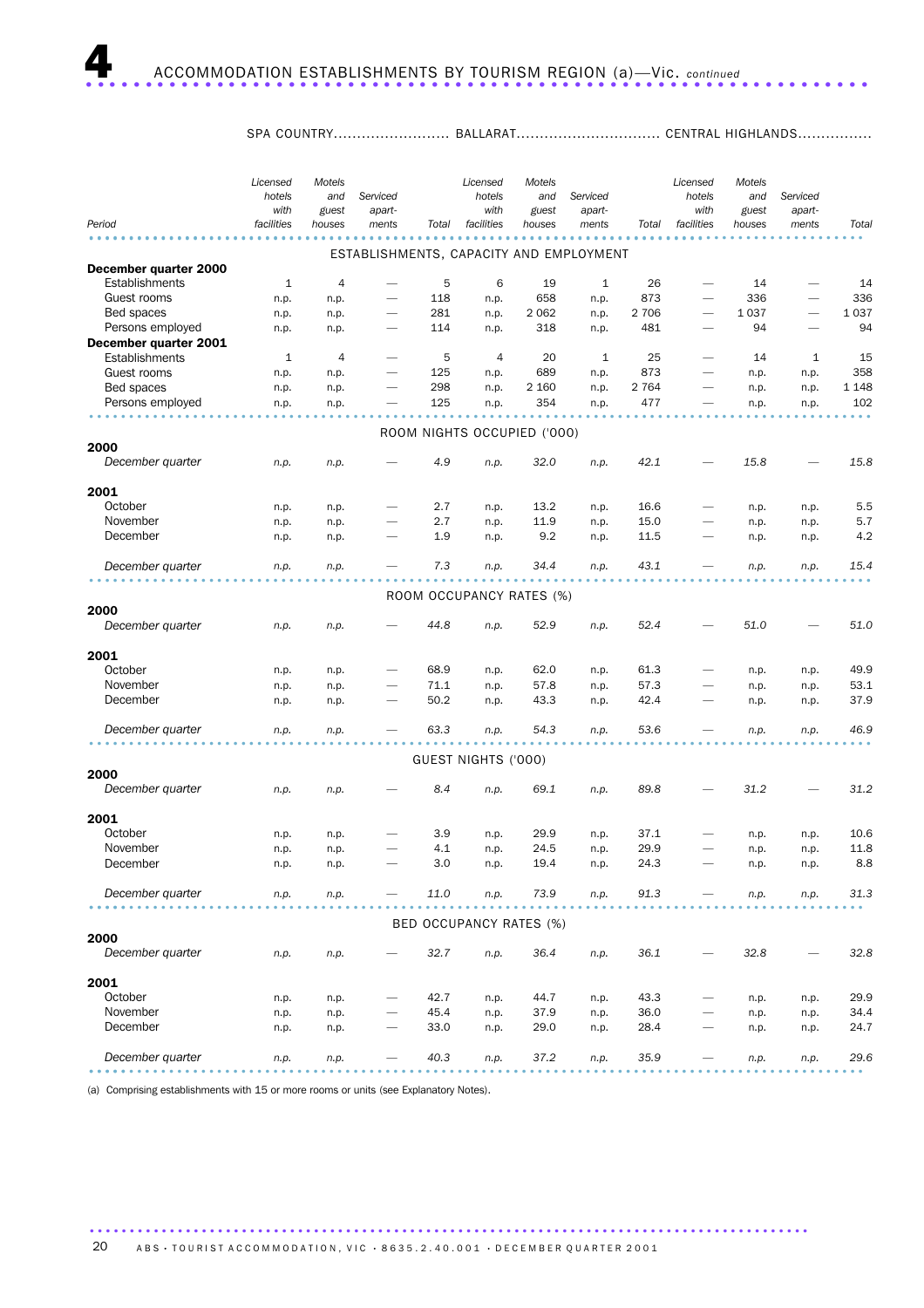| Period           | Licensed<br>hotels<br>with<br>facilities | Motels<br>and<br>guest<br>houses | Serviced<br>apart-<br>ments                   | Total | Licensed<br>hotels<br>with<br>facilities | Motels<br>and<br>guest<br>houses | Serviced<br>apart-<br>ments | Total   | Licensed<br>hotels<br>with<br>facilities | Motels<br>and<br>guest<br>houses | Serviced<br>apart-<br>ments | Total   |
|------------------|------------------------------------------|----------------------------------|-----------------------------------------------|-------|------------------------------------------|----------------------------------|-----------------------------|---------|------------------------------------------|----------------------------------|-----------------------------|---------|
|                  |                                          |                                  |                                               |       | GUEST ARRIVALS ('000)                    |                                  |                             |         |                                          |                                  |                             |         |
| 2000             |                                          |                                  |                                               |       |                                          |                                  |                             |         |                                          |                                  |                             |         |
| December quarter | n.p.                                     | n.p.                             |                                               | 6.4   | n.p.                                     | 37.4                             | n.p.                        | 49.8    |                                          | 18.2                             |                             | 18.2    |
| 2001             |                                          |                                  |                                               |       |                                          |                                  |                             |         |                                          |                                  |                             |         |
| October          | n.p.                                     | n.p.                             |                                               | 2.0   | n.p.                                     | 16.9                             | n.p.                        | 21.4    |                                          | n.p.                             | n.p.                        | 7.4     |
| November         | n.p.                                     | n.p.                             |                                               | 2.1   | n.p.                                     | 14.4                             | n.p.                        | 18.1    |                                          | n.p.                             | n.p.                        | 7.7     |
| December         | n.p.                                     | n.p.                             |                                               | 1.7   | n.p.                                     | 11.2                             | n.p.                        | 14.2    |                                          | n.p.                             | n.p.                        | 6.2     |
| December quarter | n.p.                                     | n.p.                             |                                               | 5.8   | n.p.                                     | 42.4                             | n.p.                        | 53.7    |                                          | n.p.                             | n.p.                        | 21.2    |
|                  |                                          |                                  |                                               |       | AVERAGE LENGTH OF STAY (days)            |                                  |                             |         |                                          |                                  |                             |         |
| 2000             |                                          |                                  |                                               |       |                                          |                                  |                             |         |                                          |                                  |                             |         |
| December quarter | n.p.                                     | n.p.                             |                                               | 1.3   | n.p.                                     | 1.8                              | n.p.                        | 1.8     |                                          | 1.7                              |                             | 1.7     |
| 2001             |                                          |                                  |                                               |       |                                          |                                  |                             |         |                                          |                                  |                             |         |
| December quarter | n.p.                                     | n.p.                             |                                               | 1.9   | n.p.                                     | 1.7                              | n.p.                        | 1.7     |                                          | n.p.                             | n.p.                        | 1.5     |
|                  |                                          |                                  | TAKINGS FROM ACCOMMODATION (\$'000)           |       |                                          |                                  |                             |         |                                          |                                  |                             |         |
| 2000             |                                          |                                  |                                               |       |                                          |                                  |                             |         |                                          |                                  |                             |         |
| December quarter | n.p.                                     | n.p.                             |                                               | 782   | n.p.                                     | 2 7 2 6                          | n.p.                        | 3725    |                                          | 1 1 5 6                          |                             | 1 1 5 6 |
| 2001             |                                          |                                  |                                               |       |                                          |                                  |                             |         |                                          |                                  |                             |         |
| October          | n.p.                                     | n.p.                             |                                               | 376   | n.p.                                     | 1 2 0 3                          | n.p.                        | 1573    |                                          | n.p.                             | n.p.                        | 450     |
| November         | n.p.                                     | n.p.                             |                                               | 396   | n.p.                                     | 1041                             | n.p.                        | 1 3 4 1 |                                          | n.p.                             | n.p.                        | 460     |
| December         | n.p.                                     | n.p.                             |                                               | 288   | n.p.                                     | 816                              | n.p.                        | 1 0 4 2 |                                          | n.p.                             | n.p.                        | 358     |
| December quarter | n.p.                                     | n.p.                             |                                               | 1059  | n.p.                                     | 3 0 6 0                          | n.p.                        | 3957    |                                          | n.p.                             | n.p.                        | 1 2 6 7 |
|                  |                                          |                                  | AVERAGE TAKINGS PER ROOM NIGHT OCCUPIED (\$)  |       |                                          |                                  |                             |         |                                          |                                  |                             |         |
| 2000             |                                          |                                  |                                               |       |                                          |                                  |                             |         |                                          |                                  |                             |         |
| December quarter | n.p.                                     | n.p.                             |                                               | 160.8 | n.p.                                     | 85.1                             | n.p.                        | 88.5    |                                          | 73.3                             |                             | 73.3    |
| 2001             |                                          |                                  |                                               |       |                                          |                                  |                             |         |                                          |                                  |                             |         |
| October          | n.p.                                     | n.p.                             |                                               | 140.7 | n.p.                                     | 90.8                             | n.p.                        | 94.8    |                                          | n.p.                             | n.p.                        | 81.2    |
| November         | n.p.                                     | n.p.                             |                                               | 148.6 | n.p.                                     | 87.2                             | n.p.                        | 89.4    |                                          | n.p.                             | n.p.                        | 80.5    |
| December         | n.p.                                     | n.p.                             | -                                             | 147.8 | n.p.                                     | 88.4                             | n.p.                        | 90.8    |                                          | n.p.                             | n.p.                        | 85.2    |
| December quarter | n.p.                                     | n.p.                             |                                               | 145.5 | n.p.                                     | 88.9                             | n.p.                        | 91.8    |                                          | n.p.                             | n.p.                        | 82.0    |
|                  |                                          |                                  | AVERAGE TAKINGS PER AVAILABLE ROOM NIGHT (\$) |       |                                          |                                  |                             |         |                                          |                                  |                             |         |
| 2000             |                                          |                                  |                                               |       |                                          |                                  |                             |         |                                          |                                  |                             |         |
| December quarter | n.p.                                     | n.p.                             |                                               | 72.0  | n.p.                                     | 45.0                             | n.p.                        | 46.4    |                                          | 37.4                             |                             | 37.4    |
| 2001             |                                          |                                  |                                               |       |                                          |                                  |                             |         |                                          |                                  |                             |         |
| October          | n.p.                                     | n.p.                             |                                               | 96.9  | n.p.                                     | 56.3                             | n.p.                        | 58.1    |                                          | n.p.                             | n.p.                        | 40.5    |
| November         | n.p.                                     | n.p.                             |                                               | 105.6 | n.p.                                     | 50.4                             | n.p.                        | 51.2    |                                          | n.p.                             | n.p.                        | 42.8    |
| December         | n.p.                                     | n.p.                             |                                               | 74.3  | n.p.                                     | 38.2                             | n.p.                        | 38.5    |                                          | n.p.                             | n.p.                        | 32.2    |
| December quarter | n.p.                                     | n.p.                             |                                               | 92.1  | n.p.                                     | 48.3                             | n.p.                        | 49.3    |                                          | n.p.                             | n.p.                        | 38.5    |
|                  |                                          |                                  |                                               |       |                                          |                                  |                             |         |                                          |                                  |                             |         |

SPA COUNTRY......................... BALLARAT............................... CENTRAL HIGHLANDS................

(a) Comprising establishments with 15 or more rooms or units (see Explanatory Notes).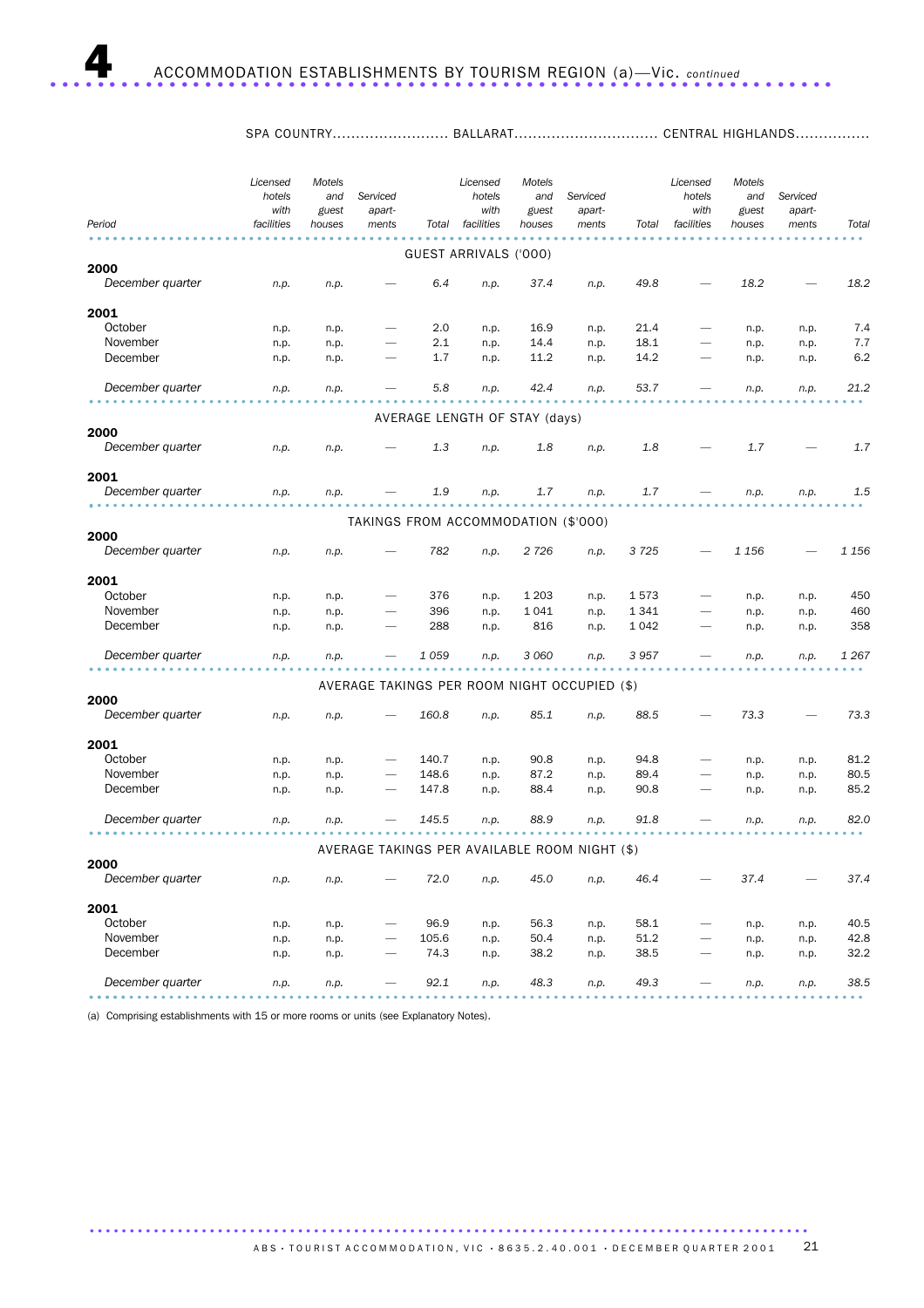### UPPER YARRA.......................... MURRAY EAST......................... PHILLIP ISLAND........................

|                                         | Licensed<br>hotels<br>with | Motels<br>and<br>guest | Serviced<br>apart-       |            | Licensed<br>hotels<br>with  | Motels<br>and<br>guest | Serviced<br>apart-                      |            | Licensed<br>hotels<br>with | Motels<br>and<br>guest | Serviced<br>apart- |              |
|-----------------------------------------|----------------------------|------------------------|--------------------------|------------|-----------------------------|------------------------|-----------------------------------------|------------|----------------------------|------------------------|--------------------|--------------|
| Period                                  | facilities                 | houses                 | ments                    | Total      | facilities                  | houses                 | ments                                   | Total      | facilities                 | houses                 | ments              | Total        |
|                                         |                            |                        |                          |            |                             |                        | ESTABLISHMENTS, CAPACITY AND EMPLOYMENT |            |                            |                        |                    |              |
| December quarter 2000<br>Establishments | $\overline{4}$             | 9                      | -                        | 13         | $\overline{\phantom{0}}$    | 13                     |                                         | 13         | 1                          | 8                      | $\mathbf{1}$       | 10           |
| Guest rooms                             | 111                        | 319                    |                          | 430        |                             | 307                    | $\overline{\phantom{0}}$                | 307        | n.p.                       | n.p.                   | n.p.               | 334          |
| Bed spaces                              | 289                        | 795                    |                          | 1 0 8 4    |                             | 924                    | $\overline{\phantom{0}}$                | 924        | n.p.                       | n.p.                   | n.p.               | 1 1 4 8      |
| Persons employed                        | 53                         | 180                    |                          | 233        |                             | 67                     |                                         | 67         | n.p.                       | n.p.                   | n.p.               | 140          |
| December quarter 2001<br>Establishments | 3                          | 8                      | $\overline{\phantom{0}}$ | 11         | 1                           | 13                     |                                         | 14         | 1                          | 8                      | $\overline{2}$     | 11           |
| Guest rooms                             | 89                         | 300                    |                          | 389        | n.p.                        | n.p.                   |                                         | 422        | n.p.                       | n.p.                   | n.p.               | 374          |
| Bed spaces                              | 251                        | 784                    |                          | 1 0 3 5    | n.p.                        | n.p.                   | $\overline{\phantom{0}}$                | 1 1 8 1    | n.p.                       | n.p.                   | n.p.               | 1 3 5 7      |
| Persons employed                        | 48                         | 155                    |                          | 203        | n.p.                        | n.p.                   |                                         | 115        | n.p.                       | n.p.                   | n.p.               | 160          |
|                                         |                            |                        |                          |            |                             |                        |                                         |            |                            |                        |                    |              |
|                                         |                            |                        |                          |            | ROOM NIGHTS OCCUPIED ('000) |                        |                                         |            |                            |                        |                    |              |
| 2000                                    |                            |                        |                          |            |                             |                        |                                         |            |                            |                        |                    |              |
| December quarter                        | 1.5                        | 10.7                   |                          | 12.2       |                             | 12.4                   |                                         | 12.4       | n.p.                       | n.p.                   | n.p.               | 14.7         |
| 2001                                    |                            |                        |                          |            |                             |                        |                                         |            |                            |                        |                    |              |
| October                                 | 0.4                        | 4.1                    |                          | 4.5        | n.p.                        | n.p.                   |                                         | 5.5        | n.p.                       | n.p.                   | n.p.               | 5.7          |
| November                                | 0.3                        | 4.2                    |                          | 4.5        | n.p.                        | n.p.                   | $\overline{\phantom{0}}$                | 5.2        | n.p.                       | n.p.                   | n.p.               | 5.6          |
| December                                | 0.3                        | 2.5                    |                          | 2.8        | n.p.                        | n.p.                   |                                         | 4.4        | n.p.                       | n.p.                   | n.p.               | 5.7          |
| December quarter                        | 1.0                        | 10.8                   |                          | 11.7       | n.p.                        | n.p.                   |                                         | 15.1       | n.p.                       | n.p.                   | n.p.               | 17.0         |
|                                         |                            |                        |                          |            |                             |                        |                                         |            |                            |                        |                    |              |
| 2000                                    |                            |                        |                          |            | ROOM OCCUPANCY RATES (%)    |                        |                                         |            |                            |                        |                    |              |
| December quarter                        | 15.2                       | 36.4                   |                          | 30.9       |                             | 44.0                   |                                         | 44.0       | n.p.                       | n.p.                   | n.p.               | 47.9         |
|                                         |                            |                        |                          |            |                             |                        |                                         |            |                            |                        |                    |              |
| 2001                                    |                            |                        |                          |            |                             |                        |                                         |            |                            |                        |                    |              |
| October                                 | 14.3                       | 43.9                   |                          | 37.1       | n.p.                        | n.p.                   |                                         | 42.1       | n.p.                       | n.p.                   | n.p.               | 49.1         |
| November                                | 12.0                       | 46.1                   | -                        | 38.3       | n.p.                        | n.p.                   |                                         | 40.7       | n.p.                       | n.p.                   | n.p.               | 49.6         |
| December                                | 9.8                        | 27.1                   |                          | 23.2       | n.p.                        | n.p.                   |                                         | 33.6       | n.p.                       | n.p.                   | n.p.               | 49.2         |
| December quarter                        | 12.0                       | 39.0                   |                          | 32.8       | n.p.                        | n.p.                   |                                         | 38.8       | n.p.                       | n.p.                   | n.p.               | 49.3         |
|                                         |                            |                        |                          |            |                             |                        |                                         |            |                            |                        |                    |              |
| 2000                                    |                            |                        |                          |            | GUEST NIGHTS ('000)         |                        |                                         |            |                            |                        |                    |              |
| December quarter                        | 2.7                        | 16.5                   |                          | 19.2       |                             | 21.7                   |                                         | 21.7       | n.p.                       | n.p.                   | n.p.               | 36.5         |
|                                         |                            |                        |                          |            |                             |                        |                                         |            |                            |                        |                    |              |
| 2001                                    |                            |                        |                          |            |                             |                        |                                         |            |                            |                        |                    |              |
| October<br>November                     | 0.7                        | 6.2<br>6.2             |                          | 6.9        | n.p.                        | n.p.                   |                                         | 9.2        | n.p.                       | n.p.                   | n.p.               | 12.4<br>13.7 |
| December                                | 0.6<br>0.5                 | 4.0                    |                          | 6.8<br>4.5 | n.p.<br>n.p.                | n.p.<br>n.p.           |                                         | 8.3<br>7.8 | n.p.<br>n.p.               | n.p.<br>n.p.           | n.p.<br>n.p.       | 15.6         |
|                                         |                            |                        |                          |            |                             |                        |                                         |            |                            |                        |                    |              |
| December quarter                        | 1.7                        | 16.4                   |                          | 18.1       | n.p.                        | n.p.                   |                                         | 25.3       | n.p.                       | n.p.                   | n.p.               | 41.7         |
|                                         |                            |                        |                          |            | BED OCCUPANCY RATES (%)     |                        |                                         |            |                            |                        |                    |              |
| 2000                                    |                            |                        |                          |            |                             |                        |                                         |            |                            |                        |                    |              |
| December quarter                        | 10.2                       | 22.5                   |                          | 19.2       |                             | 25.5                   |                                         | 25.5       | n.p.                       | n.p.                   | n.p.               | 34.5         |
| 2001                                    |                            |                        |                          |            |                             |                        |                                         |            |                            |                        |                    |              |
| October                                 | 9.1                        | 25.3                   |                          | 21.4       | n.p.                        | n.p.                   |                                         | 25.0       | n.p.                       | n.p.                   | n.p.               | 29.4         |
| November                                | 7.4                        | 26.4                   |                          | 21.8       | n.p.                        | n.p.                   |                                         | 23.4       | n.p.                       | n.p.                   | n.p.               | 33.8         |
| December                                | 6.1                        | 16.5                   |                          | 14.0       | n.p.                        | n.p.                   |                                         | 21.4       | n.p.                       | n.p.                   | n.p.               | 37.0         |
| December quarter                        | 7.5                        | 22.7                   |                          | 19.0       | n.p.                        | n.p.                   |                                         | 23.3       | n.p.                       | n.p.                   | n.p.               | 33.4         |
|                                         |                            |                        |                          |            |                             |                        |                                         |            |                            |                        |                    |              |

(a) Comprising establishments with 15 or more rooms or units (see Explanatory Notes).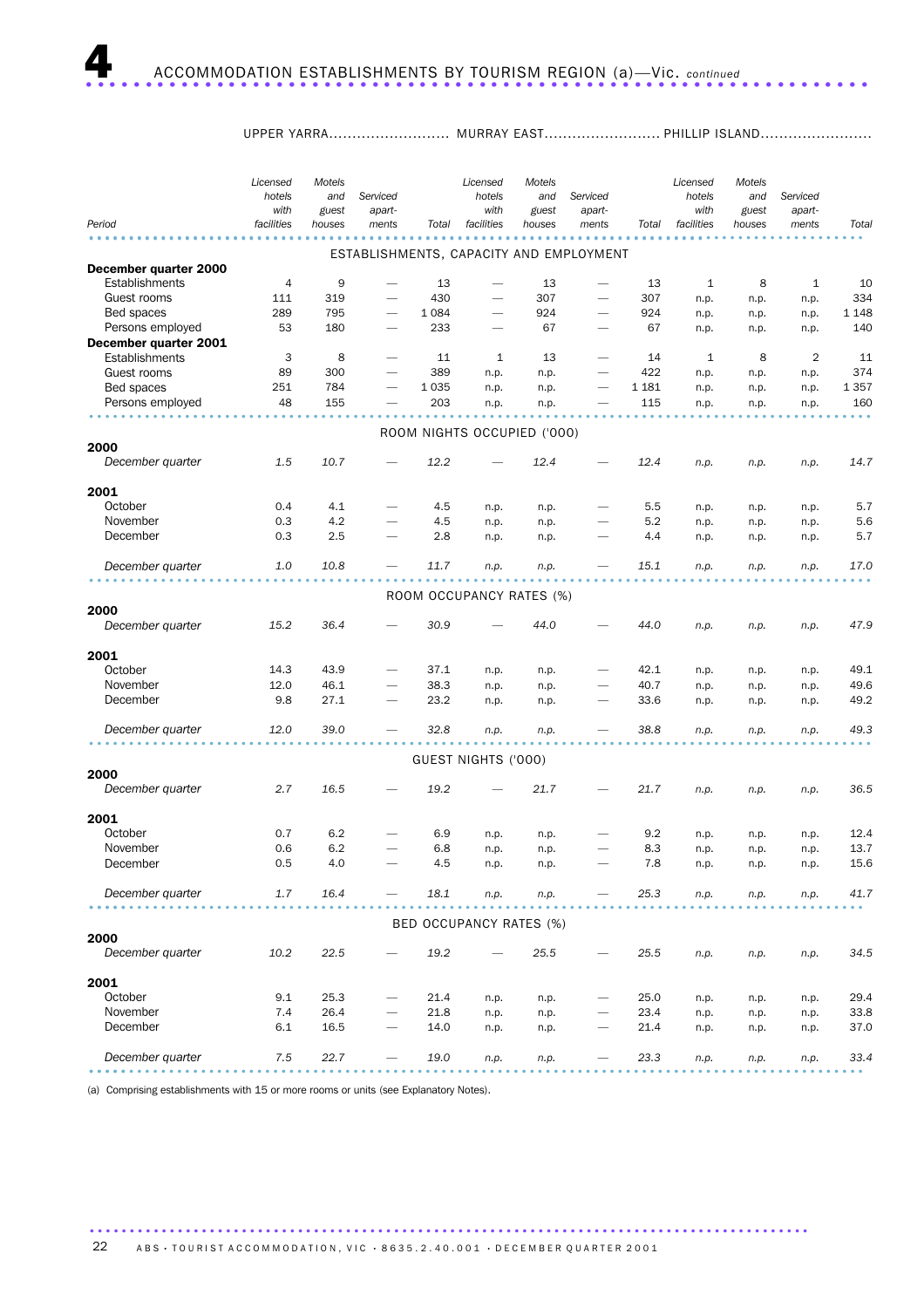| UPPER YARRA |  |
|-------------|--|
|             |  |

| Period           | Licensed<br>hotels<br>with<br>facilities | Motels<br>and<br>guest<br>houses | Serviced<br>apart-<br>ments                   | Total | Licensed<br>hotels<br>with<br>facilities | Motels<br>and<br>guest<br>houses | Serviced<br>apart-<br>ments | Total   | Licensed<br>hotels<br>with<br>facilities | Motels<br>and<br>guest<br>houses | Serviced<br>apart-<br>ments | Total |
|------------------|------------------------------------------|----------------------------------|-----------------------------------------------|-------|------------------------------------------|----------------------------------|-----------------------------|---------|------------------------------------------|----------------------------------|-----------------------------|-------|
|                  |                                          |                                  |                                               |       |                                          |                                  |                             |         |                                          |                                  |                             |       |
| 2000             |                                          |                                  |                                               |       | GUEST ARRIVALS ('000)                    |                                  |                             |         |                                          |                                  |                             |       |
| December quarter | 1.6                                      | 7.6                              |                                               | 9.2   |                                          | 14.5                             |                             | 14.5    | n.p.                                     | n.p.                             | n.p.                        | 16.9  |
| 2001             |                                          |                                  |                                               |       |                                          |                                  |                             |         |                                          |                                  |                             |       |
| October          | 0.5                                      | 3.0                              |                                               | 3.4   | n.p.                                     | n.p.                             |                             | 5.6     | n.p.                                     | n.p.                             | n.p.                        | 7.0   |
| November         | 0.5                                      | 2.9                              |                                               | 3.3   | n.p.                                     | n.p.                             |                             | 5.3     | n.p.                                     | n.p.                             | n.p.                        | 8.3   |
| December         | 0.4                                      | 2.1                              |                                               | 2.5   | n.p.                                     | n.p.                             |                             | 5.2     | n.p.                                     | n.p.                             | n.p.                        | 9.4   |
| December quarter | 1.3                                      | 7.9                              |                                               | 9.3   | n.p.                                     | n.p.                             |                             | 16.1    | n.p.                                     | n.p.                             | n.p.                        | 24.7  |
|                  |                                          |                                  |                                               |       |                                          |                                  |                             |         |                                          |                                  |                             |       |
| 2000             |                                          |                                  |                                               |       | AVERAGE LENGTH OF STAY (days)            |                                  |                             |         |                                          |                                  |                             |       |
| December quarter | 1.7                                      | 2.2                              |                                               | 2.1   |                                          | 1.5                              |                             | 1.5     | n.p.                                     | n.p.                             | n.p.                        | 2.2   |
| 2001             |                                          |                                  |                                               |       |                                          |                                  |                             |         |                                          |                                  |                             |       |
| December quarter | 1.3                                      | 2.1                              |                                               | 2.0   | n.p.                                     | n.p.                             |                             | 1.6     | n.p.                                     | n.p.                             | n.p.                        | 1.7   |
|                  |                                          |                                  | TAKINGS FROM ACCOMMODATION (\$'000)           |       |                                          |                                  |                             |         |                                          |                                  |                             |       |
| 2000             |                                          |                                  |                                               |       |                                          |                                  |                             |         |                                          |                                  |                             |       |
| December quarter | 90                                       | 1434                             |                                               | 1524  |                                          | 831                              |                             | 831     | n.p.                                     | n.p.                             | n.p.                        | 1516  |
| 2001             |                                          |                                  |                                               |       |                                          |                                  |                             |         |                                          |                                  |                             |       |
| October          | 26                                       | 521                              |                                               | 547   | n.p.                                     | n.p.                             |                             | 382     | n.p.                                     | n.p.                             | n.p.                        | 607   |
| November         | 20                                       | 582                              |                                               | 602   | n.p.                                     | n.p.                             |                             | 386     | n.p.                                     | n.p.                             | n.p.                        | 580   |
| December         | 20                                       | 309                              |                                               | 329   | n.p.                                     | n.p.                             |                             | 315     | n.p.                                     | n.p.                             | n.p.                        | 640   |
| December quarter | 66                                       | 1411                             |                                               | 1 477 | n.p.                                     | n.p.                             |                             | 1 0 8 4 | n.p.                                     | n.p.                             | n.p.                        | 1827  |
|                  |                                          |                                  | AVERAGE TAKINGS PER ROOM NIGHT OCCUPIED (\$)  |       |                                          |                                  |                             |         |                                          |                                  |                             |       |
| 2000             |                                          |                                  |                                               |       |                                          |                                  |                             |         |                                          |                                  |                             |       |
| December quarter | 58.0                                     | 134.3                            |                                               | 124.6 |                                          | 66.9                             |                             | 66.9    | n.p.                                     | n.p.                             | n.p.                        | 102.9 |
| 2001             |                                          |                                  |                                               |       |                                          |                                  |                             |         |                                          |                                  |                             |       |
| October          | 65.7                                     | 127.6                            |                                               | 122.1 | n.p.                                     | n.p.                             |                             | 69.4    | n.p.                                     | n.p.                             | n.p.                        | 106.7 |
| November         | 61.9                                     | 140.1                            |                                               | 134.4 | n.p.                                     | n.p.                             |                             | 74.9    | n.p.                                     | n.p.                             | n.p.                        | 104.2 |
| December         | 75.4                                     | 122.3                            |                                               | 117.8 | n.p.                                     | n.p.                             |                             | 71.7    | n.p.                                     | n.p.                             | n.p.                        | 112.1 |
| December quarter | 67.1                                     | 131.2                            |                                               | 125.8 | n.p.                                     | n.p.                             |                             | 72.0    | n.p.                                     | n.p.                             | n.p.                        | 107.7 |
|                  |                                          |                                  | AVERAGE TAKINGS PER AVAILABLE ROOM NIGHT (\$) |       |                                          |                                  |                             |         |                                          |                                  |                             |       |
| 2000             |                                          |                                  |                                               |       |                                          |                                  |                             |         |                                          |                                  |                             |       |
| December quarter | 8.8                                      | 48.9                             |                                               | 38.5  |                                          | 29.4                             |                             | 29.4    | n.p.                                     | n.p.                             | n.p.                        | 49.3  |
| 2001             |                                          |                                  |                                               |       |                                          |                                  |                             |         |                                          |                                  |                             |       |
| October          | 9.4                                      | 56.0                             |                                               | 45.3  | n.p.                                     | n.p.                             |                             | 29.2    | n.p.                                     | n.p.                             | n.p.                        | 52.4  |
| November         | 7.4                                      | 64.6                             |                                               | 51.5  | n.p.                                     | n.p.                             |                             | 30.5    | n.p.                                     | n.p.                             | n.p.                        | 51.7  |
| December         | 7.4                                      | 33.2                             |                                               | 27.3  | n.p.                                     | n.p.                             |                             | 24.1    | n.p.                                     | n.p.                             | n.p.                        | 55.2  |
| December quarter | 8.1                                      | 51.1                             |                                               | 41.3  | n.p.                                     | n.p.                             |                             | 27.9    | n.p.                                     | n.p.                             | n.p.                        | 53.1  |

(a) Comprising establishments with 15 or more rooms or units (see Explanatory Notes).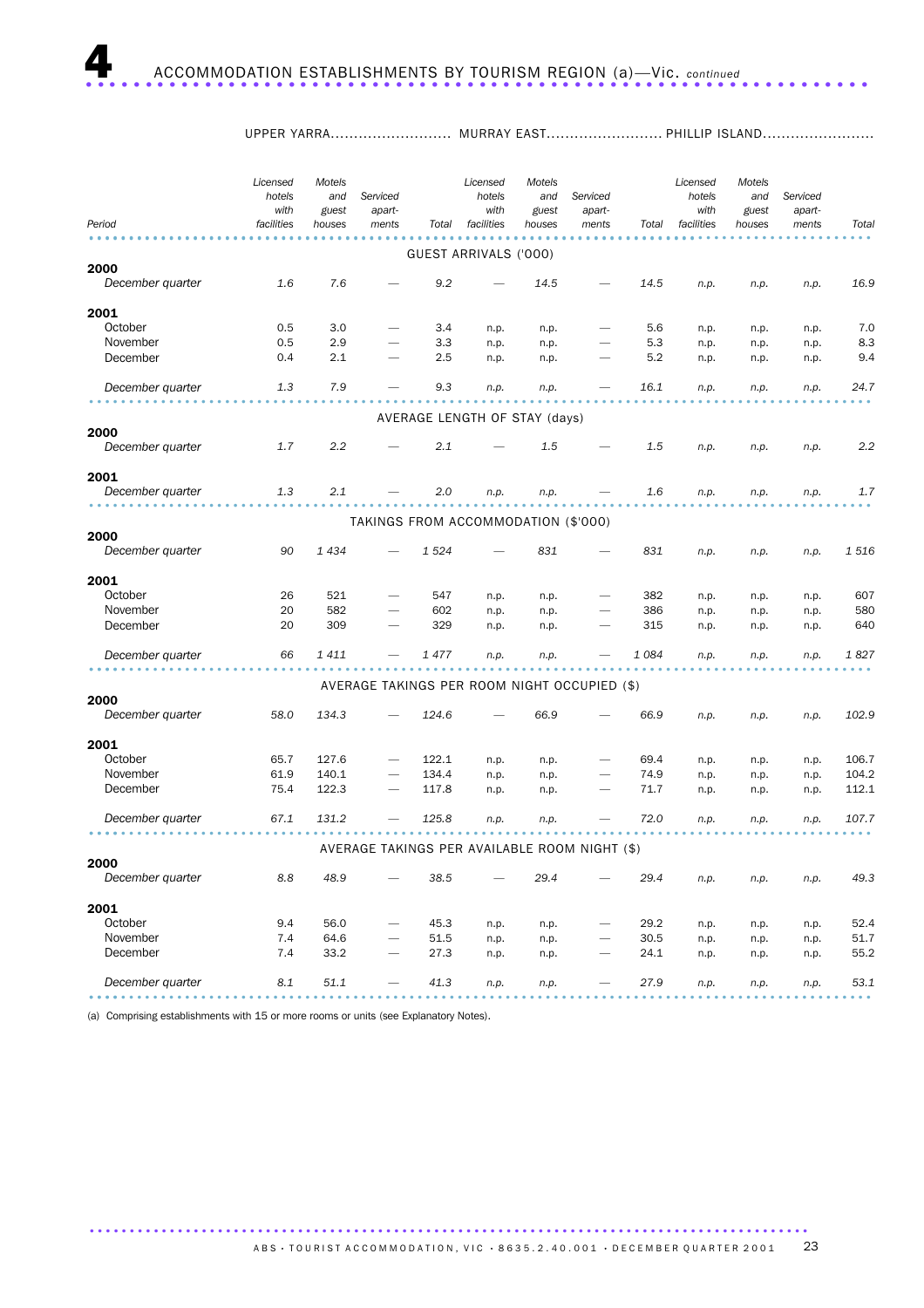### ROOM OCCUPANCY RATE

|                            |                |                 |         | Employ-                                                                                                                |          |                  |          |                   |           |      |                           |              |
|----------------------------|----------------|-----------------|---------|------------------------------------------------------------------------------------------------------------------------|----------|------------------|----------|-------------------|-----------|------|---------------------------|--------------|
|                            | Establish-     | Guest           | Bed     | ment                                                                                                                   |          |                  |          | December          |           |      |                           | December     |
| Area                       | ments          | rooms           | spaces  | (persons)                                                                                                              |          | October November | December | qtr               |           |      | October November December | qtr          |
| Boroondara (C)             | 6              | 236             | 769     | 56                                                                                                                     | 3518     | 3814             | 3 1 9 3  | 10 525            | 48.1      | 53.9 | 43.6                      | 48.5         |
| Brimbank (C)               | 4              | 110             | 302     | 37                                                                                                                     | 1888     | 2 0 3 6          | 1904     | 5828              | 55.4      | 61.7 | 55.8                      | 57.6         |
| Darebin (C)                | 5              | 154             | 391     | 58                                                                                                                     | 2 5 4 7  | 2892             | 2 3 9 5  | 7834              | 53.4      | 62.6 | 50.2                      | 55.3         |
| Greater Dandenong (C)      | 9              | 294             | 855     | 225                                                                                                                    | 4798     | 4 7 1 1          | 4 2 7 1  | 13 780            | 52.6      | 53.4 | 46.9                      | 50.9         |
| Hume (C)                   | 6              | 565             | 1377    | 300                                                                                                                    | 12 930   | 12 617           | 11 0 25  | 36 572            | 73.8      | 74.4 | 62.9                      | 70.4         |
| Kingston (C)               | 5              | 248             | 754     | 199                                                                                                                    | 3871     | 3933             | 2 9 3 0  | 10 7 34           | 50.4      | 52.9 | 38.1                      | 47.0         |
| Knox (C)                   | 4              | 166             | 390     | 57                                                                                                                     | 2 3 6 5  | 2 2 8 7          | 1874     | 6526              | 46.0      | 45.9 | 36.4                      | 42.7         |
| Maroondah (C)              | 4              | 116             | 306     | 40                                                                                                                     | 1887     | 1710             | 1562     | 5 1 5 9           | 52.5      | 49.1 | 43.4                      | 48.3         |
| Melbourne (C)              |                |                 |         |                                                                                                                        |          |                  |          |                   |           |      |                           |              |
| Inner                      | 46             | 7 0 9 3         | 15 899  | 4 0 3 0                                                                                                                | 165 447  | 178 473          | 137 855  | 481 775           | 75.2      | 83.9 | 62.7                      | 73.8         |
| Southbank-Docklands        | 5              | 1 4 8 8         | 3818    | 6 0 83                                                                                                                 | 32 918   | 38 621           | 29 4 4 6 | 100 985           | 71.4      | 86.5 | 63.8                      | 73.8         |
| Remainder                  | 36             | 3 0 2 0         | 7831    | 1476                                                                                                                   | 66 992   | 71 539           | 59872    | 198 403           | 71.6      | 79.0 | 64.0                      | 71.4         |
| Monash (C)                 |                |                 |         |                                                                                                                        |          |                  |          |                   |           |      |                           |              |
| South-West                 | 6              | 138             | 455     | 89                                                                                                                     | 2 0 3 2  | 2 3 1 3          | 1987     | 6 3 3 2           | 47.5      | 55.9 | 46.4                      | 49.9         |
| <b>Waverley West</b>       | 8              | 444             | 1 3 3 1 | 335                                                                                                                    | 7 9 9 0  | 8 1 7 7          | 7 1 2 9  | 23 29 6           | 58.0      | 61.4 | 51.8                      | 57.0         |
| Moonee Valley (C)          | 5              | 154             | 476     | 119                                                                                                                    | 3 2 4 6  | 3 0 2 0          | 2517     | 8783              | 68.0      | 65.4 | 52.7                      | 62.0         |
| Moreland (C)               |                |                 |         |                                                                                                                        |          |                  |          |                   |           |      |                           |              |
| <b>Brunswick</b>           | 5              | 163             | 431     | 37                                                                                                                     | 2 4 2 7  | 2 3 7 4          | 1857     | 6658              | 48.0      | 48.5 | 36.8                      | 44.4         |
|                            | 5              |                 |         |                                                                                                                        | 3922     |                  |          |                   |           |      |                           |              |
| Remainder                  |                | 197             | 626     | 38                                                                                                                     |          | 4 3 0 8          | 3 9 9 3  | 12 2 2 3          | 64.2      | 72.9 | 65.4                      | 67.4         |
| Port Phillip (C)           |                |                 |         |                                                                                                                        | 20 833   |                  |          |                   |           |      |                           |              |
| St Kilda                   | 19             | 1 0 0 6<br>1505 | 2813    | 300                                                                                                                    | 31 7 7 6 | 22 256<br>35 038 | 21 261   | 64 350            | 66.8      | 73.7 | 68.2                      | 69.5<br>68.0 |
| West                       | 10             |                 | 3863    | 812                                                                                                                    |          |                  | 27 283   | 94 097            | 68.1      | 77.6 | 58.5                      |              |
| Stonnington (C)            | 15             | 693             | 1820    | 245                                                                                                                    | 14 248   | 15 4 33          | 13 487   | 43 168            | 66.3      | 74.2 | 62.8                      | 67.7         |
| Whitehorse (C)             | 8              | 269             | 652     | 208                                                                                                                    | 4 7 2 7  | 4 7 2 2          | 3 9 6 9  | 13 4 18           | 56.7      | 58.5 | 47.6                      | 54.2         |
| Wyndham (C)                | $\overline{4}$ | 174             | 433     | 179                                                                                                                    | 2858     | 3 3 3 4          | 2696     | 8888              | 53.0      | 63.9 | 50.0                      | 55.5         |
| Yarra (C)                  | 5              | 266             | 801     | 139                                                                                                                    | 6 2 6 6  | 5 2 4 8          | 4 3 1 1  | 15 8 25           | 76.0      | 65.8 | 52.3                      | 64.7         |
| Balance                    | 18             | 577             | 1677    | 306                                                                                                                    | 9766     | 10 942           | 9930     | 30 638            | 54.6      | 63.2 | 55.5                      | 57.7         |
| Melbourne (TR)             | 238            | 19 0 76         | 48 070  | 15 3 68                                                                                                                | 409 252  | 439 798          |          | 356 747 1 205 797 | 69.2      | 76.9 | 60.3                      | 68.7         |
| Buloke (S)                 | 3              | 58              | 175     | 8                                                                                                                      | 952      | 872              | 568      | 2 3 9 2           | 52.9      | 50.1 | 31.6                      | 44.8         |
| Hindmarsh (S)              | 3              | 59              | 164     | 20                                                                                                                     | 954      | 907              | 954      | 2815              | 52.2      | 51.2 | 52.2                      | 51.9         |
|                            |                |                 |         |                                                                                                                        |          |                  |          |                   |           |      |                           |              |
| Wimmera (TR)               | 6              | 117             | 339     | 28                                                                                                                     | 1906     | 1779             | 1 5 2 2  | 5 2 0 7           | 52.6      | 50.7 | 42.0                      | 48.4         |
| Mildura (RC)               | 24             | 779             | 2 2 8 4 | 353                                                                                                                    | 15 856   | 12 861           | 10 072   | 38 789            | 65.7      | 55.0 | 41.7                      | 54.1         |
| <b>Balance</b>             | 17             | 450             | 1376    | 130                                                                                                                    | 7851     | 6 1 4 9          | 5 4 9 6  | 19 4 96           | 56.3      | 45.5 | 39.4                      | 47.1         |
|                            |                |                 |         |                                                                                                                        |          |                  |          |                   |           |      |                           |              |
| Mallee (TR)                | 41             | 1 2 2 9         | 3 6 6 0 | 483                                                                                                                    | 23 707   | 19010            | 15 5 68  | 58 285            | 62.2      | 51.6 | 40.9                      | 51.5         |
| Colac-Otway (S)            |                |                 |         |                                                                                                                        |          |                  |          |                   |           |      |                           |              |
| Colac                      | 4              | 96              | 276     | 38                                                                                                                     | 1 3 1 0  | 962              | 1 1 8 1  | 3 4 5 3           | 44.0      | 33.4 | 39.7                      | 39.1         |
| South                      | 6              | 130             | 368     | 48                                                                                                                     | 2 4 1 6  | 2 3 9 1          | 2 2 4 7  | 7 0 5 4           | 60.0      | 61.3 | 55.8                      | 59.0         |
| Glenelg (S)                | 7              | 183             | 535     | 117                                                                                                                    | 2 5 8 0  | 2 5 8 3          | 2 4 0 5  | 7 5 6 8           | 45.5      | 47.0 | 42.4                      | 45.0         |
| Surf Coast (S)             | 12             | 355             | 1 2 3 3 | 314                                                                                                                    | 6683     | 6686             | 7 0 2 1  | 20 390            | 60.7      | 62.8 | 63.8                      | 62.4         |
| Warrnambool (C)            | 18             | 523             | 1 4 9 5 | 190                                                                                                                    | 8953     | 8741             | 7680     | 25 374            | 55.2      | 55.7 | 47.4                      | 52.7         |
| Balance                    | $\overline{7}$ | 149             | 447     | 90                                                                                                                     | 2866     | 3 0 6 8          | 2 6 3 5  | 8569              | 62.0      | 68.6 | 57.0                      | 62.5         |
|                            |                |                 |         |                                                                                                                        |          |                  |          |                   |           |      |                           |              |
| Western (TR)               | 54             | 1436            | 4 3 5 4 | 797                                                                                                                    | 24 808   | 24 431           | 23 169   | 72 408            | 55.7      | 56.7 | 52.0                      | 54.8         |
| Horsham (RC)               | 12             | 282             | 853     | 82                                                                                                                     | 5 2 2 6  | 4 7 6 9          | 3 9 6 1  | 13 956            | 59.8      | 56.4 | 45.3                      | 53.8         |
| Southern Grampians (S)     |                |                 |         |                                                                                                                        |          |                  |          |                   |           |      |                           |              |
| Hamilton                   | 5              | 111             | 310     | 66                                                                                                                     | 1 4 4 0  | 1797             | 1 2 9 0  | 4527              | 41.8      | 54.0 | 37.5                      | 44.3         |
| Southern Grampians (S) Bal | 3              | 96              | 253     | 90                                                                                                                     | 1476     | 1574             | 995      | 4 0 4 5           | 49.6      | 54.7 | 33.4                      | 45.8         |
| Western Grampians (TR)     | 20             | 489             | 1416    | 238<br>$\begin{array}{cccccccccccccc} \bullet & \bullet & \bullet & \bullet & \bullet & \bullet & \bullet \end{array}$ | 8 1 4 2  | 8 1 4 0          | 6 2 4 6  | 22 5 28           | 53.7<br>. | 55.5 | 41.2<br>.                 | 50.1         |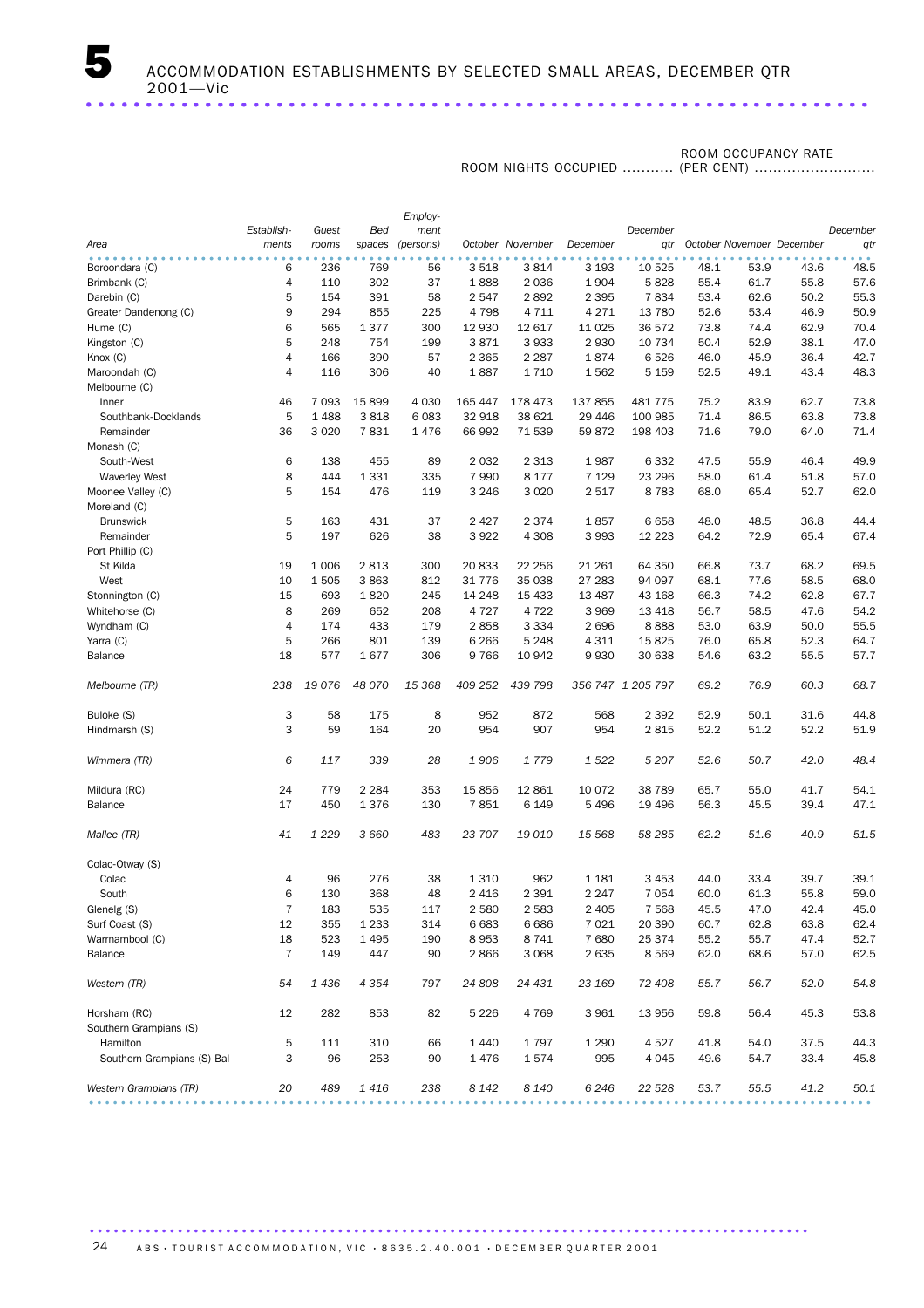TAKINGS FROM ACCOMMODATION

GUEST ARRIVALS ............................ (\$ '000) .........................................

..................................................................

GUEST NIGHTS ..............................

|         |          |          | December |         |          |          | December |         |          |          | December |
|---------|----------|----------|----------|---------|----------|----------|----------|---------|----------|----------|----------|
| October | November | December | qtr      | October | November | December | qtr      | October | November | December | qtr      |
| 6 7 8 3 | 7 3 5 8  | 6639     | 20 780   | 2 0 9 1 | 2 2 3 7  | 1806     | 6 1 3 4  | 447     | 484      | 401      | 1 3 3 3  |
| 3 0 0 7 | 3 2 4 5  | 3 0 6 3  | 9 3 1 5  | 1643    | 1595     | 1590     | 4828     | 159     | 177      | 167      | 503      |
| 4 0 7 5 | 4953     | 4 4 3 4  | 13 4 62  | 2 7 6 0 | 3 1 4 2  | 3 0 0 4  | 8 9 0 6  | 255     | 294      | 244      | 793      |
| 7 4 6 7 | 7 3 2 6  | 6579     | 21 372   | 4 4 5 0 | 4 0 4 5  | 3800     | 12 2 9 5 | 374     | 365      | 334      | 1073     |
| 18 363  | 17 009   | 15 032   | 50 40 4  | 13 599  | 12 780   | 11 606   | 37 985   | 1653    | 1632     | 1 3 1 7  | 4 601    |
| 6 0 6 9 | 5 5 8 7  | 5017     | 16 673   | 2577    | 2 7 4 3  | 2 3 9 9  | 7 7 1 9  | 411     | 410      | 312      | 1 1 3 2  |
| 3 5 1 0 | 3646     | 3 1 5 9  | 10 315   | 1974    | 1906     | 1883     | 5 7 6 3  | 256     | 251      | 200      | 706      |
| 2 9 9 2 | 2 7 7 6  | 2 7 1 1  | 8 4 7 9  | 1 3 1 2 | 1 2 6 1  | 1 2 3 5  | 3808     | 151     | 141      | 127      | 419      |
| 255 683 | 280 672  | 231 650  | 768 005  | 105 826 | 113 210  | 95 030   | 314 066  | 24 613  | 28 046   | 19 601   | 72 260   |
| 52 388  | 61 532   | 49 596   | 163 516  | 19 556  | 20 614   | 19 1 29  | 59 299   | 6728    | 8 4 5 2  | 6 0 0 1  | 21 181   |
| 116 122 | 125 971  | 111 412  | 353 505  | 45 058  | 47 706   | 41 031   | 133 795  | 9 2 2 8 | 9961     | 7662     | 26 850   |
| 3 1 4 3 | 3614     | 3765     | 10 522   | 1882    | 2 1 7 3  | 2 2 0 9  | 6 2 6 4  | 197     | 226      | 196      | 619      |
| 9 9 6 0 | 10 333   | 9996     | 30 289   | 5 1 7 1 | 5 2 2 6  | 4 9 6 0  | 15 357   | 1 1 8 8 | 1 1 7 9  | 967      | 3 3 3 4  |
| 6 5 5 1 | 5673     | 5 4 0 8  | 17 632   | 2645    | 2 3 0 4  | 2095     | 7044     | 396     | 343      | 295      | 1 0 3 5  |
| 5 60 6  | 4 3 9 5  | 3887     | 13888    | 2477    | 2 4 2 6  | 1826     | 6729     | 264     | 257      | 209      | 730      |
| 5 6 2 4 | 6019     | 5 6 8 9  | 17 332   | 4 2 0 9 | 4838     | 4574     | 13 621   | 282     | 306      | 282      | 871      |
|         |          |          |          |         |          |          |          |         |          |          |          |
| 38 132  | 37 777   | 42 356   | 118 265  | 11 459  | 10 750   | 13 902   | 36 111   | 2 5 6 2 | 2833     | 2 5 6 7  | 7 9 6 1  |
| 51 134  | 56 377   | 46 451   | 153 962  | 18 237  | 19 4 54  | 17 152   | 54 843   | 3748    | 4 3 0 9  | 3 0 4 5  | 11 102   |
| 25 540  | 25 404   | 25 392   | 76 336   | 5 6 8 2 | 6 1 9 3  | 5971     | 17846    | 1870    | 2 190    | 1833     | 5893     |
| 7 3 6 6 | 6892     | 6612     | 20 870   | 3 7 5 8 | 3 6 8 3  | 3528     | 10 969   | 483     | 497      | 396      | 1 3 7 6  |
| 4 4 4 7 | 5 3 0 7  | 4857     | 14 611   | 2821    | 3 1 9 3  | 3 0 5 6  | 9 0 7 0  | 466     | 480      | 411      | 1 3 5 7  |
| 13 393  | 10 372   | 9 1 0 2  | 32 867   | 3725    | 3 1 9 8  | 2 5 9 0  | 9513     | 882     | 777      | 594      | 2 2 5 3  |
| 16 863  | 17 684   | 16 666   | 51 213   | 6 1 2 9 | 6978     | 7 1 3 1  | 20 238   | 1 1 0 7 | 1 2 0 5  | 1 1 0 4  | 3 4 1 6  |
| 664 218 | 709 922  | 619 473  | 1993613  | 269 041 | 281 655  | 251 507  | 802 203  | 57 721  | 64 814   | 48 263   | 170 799  |
| 1 1 1 3 | 1 0 6 7  | 854      | 3 0 3 4  | 473     | 497      | 467      | 1437     | 50      | 46       | 32       | 128      |
| 1526    | 1 3 5 6  | 1650     | 4532     | 1 0 0 9 | 995      | 1 1 2 9  | 3 1 3 3  | 55      | 51       | 57       | 163      |
|         |          |          |          |         |          |          |          |         |          |          |          |
| 2639    | 2423     | 2 5 0 4  | 7566     | 1 482   | 1492     | 1596     | 4 5 7 0  | 104     | 97       | 89       | 291      |
| 27 501  | 21 174   | 17 956   | 66 631   | 15 314  | 13 144   | 11 058   | 39 516   | 1 1 9 6 | 990      | 786      | 2972     |
| 13 944  | 10 538   | 10 147   | 34 629   | 9 1 4 8 | 7044     | 6765     | 22 957   | 567     | 452      | 408      | 1 4 2 7  |
|         |          |          |          |         |          |          |          |         |          |          |          |
| 41 445  | 31 712   | 28 103   | 101 260  | 24 462  | 20 188   | 17 823   | 62 473   | 1763    | 1442     | 1 1 9 4  | 4 3 9 9  |
| 2 1 7 5 | 1626     | 2 0 2 0  | 5821     | 1659    | 1 2 0 3  | 1448     | 4 3 1 0  | 85      | 63       | 78       | 226      |
| 5 2 2 6 | 4953     | 5 1 2 2  | 15 301   | 3598    | 3 4 6 8  | 3 1 7 1  | 10 237   | 218     | 231      | 249      | 699      |
| 3 9 9 8 | 4 1 4 6  | 3822     | 11 966   | 2 3 2 1 | 2 4 2 2  | 2 1 6 6  | 6909     | 198     | 202      | 186      | 586      |
| 13 889  | 14 124   | 15 908   | 43 921   | 7713    | 8522     | 8783     | 25 018   | 892     | 942      | 999      | 2834     |
| 14 8 23 | 14 697   | 13 912   | 43 432   | 9883    | 9732     | 8 7 0 2  | 28 317   | 721     | 700      | 666      | 2 0 8 7  |
| 5899    | 6 2 6 2  | 6 1 5 4  | 18 3 15  | 4646    | 4 7 2 4  | 4557     | 13 9 27  | 266     | 280      | 276      | 822      |
|         |          |          |          |         |          |          |          |         |          |          |          |
| 46 010  | 45 808   | 46 938   | 138 756  | 29 8 20 | 30 0 71  | 28 827   | 88718    | 2 3 8 0 | 2419     | 2 4 5 5  | 7 2 5 4  |
| 8 5 3 3 | 7444     | 7 1 1 1  | 23 088   | 6908    | 5940     | 5842     | 18 690   | 405     | 370      | 312      | 1 0 8 7  |
| 2 1 0 1 | 2674     | 2 0 5 2  | 6827     | 1623    | 1733     | 1 2 0 6  | 4 5 6 2  | 114     | 131      | 95       | 340      |
| 2 4 9 9 | 2 5 8 4  | 2 1 0 3  | 7 1 8 6  | 1434    | 1538     | 1036     | 4 0 0 8  | 125     | 138      | 96       | 359      |
| 13 133  | 12 702   | 11 266   | 37 101   | 9965    | 9 2 1 1  | 8084     | 27 260   | 644     | 639      | 503      | 1786     |
|         |          |          |          |         |          |          |          |         |          |          |          |

.......................................................................................... A B S • TOURIST A C COMMODATION, VIC • 8635.2.40.001 • DECEMBER QUARTER 2001 25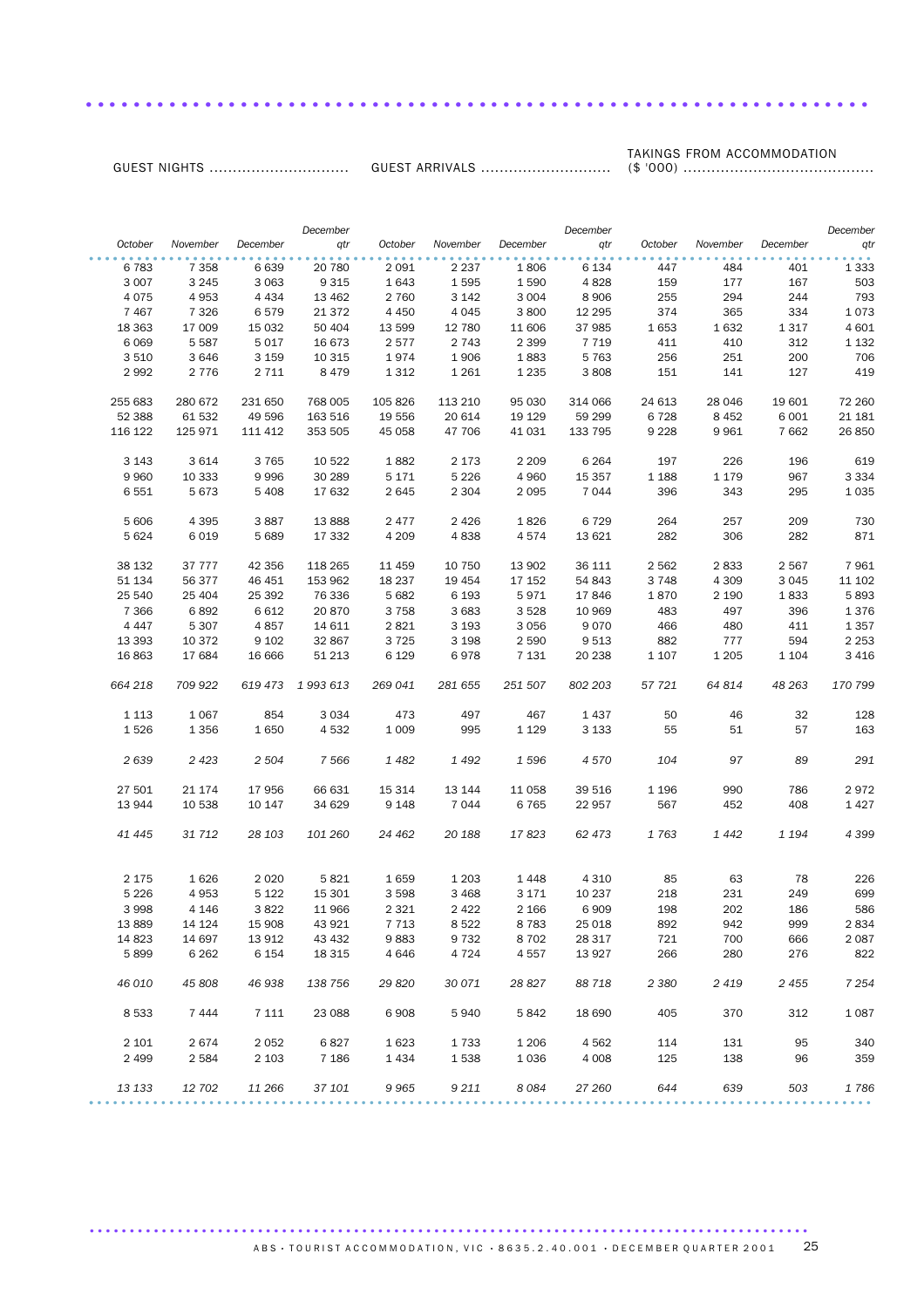#### ROOM OCCUPANCY RATE

 ROOM NIGHTS OCCUPIED .......... (PER CENT) .............................

|                                           |                |         |         | Employ-   |         |         |                           |          |      |      |                           |          |
|-------------------------------------------|----------------|---------|---------|-----------|---------|---------|---------------------------|----------|------|------|---------------------------|----------|
|                                           | Establish-     | Guest   | Bed     | ment      |         |         |                           | December |      |      |                           | December |
| Area                                      | ments          | rooms   | spaces  | (persons) |         |         | October November December | qtr      |      |      | October November December | qtr      |
| Greater Bendigo (C)                       |                |         |         |           |         |         |                           |          |      |      |                           |          |
| Central                                   | 12             | 341     | 987     | 219       | 7 1 2 5 | 6 3 2 0 | 4 4 8 3                   | 17928    | 67.4 | 61.8 | 42.4                      | 57.1     |
|                                           | $\overline{7}$ | 172     | 514     | 43        | 3 2 6 0 | 2838    | 1735                      | 7833     | 61.1 | 55.0 | 32.5                      | 49.5     |
| Inner West                                | $\overline{7}$ | 176     | 589     | 70        | 3807    | 3 3 7 3 | 2 5 2 2                   | 9702     |      | 63.9 |                           | 59.9     |
| Remainder                                 |                |         |         |           |         |         |                           |          | 69.8 |      | 46.2                      |          |
| Balance                                   | 5              | 93      | 259     | 22        | 1666    | 1592    | 1 3 2 7                   | 4585     | 57.8 | 57.1 | 46.0                      | 53.6     |
| Bendigo Loddon (TR)                       | 31             | 782     | 2 3 4 9 | 354       | 15858   | 14 123  | 10 067                    | 40 048   | 65.4 | 60.2 | 41.5                      | 55.7     |
| Frankston (C)<br>Mornington Peninsula (S) | 6              | 267     | 751     | 69        | 3076    | 3827    | 3 5 5 4                   | 10 457   | 37.2 | 47.8 | 42.9                      | 42.6     |
| South                                     | 10             | 343     | 873     | 273       | 4 4 1 0 | 4680    | 4567                      | 13 657   | 41.5 | 45.5 | 43.0                      | 43.3     |
| Remainder                                 | 5              | 131     | 372     | 51        | 1664    | 2 0 2 1 | 1768                      | 5 4 5 3  | 41.0 | 51.4 | 43.5                      | 45.2     |
|                                           |                |         |         |           |         |         |                           |          |      |      |                           |          |
| Peninsula (TR)                            | 21             | 741     | 1996    | 393       | 9 1 5 0 | 10 528  | 9889                      | 29 567   | 39.8 | 47.4 | 43.0                      | 43.4     |
| Campaspe (S)<br>Moira (S)                 | 15             | 411     | 1 1 4 3 | 117       | 7614    | 7 0 8 9 | 5 2 8 1                   | 19 9 84  | 59.8 | 57.5 | 41.4                      | 52.9     |
| East                                      | 4              | 112     | 329     | 43        | 1620    | 1506    | 1 2 5 9                   | 4 3 8 5  | 46.7 | 44.8 | 36.3                      | 42.6     |
| West                                      | $\overline{4}$ | 79      | 243     | 13        | 996     | 939     | 714                       | 2649     | 40.7 | 39.6 | 29.2                      | 36.4     |
| Central Murray (TR)                       | 23             | 602     | 1715    | 173       | 10 230  | 9534    | 7 2 5 4                   | 27 018   | 54.8 | 52.8 | 38.9                      | 48.8     |
|                                           |                |         |         |           |         |         |                           |          |      |      |                           |          |
| Greater Shepparton (C)                    | 18             | 536     | 1513    | 338       | 8 6 1 8 | 8518    | 7 3 9 7                   | 24 533   | 51.9 | 53.0 | 44.5                      | 49.8     |
| Balance                                   | 9              | 164     | 495     | 56        | 2612    | 2 4 1 9 | 2 3 1 2                   | 7 3 4 3  | 51.4 | 49.2 | 45.5                      | 48.7     |
| Goulburn (TR)                             | 27             | 700     | 2 0 0 8 | 394       | 11 230  | 10 937  | 9709                      | 31876    | 51.8 | 52.1 | 44.7                      | 49.5     |
| Alpine (S)                                | 44             | 1 0 9 7 | 3937    | 320       | 5 2 7 5 | 6467    | 6 2 6 7                   | 18 009   | 16.3 | 20.1 | 18.9                      | 18.4     |
| Delatite (S)                              |                |         |         |           |         |         |                           |          |      |      |                           |          |
| Benalla                                   | 5              | 99      | 282     | 20        | 1792    | 1605    | 1 2 5 1                   | 4648     | 58.4 | 54.0 | 40.8                      | 51.0     |
| South                                     | 17             | 521     | 1978    | 184       | 1974    | 2 7 7 0 | 2941                      | 7685     | 12.2 | 17.7 | 18.2                      | 16.0     |
| Wangaratta (RC) - Central                 | 7              | 218     | 619     | 72        | 4 1 9 2 | 4 2 2 5 | 3 1 5 2                   | 11 569   | 62.0 | 64.6 | 46.6                      | 57.7     |
| High Country (TR)                         | 73             | 1935    | 6816    | 596       | 13 233  | 15 067  | 13 611                    | 41 911   | 22.7 | 26.3 | 23.0                      | 24.0     |
| East Gippsland (S)                        |                |         |         |           |         |         |                           |          |      |      |                           |          |
| Bairnsdale                                | 19             | 564     | 1651    | 196       | 7 3 0 9 | 7444    | 7447                      | 22 200   | 41.8 | 44.0 | 42.6                      | 42.8     |
| Remainder                                 | 5              | 102     | 305     | 42        | 903     | 759     | 1 0 9 2                   | 2 7 5 4  | 28.6 | 24.8 | 34.5                      | 29.3     |
|                                           |                |         |         |           |         |         |                           |          |      |      |                           |          |
| Lakes (TR)                                | 24             | 666     | 1956    | 238       | 8 2 1 2 | 8 2 0 3 | 8 5 3 9                   | 24 954   | 39.8 | 41.1 | 41.4                      | 40.7     |
| Baw Baw (S)                               | 3              | 105     | 334     | 18        | 815     | 1 1 5 6 | 810                       | 2 7 8 1  | 25.0 | 36.7 | 24.9                      | 28.8     |
| La Trobe (S)                              |                |         |         |           |         |         |                           |          |      |      |                           |          |
| Traralgon                                 | 6              | 191     | 507     | 50        | 3 7 9 0 | 3 4 5 0 | 2 4 9 7                   | 9737     | 64.0 | 60.2 | 42.2                      | 55.4     |
| Remainder                                 | 10             | 275     | 784     | 81        | 3 0 5 5 | 2 7 1 7 | 2 5 3 3                   | 8 3 0 5  | 35.8 | 32.9 | 29.7                      | 32.8     |
| South Gippsland (S)                       | 5              | 117     | 354     | 43        | 1422    | 1 3 6 4 | 1 1 3 4                   | 3 9 2 0  | 39.2 | 38.9 | 31.3                      | 36.4     |
| Wellington (S)                            | 10             | 310     | 946     | 85        | 4595    | 4 2 3 3 | 3 2 2 1                   | 12 049   | 47.8 | 45.5 | 33.5                      | 42.2     |
| Gippsland (TR)                            | 34             | 998     | 2925    | 277       | 13 677  | 12 9 20 | 10 195                    | 36 792   | 44.2 | 43.2 | 33.0                      | 40.1     |
|                                           |                |         |         |           |         |         |                           |          |      |      |                           |          |
| Yarra Ranges (S)                          | 9              | 285     | 666     | 287       | 3 1 6 2 | 3 4 1 7 | 2 2 4 7                   | 8826     | 35.8 | 40.0 | 25.4                      | 33.7     |
| Balance                                   | 3              | 75      | 209     | 35        | 1 1 9 2 | 1 2 8 5 | 1 1 8 5                   | 3662     | 51.3 | 57.1 | 51.0                      | 53.1     |
| Melbourne East (TR)                       | 12             | 360     | 875     | 322       | 4 3 5 4 | 4 702   | 3 4 3 2                   | 12488    | 39.0 | 43.5 | 30.8                      | 37.7     |
|                                           |                |         |         |           |         |         |                           |          |      |      |                           |          |

26 A B S • TOURIST A C COMMODATION, VIC • 8635.2.40.001 • DECEMBER QUARTER 2001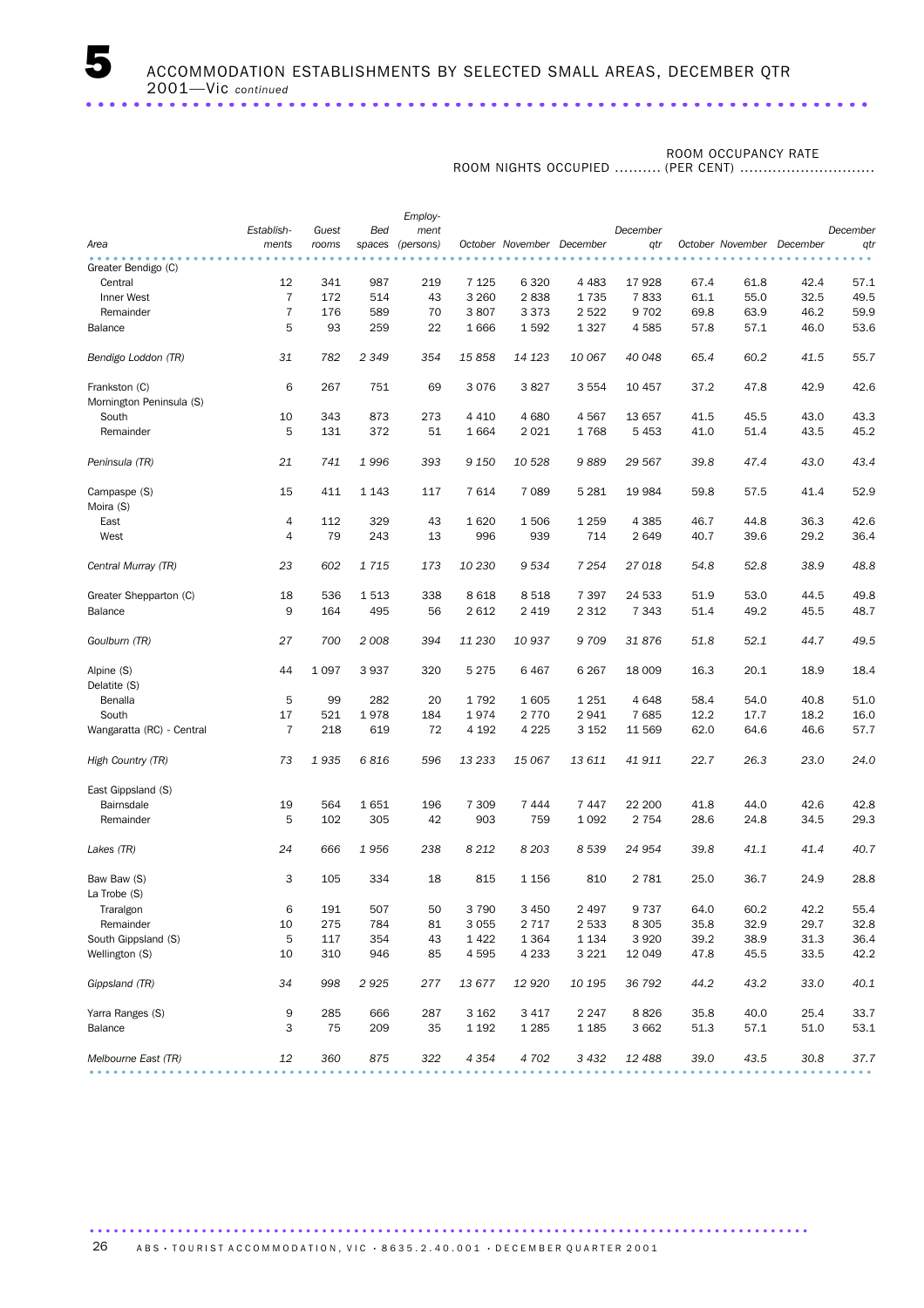### TAKINGS FROM ACCOMMODATION

GUEST ARRIVALS ............................ (\$ '000) .........................................

..................................................................

GUEST NIGHTS ...............................

|                |          |                   | December          |                    |          |          | December |           |          |           | December                                                                                              |
|----------------|----------|-------------------|-------------------|--------------------|----------|----------|----------|-----------|----------|-----------|-------------------------------------------------------------------------------------------------------|
| October        | November | December          | qtr               | October            | November | December | qtr      | October   | November | December  | qtr                                                                                                   |
|                |          |                   |                   |                    |          |          |          |           |          |           |                                                                                                       |
|                |          |                   |                   |                    |          |          |          |           |          |           |                                                                                                       |
| 12 171         | 10 7 24  | 8 0 0 9           | 30 904            | 7582               | 7 0 1 9  | 5969     | 20 570   | 620       | 560      | 388       | 1568                                                                                                  |
| 5 5 2 7        | 4 6 3 1  | 2962              | 13 1 20           | 2 7 6 9            | 2474     | 2 0 9 4  | 7 3 3 7  | 266       | 242      | 133       | 641                                                                                                   |
| 7 3 3 3        | 6 6 5 3  | 5438              | 19 4 24           | 4 3 5 8            | 3933     | 3 5 4 6  | 11 837   | 364       | 316      | 245       | 926                                                                                                   |
| 2684           | 2678     | 2 3 2 0           | 7682              | 1704               | 1761     | 1637     | 5 1 0 2  | 139       | 137      | 118       | 394                                                                                                   |
|                |          |                   |                   |                    |          |          |          |           |          |           |                                                                                                       |
| 27 715         | 24 686   | 18 7 29           | 71 130            | 16 413             | 15 187   | 13 246   | 44 846   | 1 3 9 0   | 1 2 5 6  | 884       | 3 5 2 9                                                                                               |
|                |          |                   |                   |                    |          |          |          |           |          |           |                                                                                                       |
| 5 4 3 7        | 6374     | 6024              | 17835             | 2956               | 4 0 4 9  | 3028     | 10 033   | 253       | 288      | 304       | 846                                                                                                   |
|                |          |                   |                   |                    |          |          |          |           |          |           |                                                                                                       |
| 7952           | 8528     | 9610              | 26 090            | 5 1 9 4            | 5 1 7 6  | 4973     | 15 343   | 725       | 773      | 814       | 2 3 1 1                                                                                               |
| 2 7 9 0        | 3 4 4 6  | 3 4 9 0           | 9 7 2 6           | 1574               | 1756     | 1833     | 5 1 6 3  | 145       | 165      | 164       | 474                                                                                                   |
|                |          |                   |                   |                    |          |          |          |           |          |           |                                                                                                       |
| 16 179         | 18 348   | 19 124            | 53 651            | 9 7 2 4            | 10 981   | 9834     | 30 539   | 1 1 2 4   | 1 2 2 6  | 1 2 8 2   | 3 6 3 1                                                                                               |
|                |          |                   |                   |                    |          |          |          |           |          |           |                                                                                                       |
| 13 438         | 12 4 98  | 10 067            | 36 003            | 8 7 1 1            | 8 1 1 9  | 6 6 3 1  | 23 4 61  | 630       | 574      | 461       | 1665                                                                                                  |
|                |          |                   |                   |                    |          |          |          |           |          |           |                                                                                                       |
| 2 500          | 2 2 9 6  | 2 0 0 3           | 6 7 9 9           | 1 3 5 4            | 1 3 0 2  | 1 1 8 8  | 3844     | 94        | 86       | 69        | 249                                                                                                   |
| 1613           | 1599     | 1 1 4 9           | 4 3 6 1           | 1 2 7 2            | 1 1 7 1  | 785      | 3 2 2 8  | 67        | 63       | 50        | 180                                                                                                   |
|                |          |                   |                   |                    |          |          |          |           |          |           |                                                                                                       |
| 17 551         | 16 393   | 13 219            | 47 163            | 11 337             | 10 592   | 8 604    | 30 533   | 791       | 724      | 580       | 2094                                                                                                  |
|                |          |                   |                   |                    |          |          |          |           |          |           |                                                                                                       |
| 13 300         | 13 133   | 11 322            | 37 755            | 9 3 1 3            | 8 2 9 2  | 8 1 1 2  | 25 7 17  | 671       | 692      | 603       | 1966                                                                                                  |
| 4 3 8 6        | 4 0 8 0  | 4 5 3 5           | 13 001            | 3 2 9 0            | 3 1 9 0  | 3 2 9 0  | 9 7 7 0  | 193       | 184      | 182       | 559                                                                                                   |
|                |          |                   |                   |                    |          |          |          |           |          |           |                                                                                                       |
| 17 686         | 17 213   | 15 857            | 50 756            | 12 603             | 11 482   | 11 402   | 35 487   | 864       | 876      | 784       | 2 5 2 5                                                                                               |
|                |          |                   |                   |                    |          |          |          |           |          |           |                                                                                                       |
| 11 618         | 13 7 25  | 13 580            | 38 923            | 5968               | 6 5 5 5  | 6 2 8 7  | 18 810   | 449       | 517      | 566       | 1532                                                                                                  |
|                |          |                   |                   |                    |          |          |          |           |          |           |                                                                                                       |
| 3072           | 2678     | 2 1 0 3           | 7853              | 2 0 6 1            | 2 1 1 7  | 1661     | 5839     | 142       | 127      | 102       | 372                                                                                                   |
| 4574           | 6327     | 7 461             | 18 3 62           | 3 0 9 4            | 4 0 4 6  | 4 2 4 8  | 11 3 8 8 | 194       | 288      | 320       | 801                                                                                                   |
| 7 3 3 0        | 7 3 1 5  | 5 607             | 20 25 2           | 4 1 6 6            | 3927     | 3019     | 11 112   | 340       | 361      | 259       | 960                                                                                                   |
|                |          |                   |                   |                    |          |          |          |           |          |           |                                                                                                       |
| 26 594         | 30 045   | 28 751            | 85 390            | 15 289             | 16 645   | 15 215   | 47 149   | 1 1 2 5   | 1 2 9 3  | 1 2 4 7   | 3 6 6 5                                                                                               |
|                |          |                   |                   |                    |          |          |          |           |          |           |                                                                                                       |
|                |          |                   |                   |                    |          |          |          |           |          |           |                                                                                                       |
|                |          |                   |                   |                    |          |          |          |           |          |           |                                                                                                       |
| 12 966<br>1647 | 13 4 21  | 15 632<br>2 0 6 4 | 42 019<br>5 3 4 2 | 9 7 0 3<br>1 0 9 7 | 9 3 9 4  | 10 045   | 29 142   | 553<br>59 | 564      | 650<br>73 | 1767<br>191                                                                                           |
|                | 1631     |                   |                   |                    | 1026     | 1 3 0 4  | 3 4 2 7  |           | 59       |           |                                                                                                       |
|                |          |                   |                   |                    |          |          |          |           |          |           |                                                                                                       |
| 14 613         | 15 052   | 17 696            | 47 361            | 10 800             | 10 420   | 11 349   | 32 569   | 612       | 623      | 723       | 1957                                                                                                  |
|                |          |                   |                   |                    |          |          |          |           |          |           |                                                                                                       |
| 1418           | 2 0 8 0  | 1673              | 5 1 7 1           | 1081               | 1 1 9 2  | 1021     | 3 2 9 4  | 58        | 81       | 58        | 198                                                                                                   |
|                |          |                   |                   |                    |          |          |          |           |          |           |                                                                                                       |
| 4 9 0 3        | 4 740    | 3674              | 13 3 17           | 2677               | 2 605    | 2 0 6 2  | 7 344    | 271       | 261      | 182       | 714                                                                                                   |
| 4 1 8 2        | 3 6 5 0  | 3 3 9 6           | 11 2 28           | 2 4 1 7            | 1777     | 1936     | 6 1 3 0  | 214       | 189      | 166       | 569                                                                                                   |
| 2 4 3 4        | 2 3 5 1  | 2 2 6 7           | 7 0 5 2           | 1606               | 1690     | 1774     | 5 0 7 0  | 99        | 97       | 87        | 283                                                                                                   |
| 6 5 20         | 6 1 4 4  | 5 6 1 6           | 18 2 8 0          | 3882               | 3 9 0 7  | 3 3 2 7  | 11 116   | 365       | 352      | 278       | 995                                                                                                   |
|                |          |                   |                   |                    |          |          |          |           |          |           |                                                                                                       |
| 19 457         | 18 965   | 16 6 26           | 55 048            | 11 663             | 11 171   | 10 120   | 32 954   | 1 0 0 8   | 980      | 770       | 2 7 5 9                                                                                               |
|                |          |                   |                   |                    |          |          |          |           |          |           |                                                                                                       |
| 4577           | 5 0 6 5  | 3 5 2 3           | 13 165            | 3 1 5 3            | 3 4 3 4  | 2 4 7 4  | 9061     | 400       | 451      | 306       | 1 1 5 7                                                                                               |
| 1895           | 2 1 3 3  | 2 0 9 5           | 6 1 2 3           | 1 2 8 3            | 1467     | 1 3 8 7  | 4 1 3 7  | 119       | 128      | 125       | 371                                                                                                   |
|                |          |                   |                   |                    |          |          |          |           |          |           |                                                                                                       |
| 6472           | 7 1 9 8  | 5618              | 19 288            | 4 4 3 6            | 4 901    | 3861     | 13 198   | 519       | 578      | 430       | 1 5 28                                                                                                |
|                |          |                   |                   |                    |          |          |          |           |          |           | $\begin{array}{cccccccccccccc} \bullet & \bullet & \bullet & \bullet & \bullet & \bullet \end{array}$ |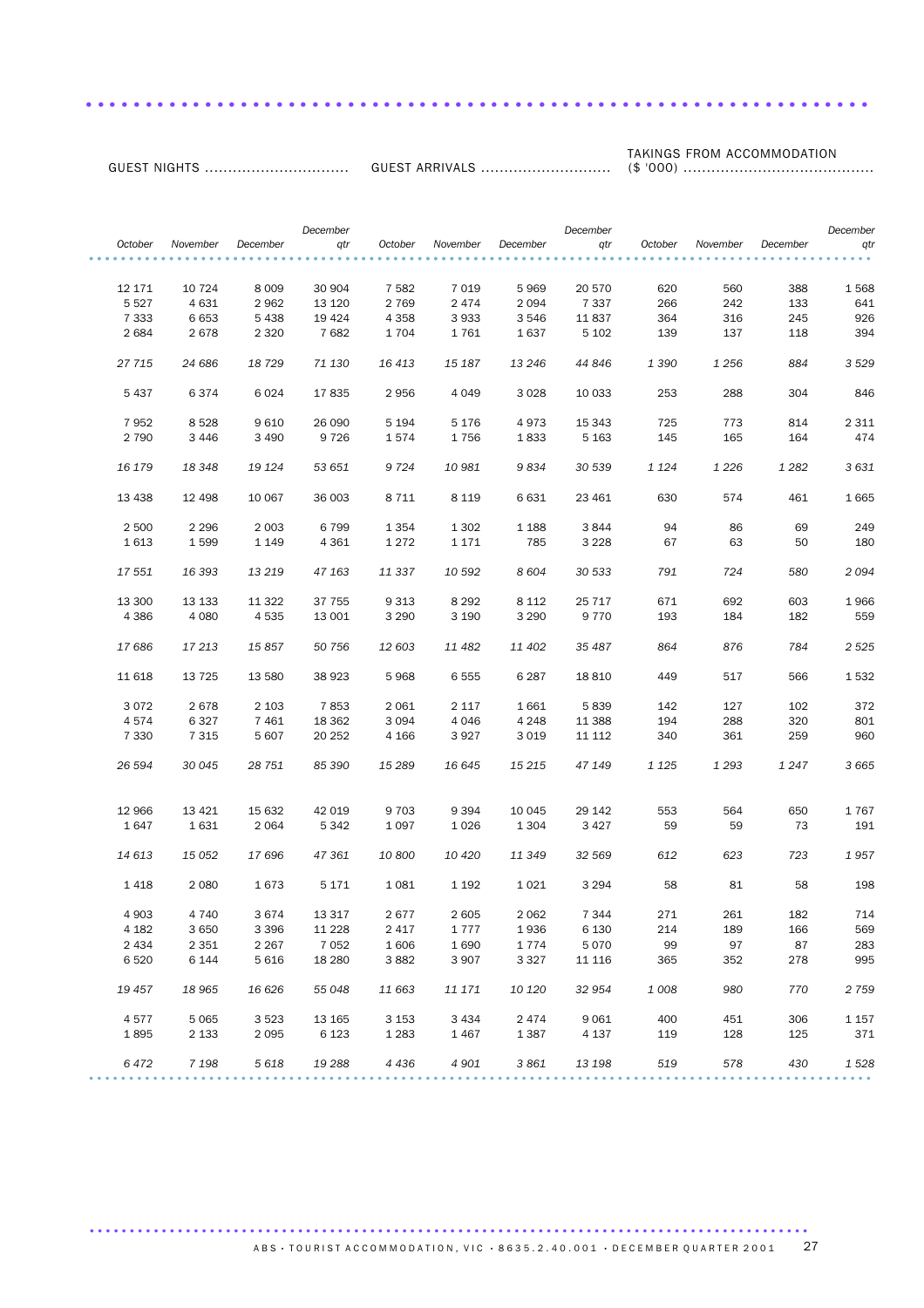#### ROOM OCCUPANCY RATE

ROOM NIGHTS OCCUPIED ..........

(PER CENT) ..........................

|            |        |         | Employ-   |         |                |                  |          |                   |      |      |                           |
|------------|--------|---------|-----------|---------|----------------|------------------|----------|-------------------|------|------|---------------------------|
| Establish- | Guest  | Bed     | ment      |         |                |                  | December |                   |      |      | December                  |
| ments      | rooms  | spaces  | (persons) |         |                | December         | qtr      |                   |      |      | qtr                       |
|            |        |         |           |         |                |                  |          |                   |      |      |                           |
| 8          | 421    | 1077    | 253       | 6538    | 6 3 5 5        | 5 1 5 5          | 18 048   | 50.1              | 50.3 | 39.5 | 46.6                      |
| 4          | 85     | 270     | 28        | 1619    | 1673           | 1524             | 4816     | 61.4              | 65.6 | 57.8 | 61.6                      |
| 7          | 186    | 584     | 70        | 3 3 9 7 | 3 1 9 6        | 3 0 6 5          | 9658     | 58.9              | 57.3 | 53.2 | 56.4                      |
| 4          | 112    | 248     | 83        | 1 1 1 6 | 1563           | 1690             | 4 3 6 9  | 32.1              | 46.5 | 48.7 | 42.4                      |
| 23         | 804    | 2 1 7 9 | 434       | 12 670  | 12787          | 11 434           | 36 891   | 50.8              | 53.0 | 45.9 | 49.9                      |
| 3          | 72     | 163     | 56        | 794     | 648            | 479              | 1921     | 35.6              | 30.0 | 21.5 | 29.0                      |
| 5          | 125    | 298     | 125       | 2669    | 2665           | 1947             | 7 2 8 1  | 68.9              | 71.1 | 50.2 | 63.3                      |
| 25         | 873    | 2 7 6 4 | 477       | 16 603  | 15 007         | 11474            | 43 0 84  | 61.3              | 57.3 | 42.4 | 53.6                      |
| 3          | 60     | 177     | 11        | 1 2 5 5 | 1 1 1 2        | 880              | 3 2 4 7  | 67.5              | 61.8 | 47.3 | 58.8                      |
| 12         | 298    | 971     | 91        | 4 2 8 2 | 4 5 9 4        | 3 3 2 2          | 12 198   | 46.4              | 51.4 | 36.0 | 44.5                      |
| 15         | 358    | 1 1 4 8 | 102       | 5 5 3 7 | 5 70 6         | 4 20 2           | 15 4 45  | 49.9              | 53.1 | 37.9 | 46.9                      |
| 11         | 389    | 1035    | 203       | 4 4 7 6 | 4 4 7 4        | 2 7 9 4          | 11744    | 37.1              | 38.3 | 23.2 | 32.8                      |
| 7          | 178    | 572     | 34        | 2 7 0 8 | 2 2 6 8        | 2 4 9 3          | 7 4 6 9  | 49.1              | 42.5 | 45.2 | 45.6                      |
| 7          | 244    | 609     | 81        | 2 7 9 4 | 2888           | 1 9 0 6          | 7 5 8 8  | 36.9              | 39.5 | 25.2 | 33.8                      |
| 14         | 422    | 1 1 8 1 | 115       | 5 5 0 2 | 5 1 5 6        | 4 3 9 9          | 15 057   | 42.1              | 40.7 | 33.6 | 38.8                      |
| 11         | 374    | 1357    | 160       | 5689    | 5 5 6 2        | 5 707            | 16958    | 49.1              | 49.6 | 49.2 | 49.3                      |
| 711        | 32 548 | 88 604  |           |         | 631 177        |                  |          | 60.3              | 64.7 | 51.4 | 58.7                      |
|            |        |         |           |         | 21 333 607 699 | October November |          | 518 384 1 757 260 |      |      | October November December |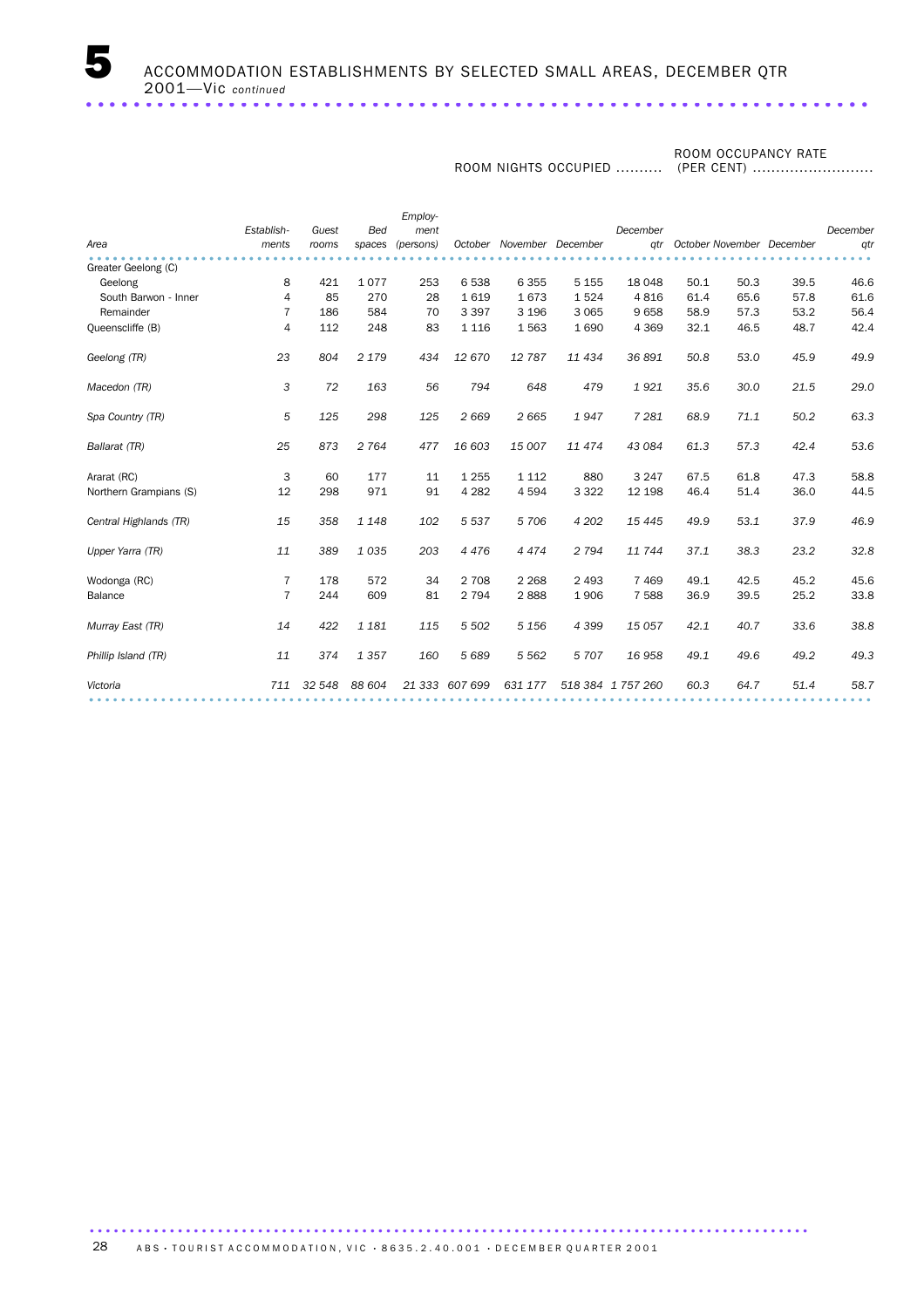### TAKINGS FROM ACCOMMODATION

GUEST ARRIVALS ............................ (\$ '000) .........................................

..................................................................

GUEST NIGHTS ...............................

|         |           |          | December          |         |          |          | December          |         |          |          | December |
|---------|-----------|----------|-------------------|---------|----------|----------|-------------------|---------|----------|----------|----------|
| October | November  | December | qtr               | October | November | December | atr               | October | November | December | gtr      |
|         |           |          |                   |         |          |          |                   |         |          |          |          |
| 9 6 0 5 | 9 3 1 8   | 8 1 2 9  | 27 052            | 5 7 1 8 | 6 2 8 4  | 5 7 3 2  | 17 734            | 737     | 705      | 597      | 2 0 3 9  |
| 3 0 1 6 | 2881      | 2898     | 8 7 9 5           | 1 3 3 2 | 1 3 8 2  | 1 2 1 7  | 3 9 3 1           | 192     | 145      | 113      | 450      |
| 5907    | 5 2 4 0   | 5 5 9 7  | 16 744            | 2 6 5 3 | 2 2 4 4  | 2 4 6 1  | 7 3 5 8           | 298     | 275      | 285      | 858      |
| 2076    | 2832      | 3 1 9 4  | 8 1 0 2           | 1627    | 2028     | 2 0 3 2  | 5 6 8 7           | 126     | 179      | 205      | 510      |
| 20 604  | 20 271    | 19818    | 60 693            | 11 330  | 11 938   | 11 442   | 34 710            | 1 3 5 3 | 1 3 0 4  | 1 200    | 3857     |
| 1 0 0 9 | 908       | 645      | 2 5 6 2           | 483     | 463      | 374      | 1 3 2 0           | 104     | 66       | 62       | 232      |
| 3941    | 4 0 6 2   | 3046     | 11 049            | 1984    | 2 1 3 6  | 1666     | 5786              | 376     | 396      | 288      | 1059     |
| 37 087  | 29 869    | 24 337   | 91 293            | 21 390  | 18 056   | 14 227   | 53 673            | 1573    | 1341     | 1 0 4 2  | 3 9 5 7  |
| 1670    | 1 4 3 5   | 1 1 4 7  | 4 2 5 2           | 1416    | 1 1 9 2  | 1 0 0 9  | 3617              | 90      | 80       | 64       | 235      |
| 8971    | 10 397    | 7641     | 27 009            | 5957    | 6497     | 5 1 5 8  | 17 612            | 359     | 379      | 294      | 1 0 3 2  |
| 10 641  | 11832     | 8788     | 31 261            | 7373    | 7689     | 6 1 6 7  | 21 2 29           | 450     | 460      | 358      | 1 2 6 7  |
| 6861    | 6776      | 4 4 9 2  | 18 1 29           | 3 4 4 5 | 3 3 4 3  | 2473     | 9 2 6 1           | 547     | 602      | 329      | 1477     |
| 4 4 7 0 | 3613      | 4 3 3 9  | 12 4 22           | 3 2 5 3 | 2 7 0 1  | 3 1 2 5  | 9079              | 205     | 175      | 179      | 559      |
| 4 6 9 0 | 4 6 8 1   | 3 5 0 5  | 12876             | 2 3 5 8 | 2 6 1 5  | 2 0 8 5  | 7 0 5 8           | 177     | 211      | 136      | 525      |
| 9 1 6 0 | 8 2 9 4   | 7844     | 25 298            | 5611    | 5316     | 5 2 1 0  | 16 137            | 382     | 386      | 315      | 1 0 8 4  |
| 12 3 69 | 13745     | 15 554   | 41 668            | 7011    | 8 2 9 7  | 9374     | 24 682            | 607     | 580      | 640      | 1827     |
| 1015384 | 1 046 224 |          | 928 428 2 990 036 | 485 662 | 491 234  |          | 442 401 1 419 297 | 75 436  | 82 101   | 63 439   | 220 977  |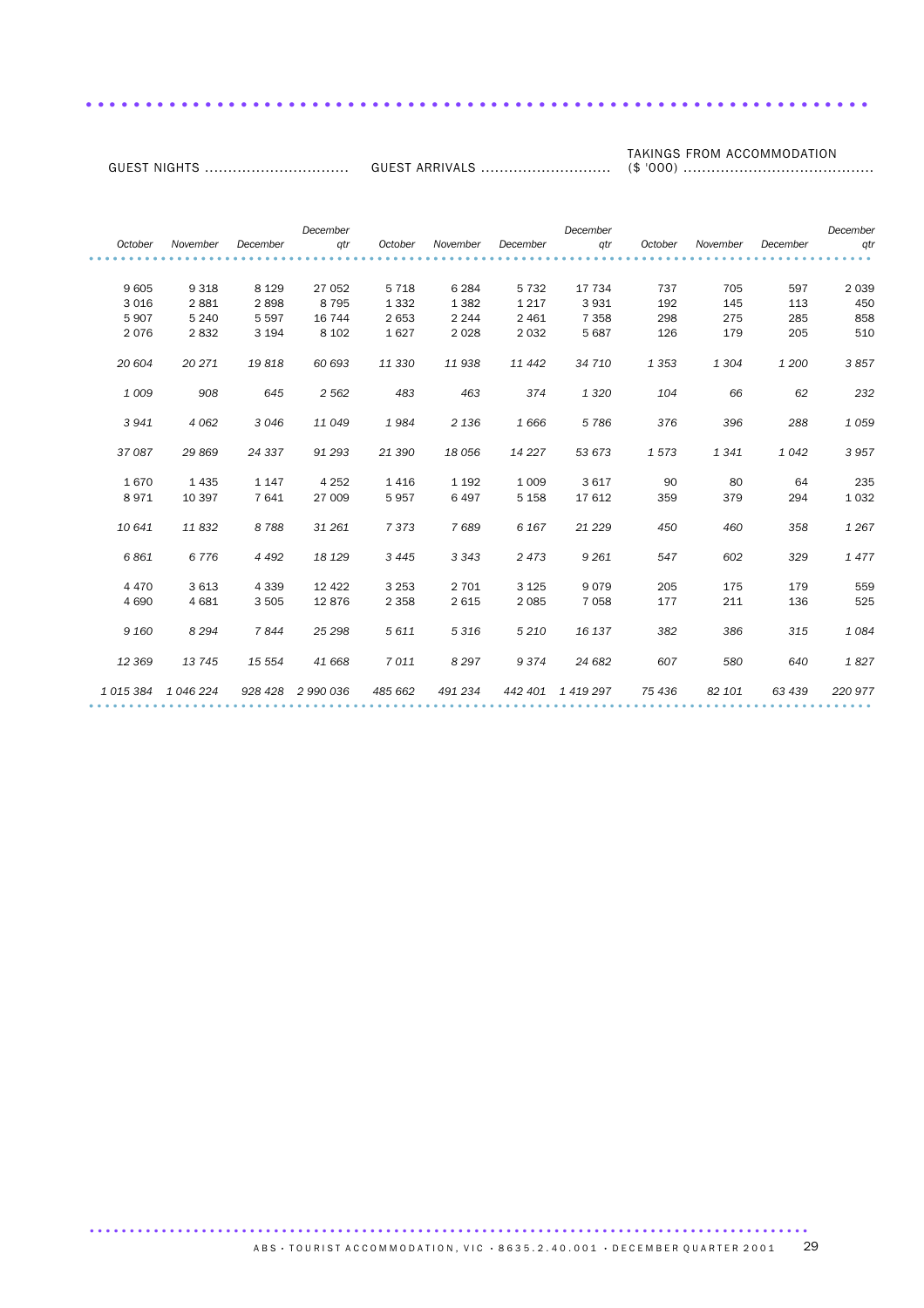| INTRODUCTION                                             | <b>1</b> This data service contains data for Victoria from the ABS quarterly Survey of<br>Tourist Accommodation (STA). The STA is a mailout collection that completely<br>enumerates all in-scope accommodation establishments. Survey results for all<br>States and Territories and Australia are published in Tourist Accommodation,<br>Australia (Cat. no. 8635.0)        |
|----------------------------------------------------------|------------------------------------------------------------------------------------------------------------------------------------------------------------------------------------------------------------------------------------------------------------------------------------------------------------------------------------------------------------------------------|
|                                                          | 2 From the March quarter 1998, the scope and collection strategy for the STA<br>was changed to include only significant accommodation establishments (these<br>are defined below).                                                                                                                                                                                           |
| SCOPE                                                    | З<br>On a quarterly basis, the STA includes hotels, motels, guest houses and<br>serviced apartments with 15 or more rooms or units.                                                                                                                                                                                                                                          |
|                                                          | Every third year beginning with 2000, the STA expands to also include:<br>4<br>holiday flats, units and houses of letting entities with 15 or more rooms or<br>ш<br>units;<br>caravan parks with 40 or more powered sites;<br>visitor hostels with 25 or more bed spaces.<br>ш                                                                                               |
|                                                          | The short-term non-residential accommodation which is in scope of the STA<br>5<br>is accommodation which is not leased, and which is provided to guests who<br>would generally stay for periods of less than two months.                                                                                                                                                     |
|                                                          | Some establishments also provide long-term residential accommodation.<br>6<br>For hotels, motels, guest houses and serviced apartments, the amount of such<br>activity is considered to be insignificant and is included in the data presented in<br>this publication.                                                                                                       |
| DEFINITIONS OF<br>ACCOMMODATION<br><b>ESTABLISHMENTS</b> | The STA currently includes the following categories of establishments which<br>7<br>provide predominantly short-term non-residential accommodation to the<br>general public:                                                                                                                                                                                                 |
|                                                          | hotels and resorts with facilities - establishments with 15 or more rooms<br>which are licensed to operate a public bar and which provide accommodation<br>on a room/suite basis, with a bath/shower and toilet in most guest rooms, but<br>which do not have full cooking facilities (i.e. hot plates and oven/microwave) in<br>most guest rooms;                           |
|                                                          | motels, private hotels and guest houses with facilities - establishments with<br>15 or more rooms which are not licensed to operate a public bar, and which<br>provide accommodation on a room/suite basis, with a bath/shower and toilet in<br>most guest rooms, but which do not have full cooking facilities (i.e. hot plates<br>and oven/microwave) in most guest rooms. |
|                                                          | serviced apartments - establishments with 15 or more units which mostly<br>щ<br>comprise self-contained units at the same location, and which are available on a<br>unit/apartment basis to the general public for a minimum of one night; the<br>units should have full cooking facilities (i.e. hot plates and oven/microwave),                                            |

refrigerator and bath/shower and toilet facilities; all bed linen and towels should be provided, and daily servicing (i.e. cleaning and bed making) must be available through the on-site management, although this service may not necessarily be used.

................................................................................................. ......................................................  $\overline{ABS}$  · TOURIST ACCOMMODATION, VIC · 8635.2.40.001 · DECEMBER QUARTER 2001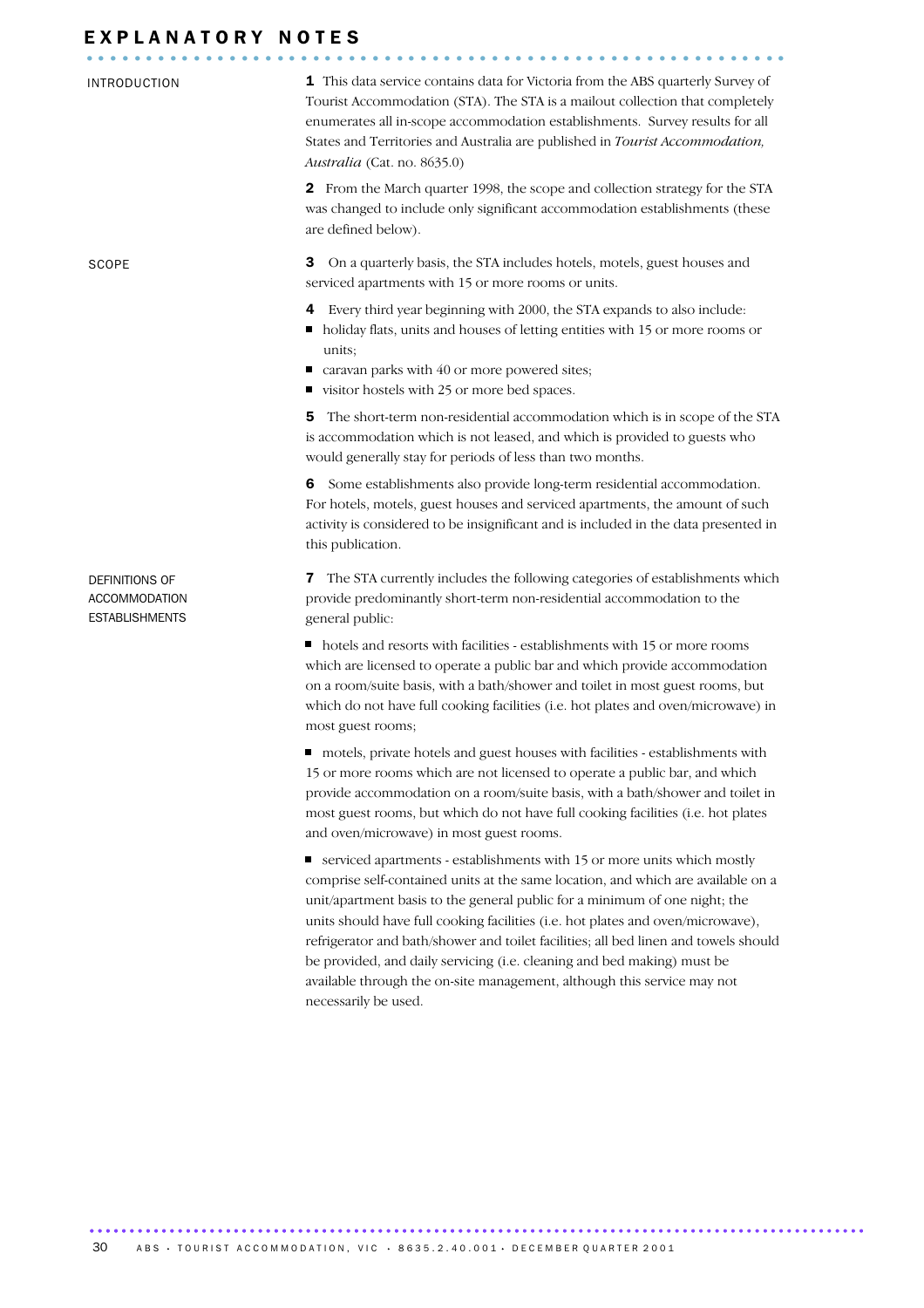# E X P L A N A T O R Y N O T E S *continued* ...........................................................

| <b>CLASSIFICATION CHANGES</b> | 8 As a result of the separate classification of serviced apartments from the<br>March quarter 1998, there have been several changes to definitions of<br>accommodation units. Some units, which were formerly in categories such as<br>hotels, motels or holiday flats, units and houses are now classified as serviced<br>apartments. A small number of establishments which were previously classified<br>as motels have been reclassified as holiday flats, units and houses and are<br>therefore no longer in scope of the quarterly STA, except as described in<br>paragraph 4. |
|-------------------------------|--------------------------------------------------------------------------------------------------------------------------------------------------------------------------------------------------------------------------------------------------------------------------------------------------------------------------------------------------------------------------------------------------------------------------------------------------------------------------------------------------------------------------------------------------------------------------------------|
| COVERAGE                      | 9 Coverage is comprehensive and from the December quarter 1999, has been<br>obtained from the Australian Automobile Association accommodation guide,<br>which is updated twice yearly. This is supplemented by notification of new<br>tourism developments and their likely opening dates in selected guides, major<br>tourism journals and periodicals and newspapers. Periodic comparison to lists<br>of accommodation establishments provided by the various Tourism<br>Commissions and Industry Associations is also undertaken.                                                 |
| DATA QUALITY                  | <b>10</b> The survey does not have a sample component and the data are not<br>subject to sampling variability. However, other inaccuracies collectively<br>referred to as non-sampling error may affect the data. These non-sampling<br>errors may arise from a number of sources, including:<br>■ errors in the reporting of data by respondents;                                                                                                                                                                                                                                   |
|                               | ■ errors in the process of capturing data;<br>■ estimation for missing data; and<br>■ definition and classification errors.                                                                                                                                                                                                                                                                                                                                                                                                                                                          |
|                               | Every effort has been made to reduce non-sampling error to a minimum by<br>careful design and testing of questionnaires, and efficient operating procedures<br>and systems used to compile statistics.                                                                                                                                                                                                                                                                                                                                                                               |
|                               | 11 The December quarter 2001 response rates were:                                                                                                                                                                                                                                                                                                                                                                                                                                                                                                                                    |
|                               | ■ 95% licensed hotels<br>■ 95% motels and guest houses<br>■ 92% serviced apartments                                                                                                                                                                                                                                                                                                                                                                                                                                                                                                  |
| REGIONAL DATA                 | 12 Survey results are aggregated to Tourism Regions as defined by relevant<br>State and Territory Tourist Commissions or equivalent organisations. Tourism<br>Regions are reviewed annually and may be subject to boundary and name<br>changes. Where changes have occurred care should be taken when making<br>comparisons with previously published data at this level.                                                                                                                                                                                                            |
|                               | Details of the composition of Tourism Regions and major changes to Tourism<br>Regions may be found in Tourist Accommodation, Small Area Data Standard<br>Data Service products for each State/Territory (Cat. no. 8635.n.40.001) (issued<br>quarterly). Outline maps of Tourism Regions are also provided in these Small<br>Area Data products.                                                                                                                                                                                                                                      |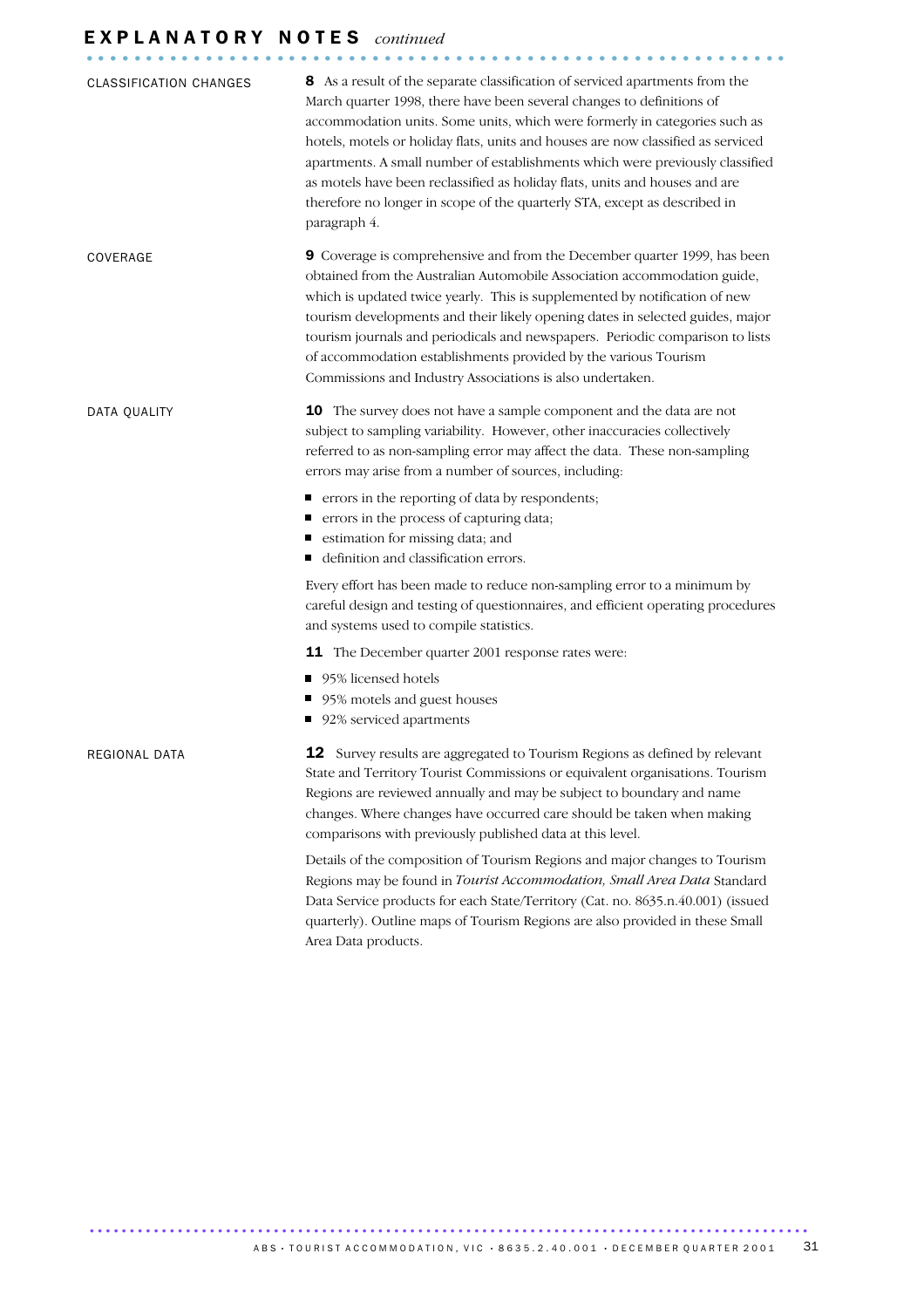# E X P L A N A T O R Y N O T E S *continued* ...........................................................

| ANNUAL CAPACITY DATA                      | 13 ABS releases counts of accommodation establishments and their capacity as<br>at the end of December each year in respect of the pre-1998 scope of the survey<br>(but recognising serviced apartments separately) as follows:<br>• hotels, motels and guest houses and serviced apartments with facilities and<br>having five or more rooms;<br>Inoliday flats, units and houses (other than those included with serviced<br>apartments) which are operated by owners, managers or real estate agents<br>who have sole letting rights to at least five flats, units or houses for short<br>term letting;<br>all caravan parks regardless of size; and<br>all visitor hostels regardless of size. |
|-------------------------------------------|----------------------------------------------------------------------------------------------------------------------------------------------------------------------------------------------------------------------------------------------------------------------------------------------------------------------------------------------------------------------------------------------------------------------------------------------------------------------------------------------------------------------------------------------------------------------------------------------------------------------------------------------------------------------------------------------------|
|                                           | 14 As a result of classification changes applied from March quarter 1998<br>onward, data will not be comparable with that previously published for particular<br>accommodation types.                                                                                                                                                                                                                                                                                                                                                                                                                                                                                                              |
|                                           | <b>15</b> These counts are published annually in a quarterly issue of Tourism<br>Indicators, Australia (Cat. no. 8634.0).                                                                                                                                                                                                                                                                                                                                                                                                                                                                                                                                                                          |
| STATISTICS AVAILABLE ON<br><b>REQUEST</b> | 16 The ABS makes tourist accommodation data available on request, including<br>statistics for past quarters, for specific areas and specific data items. For example,<br>detailed employment statistics showing the number of full-time, part-time or<br>casual employees may be available. Normally such data is made available on a fee<br>for service basis.                                                                                                                                                                                                                                                                                                                                    |
| RELATED PUBLICATIONS                      | 17 Other ABS publications and products which may be of interest include:<br>Directory of Tourism Statistics, 2000 (Cat. no. 1130.0) (irregular)<br>Overseas Arrivals and Departures, Australia (Cat. no. 3401.0) (issued<br>monthly)<br>Tourism Indicators, Australia (Cat. no. 8634.0) (issued quarterly)<br>Tourist Accommodation, Small Area Data Standard Data Service (SDS)<br>products for each State/Territory (except the ACT) (Cat. no.<br>8635.n.40.001) (issued quarterly).                                                                                                                                                                                                             |
|                                           | 18 Current publications produced by the ABS are listed in the Catalogue of<br>Publications and Products (Cat. no. 1101.0). The ABS also issues the Release<br>Advice (Cat. no. 1105.0) on Tuesdays and Fridays which lists publications to be<br>released in the next few days. Both are available from any ABS office or the ABS<br>web site.                                                                                                                                                                                                                                                                                                                                                     |
| EFFECTS OF ROUNDING                       | 19 Where figures have been rounded, discrepancies may occur between totals<br>and the sum of the component items.                                                                                                                                                                                                                                                                                                                                                                                                                                                                                                                                                                                  |
| SYMBOLS AND OTHER USAGES                  | not available<br>n.a.<br>not publishable<br>n.p.<br>not applicable<br>$\ddot{\phantom{1}}$ .<br>nil or rounded to zero<br>(C)<br>City<br>Shire<br>(S)<br>(M)<br>Municipality<br>Tourism Region<br>(TR)                                                                                                                                                                                                                                                                                                                                                                                                                                                                                             |

32 ABS · TOURIST ACCOMMODATION, VIC · 8635.2.40.001 · DECEMBER QUARTER 2001

................................................................................................. ......................................................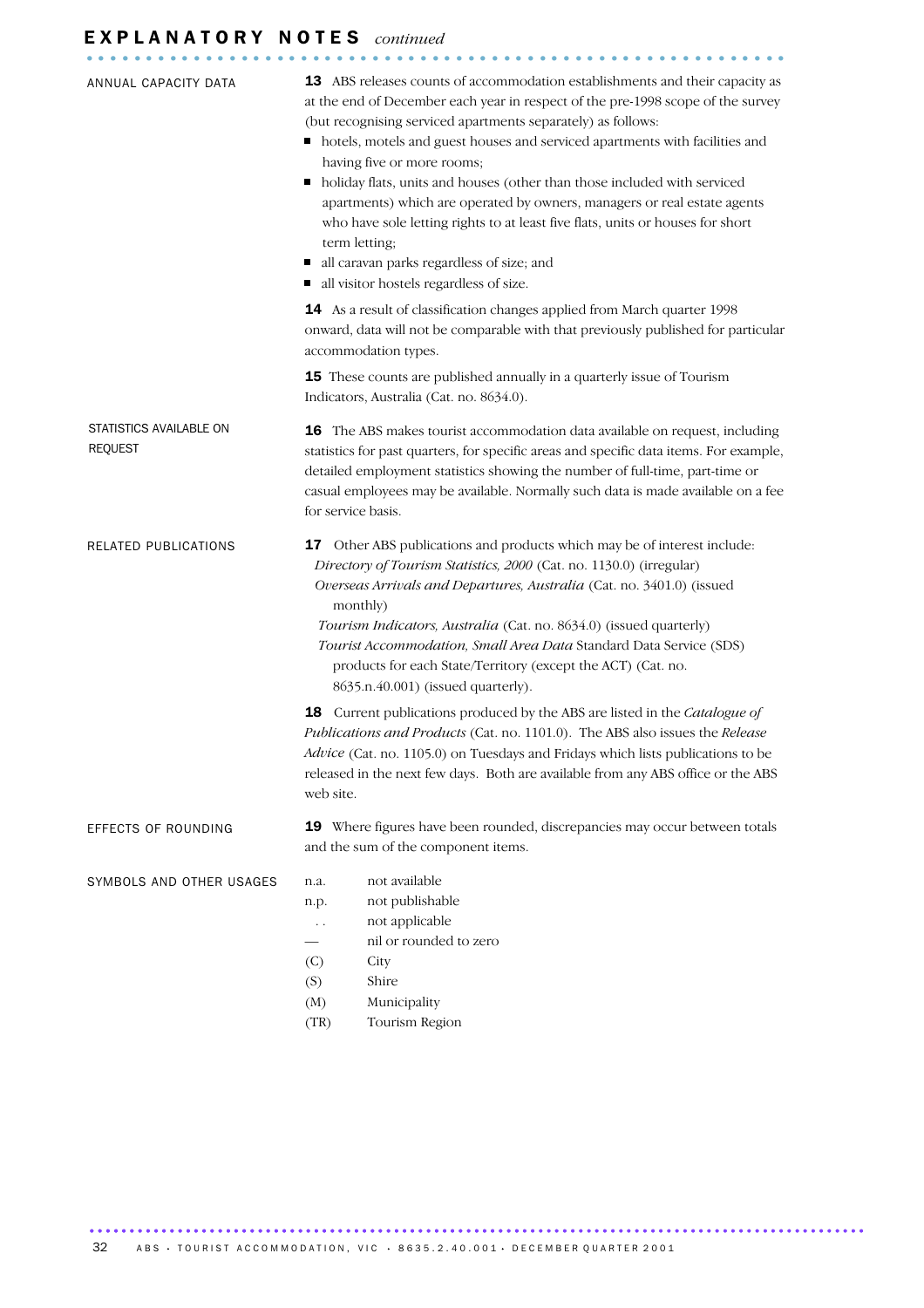### G L O S S A R Y

| Average length of stay | Average length of stay is expressed in numbers of days and calculated by dividing Guest<br>nights by Guest arrivals.                                                                                                                                                                                                                                                                                                                                                                                                                                                                                                                                                                               |
|------------------------|----------------------------------------------------------------------------------------------------------------------------------------------------------------------------------------------------------------------------------------------------------------------------------------------------------------------------------------------------------------------------------------------------------------------------------------------------------------------------------------------------------------------------------------------------------------------------------------------------------------------------------------------------------------------------------------------------|
| Bed spaces             | Three-quarter beds are counted as one bed space; double beds as two bed spaces. Cots<br>are excluded.                                                                                                                                                                                                                                                                                                                                                                                                                                                                                                                                                                                              |
| Capacity               | Capacity in terms of Guest rooms/units or Bed spaces is the maximum number available<br>to accommodate paying guests during the survey period. Capacity closed temporarily<br>for seasonal reasons is included.                                                                                                                                                                                                                                                                                                                                                                                                                                                                                    |
| Establishments         | The number of hotels, motels and guest houses and serviced apartments within the<br>scope of the survey which operated for any part of the survey period, or which closed<br>temporarily for the quarter for seasonal reasons.                                                                                                                                                                                                                                                                                                                                                                                                                                                                     |
| Guest arrivals         | The total number of paying guests counted only on the first night they stayed at the<br>accommodation establishment during the survey period.                                                                                                                                                                                                                                                                                                                                                                                                                                                                                                                                                      |
| Guest rooms            | The maximum number of rooms available at each establishment during the survey<br>period for accommodating short-term paying guests. Units and apartments within<br>serviced apartments are treated as rooms in these survey results.                                                                                                                                                                                                                                                                                                                                                                                                                                                               |
| Occupancy              | Occupancy in terms of Room nights refers to the total number of nights each guest<br>room or unit was occupied during the survey period.                                                                                                                                                                                                                                                                                                                                                                                                                                                                                                                                                           |
|                        | Occupancy in terms of Guest nights refers to the total number of paying guests counted<br>on each night they stayed at the accommodation establishment during the survey<br>period.                                                                                                                                                                                                                                                                                                                                                                                                                                                                                                                |
| Occupancy rates        | Occupancy rates represent occupancy expressed as a percentage of total capacity<br>available during the survey period, e.g. for the period<br>Room occupancy rate (%) = $\frac{Room \text{ nights occupied}}{(Guest \text{ rooms}) \times (No. \text{ of days in the period})} \times 100$                                                                                                                                                                                                                                                                                                                                                                                                         |
|                        | providing that, for establishments closing (other than for seasonal reasons) or opening<br>during the survey period, the denominator of the above expression includes only<br>operating periods.                                                                                                                                                                                                                                                                                                                                                                                                                                                                                                   |
| Persons employed       | The total number of persons working at each accommodation establishment at the end<br>of the survey period (including working proprietors and those working on other than<br>accommodation activities).                                                                                                                                                                                                                                                                                                                                                                                                                                                                                            |
| Room nights available  | The number of guest rooms/units available multiplied by the number of days for which<br>they were available during the survey period. For establishments closing (other than for<br>seasonal reasons) or opening during this period, operating periods only are included.                                                                                                                                                                                                                                                                                                                                                                                                                          |
| Star grading           | The grading of hotels, motels and guest houses with facilities and serviced apartments<br>based on the classification system used by members of the Australian Automobile<br>Association (AAA). The gradings are allocated according to a points system based on<br>the amenities and facilities available to guests. Details of the grading scheme are<br>contained in the RACV-RAASA members' publication Accommodation Australia, or the<br>individual tour guides produced by members of the AAA. For the purpose of classifying<br>establishments to a star grading in this publication, 'half' star gradings are ignored (e.g.<br>a two and a half star grading has been shown as two star). |

........................................................... .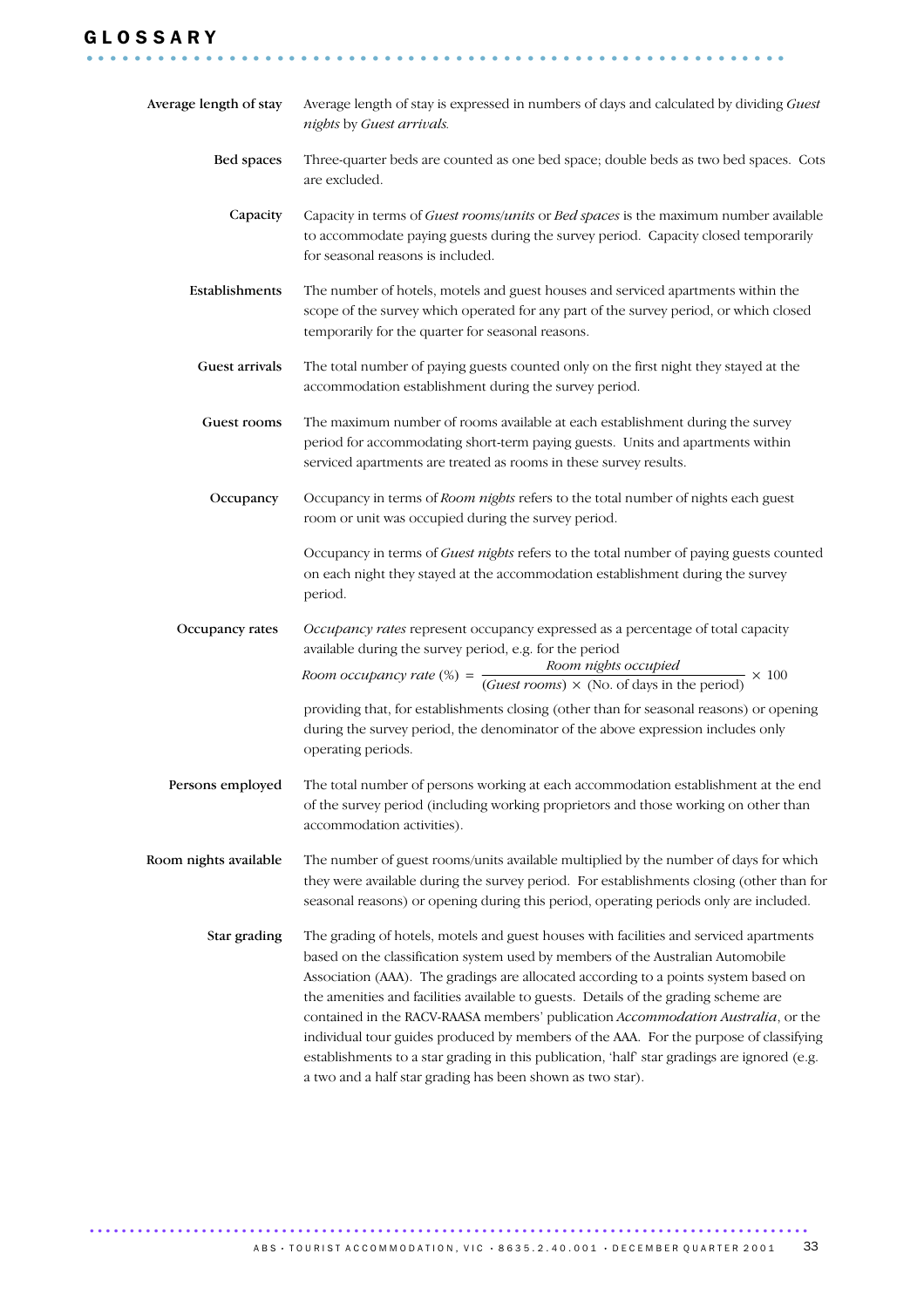Takings from accommodation Since 1 July 2000, takings from accommodation include gross revenue from the provision of accommodation, including GST. Takings from meals are excluded. In cases where takings from accommodation data cannot be provided inclusive of GST the amount of GST payable is estimated and the data revised accordingly.

> Prior to 1 July 2000, takings from accommodation for some jurisdictions included bed taxes. From 1 July bed taxes were abolished being replaced by GST. Takings from accommodation for each month generally represent the takings received during that month. Where payments are received in advance of, or after, the provision of accommodation to guests, the monthly figure for takings from accommodation may not necessarily bear a direct relationship to the number of guests accommodated during the month.

................................................................................................. ......................................................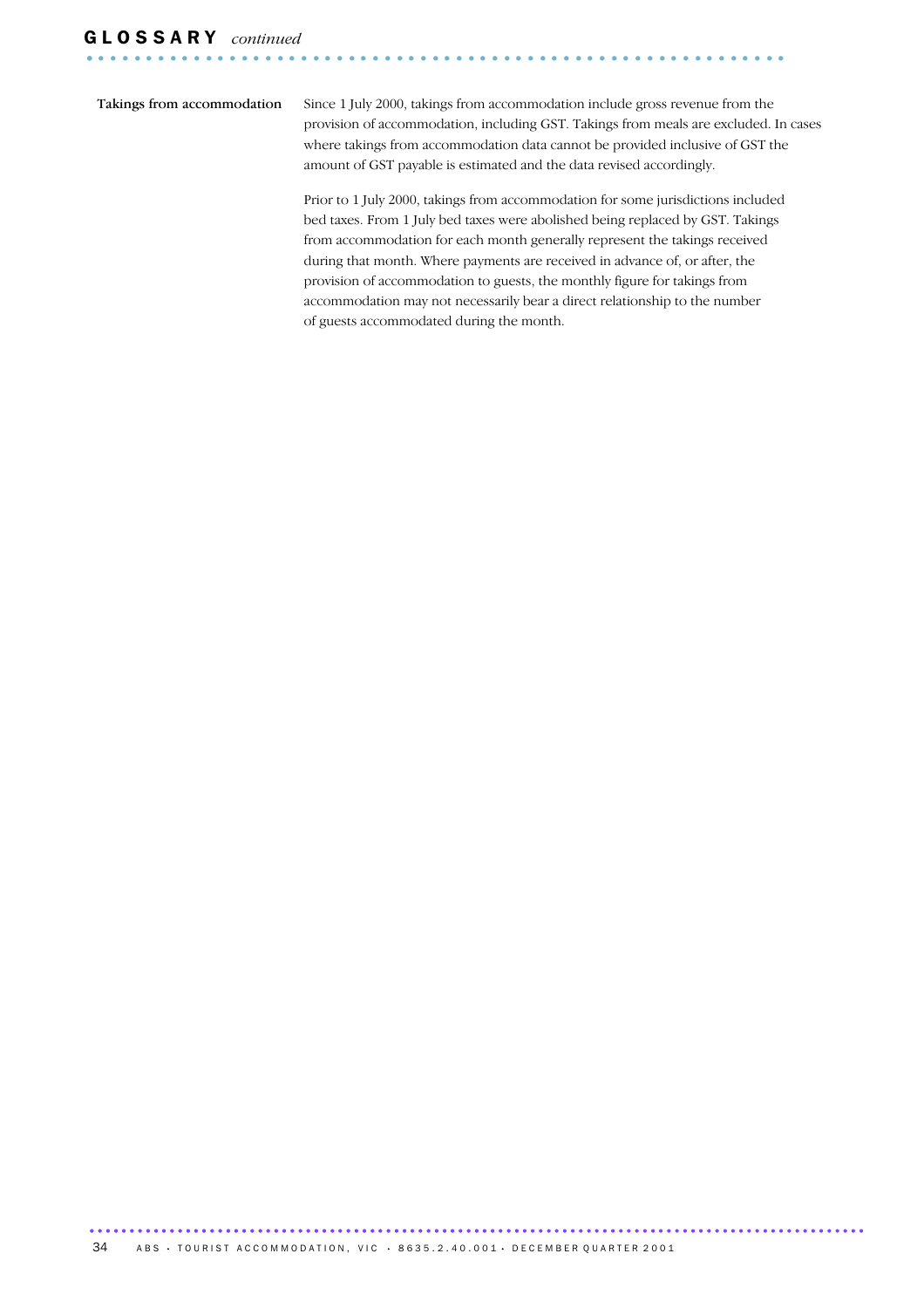# C O M P O S I T I O N O F T O U R I S M R E G I O N S ........................................................... .

### CONCORDANCE BETWEEN STATISTICAL LOCAL AREAS (SLAs) OF THE AUSTRALIAN STANDARD GEOGRAPHIC CLASSIFICATION (2000 EDITION) AND TOURISM REGIONS

### VICTORIA

|                                  | SLA code  |                                | SLA code  |
|----------------------------------|-----------|--------------------------------|-----------|
| <b>Melbourne</b>                 |           | <b>Melbourne</b> (continued)   |           |
| Banyule (C) - Heidelberg         | 205300661 | Monash (C) - South-West        | 205504971 |
| Banyule (C) - North              | 205300662 | Monash (C) - Waverley East     | 205504974 |
| Bayside (C) - Brighton           | 205650911 | Monash (C) - Waverley West     | 205504975 |
| Bayside (C) - South              | 205650912 | Moonee Valley (C) - Essendon   | 205105063 |
| Boroondara (C) - Camberwell N    | 205451111 | Moonee Valley (C) - West       | 205105065 |
| Boroondara (C) - Camberwell S    | 205451112 | Moreland (C) - Brunswick       | 205255251 |
| Boroondara (C) - Hawthorn        | 205451113 | Moreland (C) - Coburg          | 205255252 |
| Boroondara (C) - Kew             | 205451114 | Moreland (C) - North           | 205255253 |
| Brimbank (C) - Keilor            | 205101181 | Port Phillip (C) - St Kilda    | 205055901 |
| Brimbank (C) - Sunshine          | 205101182 | Port Phillip (C) - West        | 205055902 |
| Casey (C) - Berwick              | 205801612 | Stonnington (C) - Malvern      | 205656352 |
| Casey (C) - Cranbourne           | 205801613 | Stonnington (C) - Prahran      | 205056351 |
| Casey (C) - Hallam               | 205801616 | Whitehorse (C) - Box Hill      | 205506981 |
| Casey (C) - South                | 205801618 | Whitehorse (C) - Nunawading E. | 205506984 |
| Darebin (C) - Northcote          | 205301891 | Whitehorse (C) - Nunawading W. | 205506985 |
| Darebin (C) - Preston            | 205301892 | Whittlesea (C) - North         | 205407071 |
| Glen Eira (C) - Caulfield        | 205652311 | Whittlesea (C) - South         | 205407074 |
| Glen Eira (C) - South            | 205652314 | Wyndham (C) - North-West       | 205207262 |
| Gr. Dandenong (C) - Dandenong    | 205752671 | Wyndham (C) - Werribee         | 205207265 |
| Gr. Dandenong (C) Bal            | 205752674 | Wyndham (C) Bal                | 205207268 |
| Hobsons Bay (C) - Altona         | 205103111 | Yarra (C) - North              | 205057351 |
| Hobsons Bay (C) - Williamstown   | 205103112 | Yarra (C) - Richmond           | 205057352 |
| Hume (C) - Broadmeadows          | 205353271 |                                |           |
| Hume (C) - Craigieburn           | 205353274 | Wimmera                        |           |
| Hume (C) - Sunbury               | 205353275 | Buloke (S) - North             | 230101271 |
| Kingston (C) - North             | 205653431 | Buloke (S) - South             | 230101272 |
| Kingston (C) - South             | 205653434 | Hindmarsh (S)                  | 225102980 |
| Knox (C) - North                 | 205553671 | Yarriambiack (S) - North       | 225107631 |
| Knox (C) - South                 | 205553674 | Yarriambiack (S) - South       | 225107632 |
| Manningham (C) - East            | 205504211 |                                |           |
| Manningham (C) - West            | 205504214 | <b>Mallee</b>                  |           |
| Maribyrnong (C)                  | 205104330 | Gannawarra (S)                 | 230152250 |
| Maroondah (C) - Croydon          | 205554411 | Mildura (RC) - Pt A            | 230054781 |
| Maroondah (C) - Ringwood         | 205554412 | Mildura (RC) - Pt B            | 230104782 |
| Melbourne (C) - Inner            | 205054601 | Swan Hill (RC) - Central       | 230156611 |
| Melbourne (C) - S'bank - D'lands | 205054605 | Swan Hill (RC) - Robinvale     | 230156614 |
| Melbourne (C) - Remainder        | 205054608 | Swan Hill (RC) Bal             | 230156616 |
| Melton (S) - East                | 205204651 |                                |           |
| Melton (S) Bal                   | 205204654 |                                |           |
|                                  |           |                                |           |

A B S • TO URIST A C COMMODATION, VIC • 8635.2.40.001 • DECEMBER QUARTER 2001 35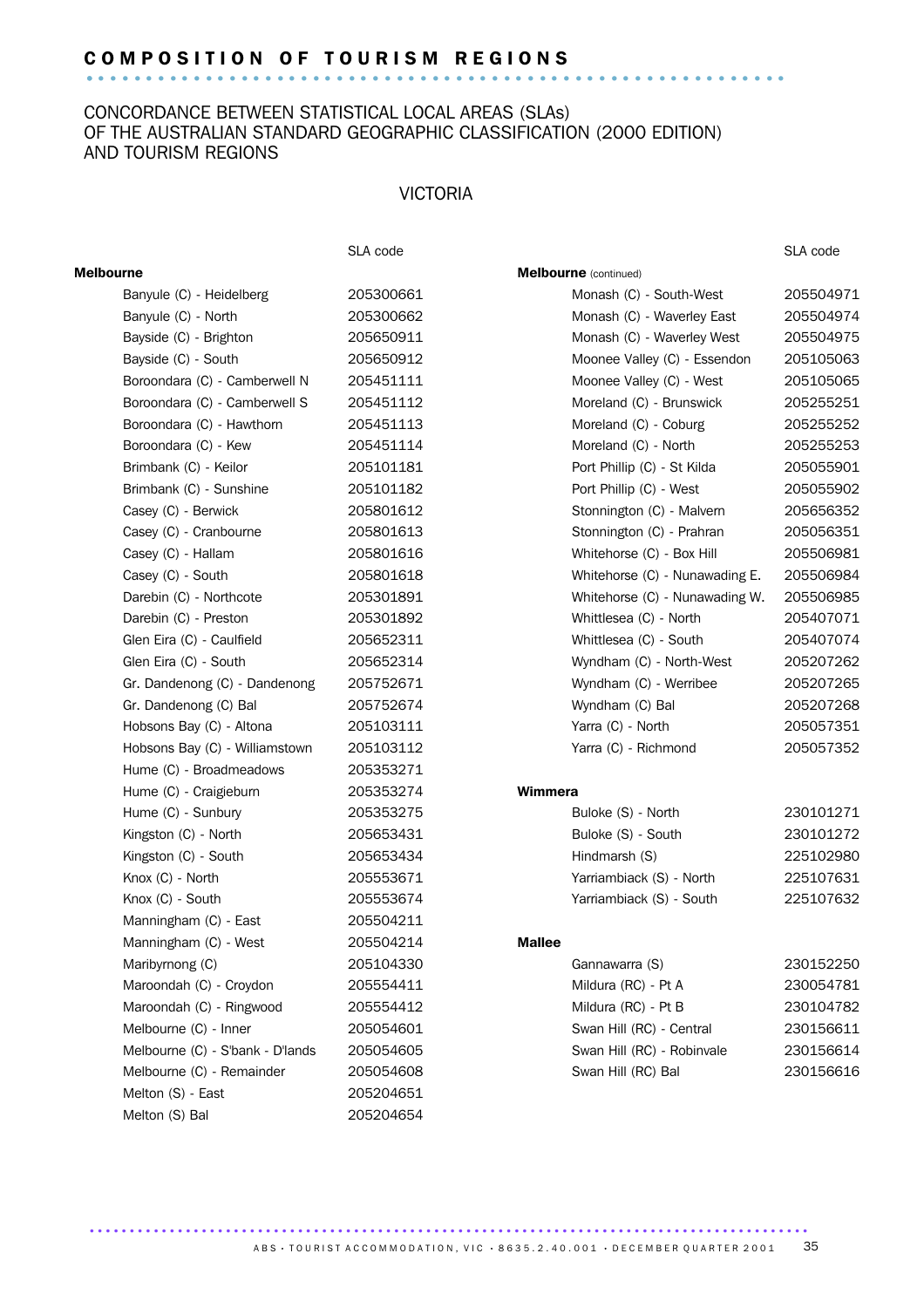### CONCORDANCE BETWEEN STATISTICAL LOCAL AREAS (SLAs) OF THE AUSTRALIAN STANDARD GEOGRAPHIC CLASSIFICATION (2000 EDITION) AND TOURISM REGIONS

### VICTORIA *continued*

### Western **Peninsula**

Colac-Otway (S) - Colac 210151751 Frankston (C) - East 205852171 Colac-Otway (S) - North 210151754 Frankston (C) - West 205852174 Colac-Otway (S) - South 210151755 Mornington P'sula (S) - East 205905341 Corangamite (S) - North 215051831 Mornington P'sula (S) - South 205905344

| Glenelg (S) - North | 215102412 | <b>Central Murray</b> |
|---------------------|-----------|-----------------------|
|                     |           |                       |

Corangamite (S) - South 215051832 Mornington P'sula (S) - West 205905345

SLA code SLA code

| Campaspe (S) - Echuca    | 240101371 |
|--------------------------|-----------|
| Campaspe (S) - Kyabram   | 240101374 |
| Campaspe (S) - Rochester | 240101375 |
| Campaspe (S) - South     | 240101376 |
| Moira (S) - East         | 240104901 |
| Moira (S) - West         | 240104904 |

### **Goulburn**

| Surf Coast (S) - West  | 210106495 | Gr. Shepparton (C) - Pt A      | 240052831 |
|------------------------|-----------|--------------------------------|-----------|
| Warrnambool (C)        | 215056730 | Gr. Shepparton (C) - Pt B East | 240102834 |
|                        |           | Gr. Shepparton (C) - Pt B West | 240102835 |
| n Grampians            |           | Mitchell (S) - North           | 240204851 |
| Horsham (RC) - Central | 225053191 | Mitchell (S) - South           | 240204854 |
| Horsham (RC) Bal       | 225053194 | Strathbogie (S)                | 240156430 |

#### **High Country**

| 215106265 | Alpine (S) - East         | 245150111 |
|-----------|---------------------------|-----------|
| 225056890 | Alpine (S) - West         | 245150112 |
|           | Delatite (S) - Benalla    | 240151951 |
|           | Delatite (S) - North      | 240151954 |
| 235101671 | Delatite (S) - South      | 240151955 |
| 235101674 | Wangaratta (RC) - Central | 245106701 |
| 235052621 | Wangaratta (RC) - North   | 245106704 |
| 235052622 | Wangaratta (RC) - South   | 245106705 |
|           |                           |           |

| Gr. Bendigo (C) - Inner West | 235052625 | E. Gippsland (S) - Bairnsdale | 250052111 |
|------------------------------|-----------|-------------------------------|-----------|
| Gr. Bendigo (C) - Pt B       | 235102628 | E. Gippsland (S) - Orbost     | 250052113 |
| Gr. Bendigo (C) - S'saye     | 235052626 | E. Gippsland (S) - South-West | 250052115 |
| Loddon (S) - North           | 235103943 | E. Gippsland (S) Bal          | 250052117 |

| Moyne (S) - North-West        | 215055493 | Moira (S) - West               | 240104904 |
|-------------------------------|-----------|--------------------------------|-----------|
| Moyne (S) - South             | 215055496 |                                |           |
| Surf Coast (S) - East         | 210106493 | <b>Goulburn</b>                |           |
| Surf Coast (S) - West         | 210106495 | Gr. Shepparton (C) - Pt A      | 240052831 |
| Warrnambool (C)               | 215056730 | Gr. Shepparton (C) - Pt B East | 240102834 |
|                               |           | Gr. Shepparton (C) - Pt B West | 240102835 |
| Western Grampians             |           | Mitchell (S) - North           | 240204851 |
| Horsham (RC) - Central        | 225053191 | Mitchell (S) - South           | 240204854 |
| Horsham (RC) Bal              | 225053194 | Strathbogie (S)                | 240156430 |
| S. Grampians (S) - Hamilton   | 215106261 |                                |           |
| S. Grampians (S) - Wannon     | 215106264 | <b>High Country</b>            |           |
| S. Grampians (S) Bal          | 215106265 | Alpine (S) - East              | 245150111 |
| West Wimmera (S)              | 225056890 | Alpine (S) - West              | 245150112 |
|                               |           | Delatite (S) - Benalla         | 240151951 |
| <b>Bendigo Loddon</b>         |           | Delatite (S) - North           | 240151954 |
| C. Goldfields (S) - M'borough | 235101671 | Delatite (S) - South           | 240151955 |
| C. Goldfields (S) Bal         | 235101674 | Wangaratta (RC) - Central      | 245106701 |
| Gr. Bendigo (C) - Central     | 235052621 | Wangaratta (RC) - North        | 245106704 |
| Gr. Bendigo (C) - Eaglehawk   | 235052622 | Wangaratta (RC) - South        | 245106705 |
| Gr. Bendigo (C) - Inner East  | 235052623 |                                |           |
| Gr. Bendigo (C) - Inner North | 235052624 | <b>Lakes</b>                   |           |
| Gr. Bendigo (C) - Inner West  | 235052625 | E. Gippsland (S) - Bairnsdale  | 250052111 |
|                               |           |                                |           |

Gr. Bendigo (C) - Pt B. 235102628 Gr. Bendigo (C) - S'saye 235052626 Loddon (S) - North 235103943 Loddon (S) - South 235103945 Mount Alexander (S) - C'maine 235105431 Mount Alexander (S) Bal 235105434

Glenelg (S) - Heywood 215102411

Glenelg (S) - Portland 215102413 Golden Plains (S) - North-West 210152491 Golden Plains (S) - South-East 210152492 Lady Julia Percy Island 215058469 Moyne (S) - North-East 215055491

................................................................................................. ...................................................... A B S  $\cdot$  TOURIST ACCOMMODATION, VIC  $\cdot$  8635.2.40.001  $\cdot$  DECEMBER QUARTER 2001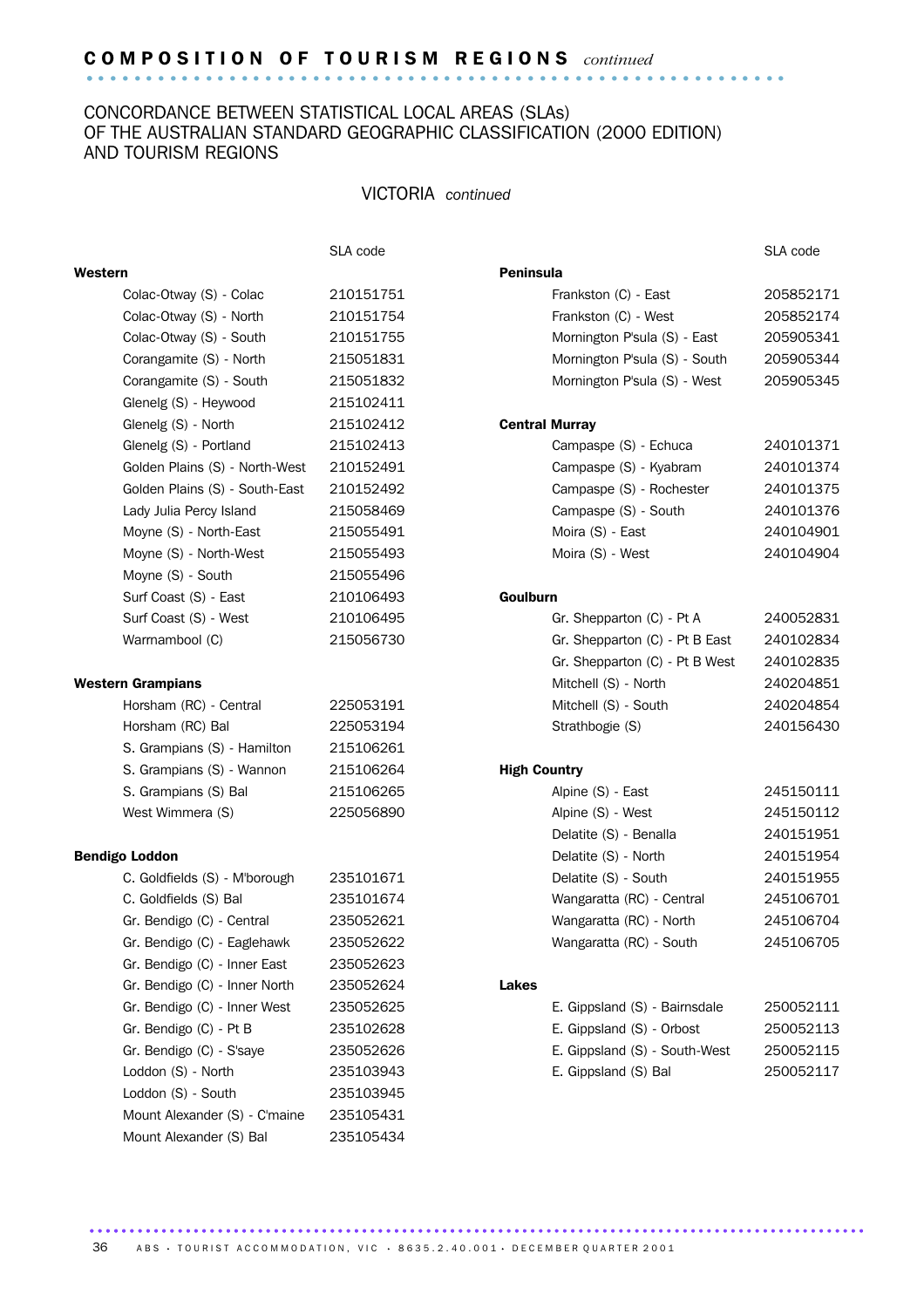# C O M P O S I T I O N O F T O U R I S M R E G I O N S *continued* ........................................................... .

### CONCORDANCE BETWEEN STATISTICAL LOCAL AREAS (SLAs) OF THE AUSTRALIAN STANDARD GEOGRAPHIC CLASSIFICATION (2000 EDITION) AND TOURISM REGIONS

### VICTORIA *continued*

SLA code SLA code SLA code SLA code SLA code SLA code SLA code SLA code SLA code SLA code SLA code SLA code SLA code SLA code SLA code SLA code SLA code SLA code SLA code SLA code SLA code SLA code SLA code SLA code SLA co

|                       | <b>Gippsland</b>              |           | <b>Macedon</b>                                        |           |
|-----------------------|-------------------------------|-----------|-------------------------------------------------------|-----------|
|                       | <b>Bass Strait Islands</b>    | 255208649 | Macedon Ranges (S) - Kyneton                          | 235204131 |
|                       | Baw Baw (S) - Pt A            | 255050831 | Macedon Ranges (S) - Romsey                           | 235204134 |
|                       | Baw Baw (S) - Pt B East       | 255100834 | Macedon Ranges (S) Bal                                | 235204135 |
|                       | Baw Baw (S) - Pt B West       | 255100835 | Moorabool (S) - Bacchus Marsh                         | 220105151 |
|                       | La Trobe (C) - Moe            | 255053811 | Moorabool (S) - Ballan                                | 220105154 |
|                       | La Trobe (C) - Morwell        | 255053814 | Moorabool (S) - West                                  | 220105155 |
|                       | La Trobe (C) - Traralgon      | 255053815 |                                                       |           |
|                       | La Trobe (C) Bal              | 255053818 | <b>Spa Country</b>                                    |           |
|                       | South Gippsland (S) - Central | 255206171 | Hepburn (S) - East                                    | 220102911 |
|                       | South Gippsland (S) - East    | 255206174 | Hepburn (S) - West                                    | 220102912 |
|                       | South Gippsland (S) - West    | 255206175 |                                                       |           |
|                       | Wellington (S) - Alberton     | 250156811 | <b>Ballarat</b>                                       |           |
|                       | Wellington (S) - Avon         | 250156812 | Ballarat (C) - Central                                | 220050571 |
|                       | Wellington (S) - Maffra       | 250156813 | Ballarat (C) - Inner North                            | 220050572 |
|                       | Wellington (S) - Rosedale     | 250156814 | Ballarat (C) - North                                  | 220050573 |
|                       | Wellington (S) - Sale         | 250156815 | Ballarat (C) - South                                  | 220050574 |
|                       |                               |           | Pyrenees (S) - North                                  | 220155991 |
| <b>Melbourne East</b> |                               |           | Pyrenees (S) - South                                  | 220155994 |
|                       | Cardinia (S) - North          | 205801452 |                                                       |           |
|                       | Cardinia (S) - Pakenham       | 205801453 | <b>Central Highlands</b>                              |           |
|                       | Cardinia (S) - South          | 205801454 | Ararat (RC)                                           | 220150260 |
|                       | Nillumbik (S) - South         | 205405713 | N. Grampians (S) - St Arnaud                          | 225055811 |
|                       | Nillumbik (S) - South-West    | 205405715 | N. Grampians (S) - Stawell                            | 225055814 |
|                       | Nillumbik (S) Bal             | 205405718 |                                                       |           |
|                       | Yarra Ranges (S) - Central    | 205607451 | <b>Upper Yarra</b>                                    |           |
|                       | Yarra Ranges (S) - North      | 205607454 | Murrindindi (S) - East                                | 240205621 |
|                       | Yarra Ranges (S) - South-West | 205607455 | Murrindindi (S) - West                                | 240205622 |
|                       |                               |           | Yarra Ranges (S) - Pt B                               | 255107458 |
| Geelong               | Greater Geelong (C)           |           | <b>Murray East</b>                                    |           |
|                       | Bellarine - Inner             | 210052751 | Indigo (S) - Pt A                                     | 245053351 |
|                       | Corio - Inner                 | 210052752 | Indigo (S) - Pt B                                     | 245103352 |
|                       | Geelong                       | 210052753 | Towong (S) - Pt A                                     | 245056671 |
|                       | Geelong West                  | 210052754 | Towong (S) - Pt B                                     | 245156672 |
|                       | Newtown                       | 210052755 | Wodonga (RC)                                          | 245057170 |
|                       | Part B                        | 210102757 |                                                       |           |
|                       | Part C                        |           |                                                       |           |
|                       | South Barwon - Inner          | 210152758 | <b>Phillip Island</b><br>Bass Coast (S) - Phillip Is. |           |
|                       |                               | 210052756 |                                                       | 255200741 |
|                       | Queenscliffe (B)              | 210106080 | Bass Coast (S) Bal                                    | 255200744 |
|                       |                               |           | French Island                                         | 255208529 |

.......................................................................................... A B S • TOURIST A C COMMODATION, VIC • 8635.2.40.001 • DECEMBER QUARTER 2001 37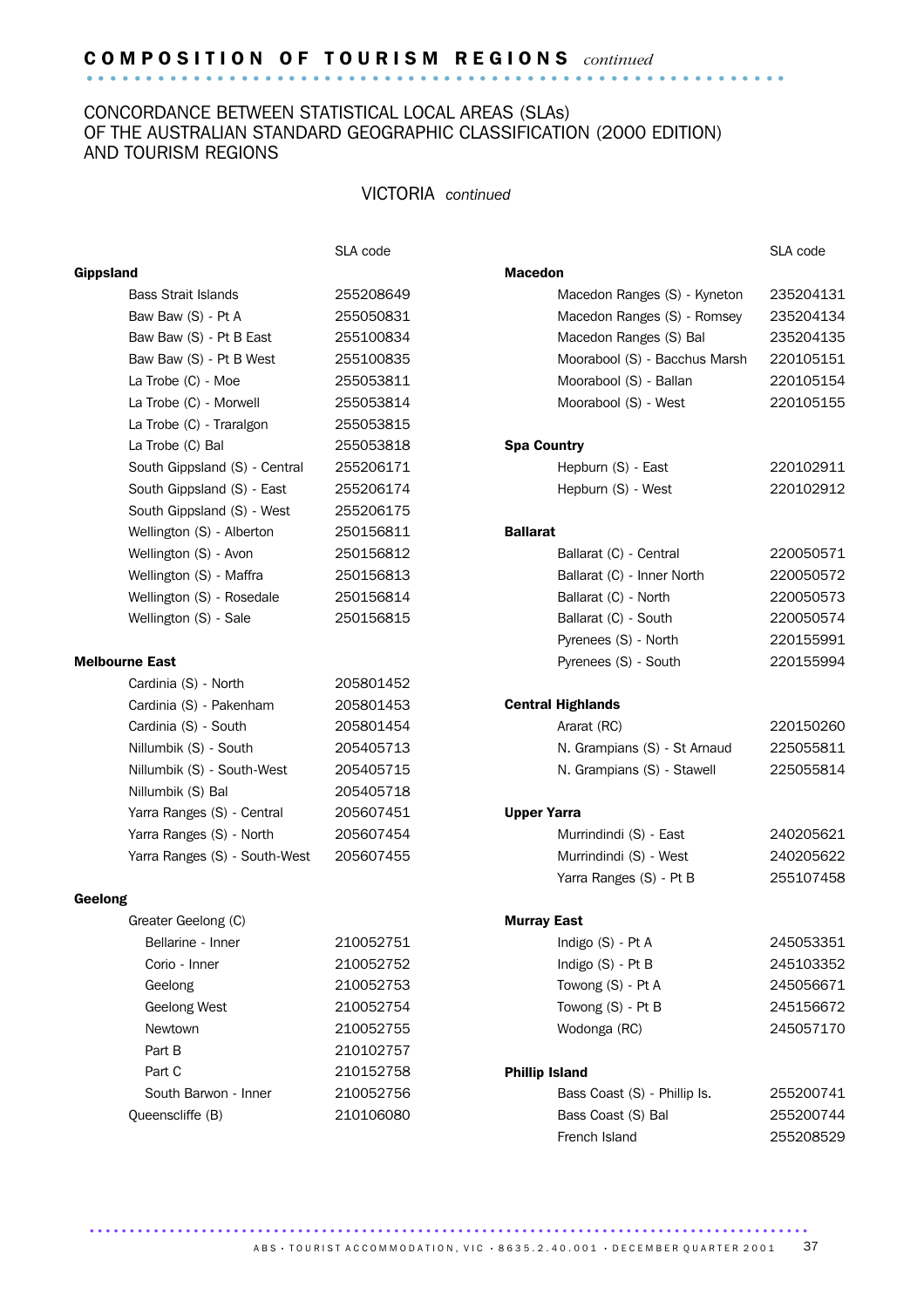